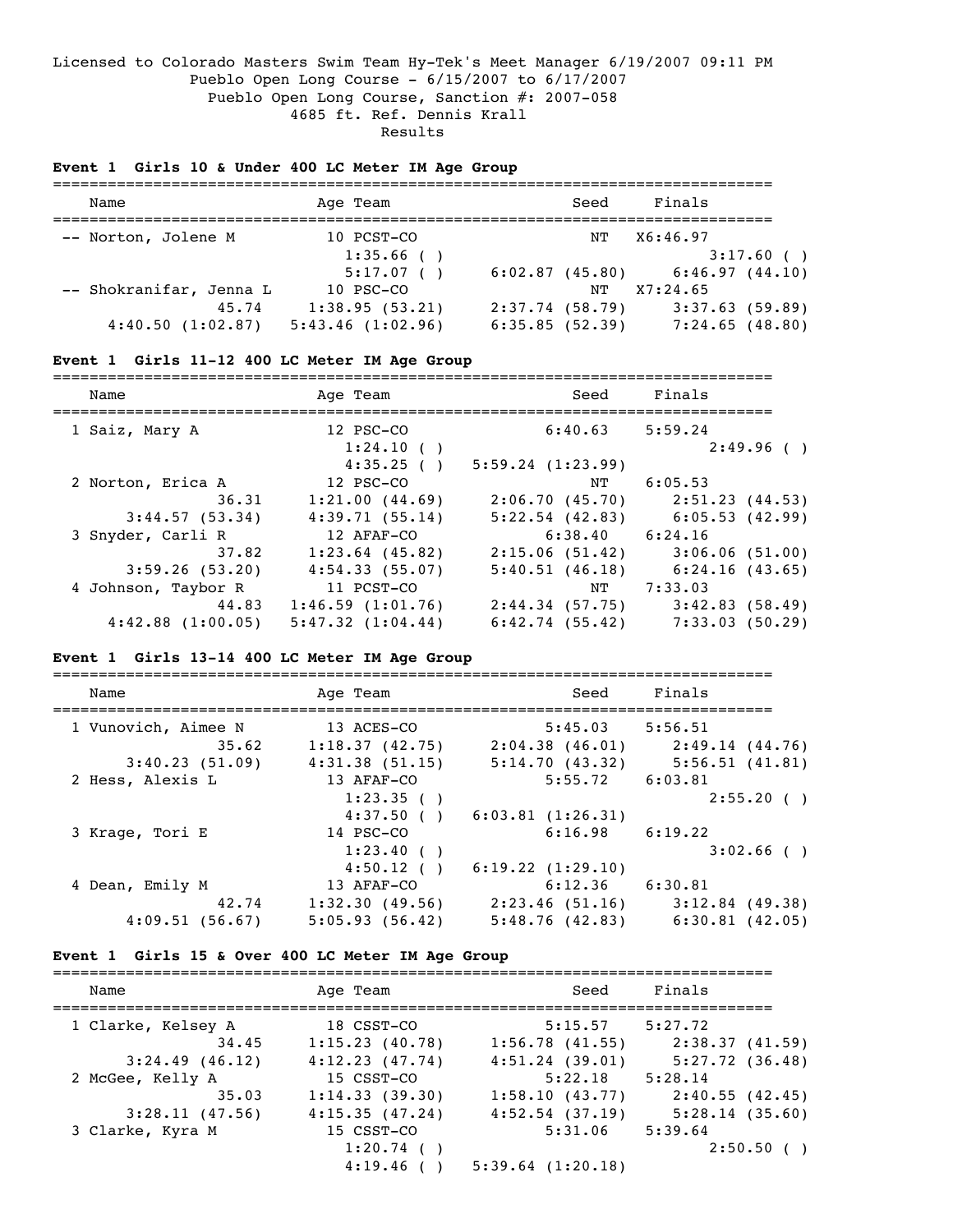| 4 Hayes, Jillian N   | 15 PSC-CO      | 5:51.17           | 5:41.76         |
|----------------------|----------------|-------------------|-----------------|
| 34.60                | 1:14.13(39.53) | 2:00.91(46.78)    | 2:45.63 (44.72) |
| 3:35.06(49.43)       | 4:24.09(49.03) | $5:03.88$ (39.79) | 5:41.76(37.88)  |
| 5 DeRose, Anna K     | 15 PSC-CO      | 5:46.80           | 5:59.74         |
| 35.35                | 1:18.32(42.97) | 2:07.22(48.90)    | 2:54.47 (47.25) |
| 3:43.71(49.24)       | 4:34.94(51.23) | 5:18.08(43.14)    | 5:59.74(41.66)  |
| 6 Steranka, Ashley N | 16 PSC-CO      | 6:18.85           | 6:38.87         |
| 38.92                | 1:26.14(47.22) | 2:17.58(51.44)    | 3:08.58(51.00)  |
| 4:09.30(1:00.72)     | 5:07.13(57.83) | 5:53.95(46.82)    | 6:38.87(44.92)  |

### **Event 2 Boys 11-12 400 LC Meter IM Age Group**

| Name                  | Age Team              | Seed           | Finals            |  |  |
|-----------------------|-----------------------|----------------|-------------------|--|--|
| 1 Wilkerson, Derick A | 12 PSC-CO             | 7:30.95        | 7:06.57           |  |  |
| 41.60                 | 1:38.47(56.87)        | 2:31.89(53.42) | $3:23.89$ (52.00) |  |  |
| 4:22.10(58.21)        | $5:23.78$ $(1:01.68)$ | 6:17.17(53.39) | 7:06.57(49.40)    |  |  |

# **Event 2 Boys 13-14 400 LC Meter IM Age Group**

| Name             | Age Team    | Seed             | Finals    |  |  |
|------------------|-------------|------------------|-----------|--|--|
|                  |             |                  |           |  |  |
| 1 Bossert, Jim A | 14 AFAF-CO  | 5:33.91          | 5:49.08   |  |  |
|                  | $1:20.98$ ( |                  | 2:50.95() |  |  |
|                  | $4:29.65$ ( | 5:49.08(1:19.43) |           |  |  |

# **Event 2 Boys 15 & Over 400 LC Meter IM Age Group**

| Name                 | Age Team          | Seed                | Finals         |
|----------------------|-------------------|---------------------|----------------|
| 1 Dean, Logan S      | 15 AFAF-CO        | 5:08.69             | 5:07.11        |
| 32.49                | $1:10.22$ (37.73) | 1:50.04(39.82)      | 2:28.93(38.89) |
| $3:11.88$ (42.95)    | $3:55.65$ (43.77) | 4:33.03(37.38)      | 5:07.11(34.08) |
| 2 Fabrizius, Dylan M | 16 CSST-CO        | 5:55.15             | 5:37.09        |
| 32.72                | 1:10.80(38.08)    | 1:54.20(43.40)      | 2:35.90(41.70) |
| 3:27.05(51.15)       | 4:18.44(51.39)    | $4:59.34$ (40.90)   | 5:37.09(37.75) |
| 3 Squires, Lee W     | 15 PCST-CO        | $7:27.79$ $6:43.93$ |                |
|                      | 1:38.43()         |                     | $3:21.51$ ()   |
|                      | 5:08.88()         | 6:43.93(1:35.05)    |                |
|                      |                   |                     |                |

# **Event 2 Boys 15 & Over 400 LC Meter IM Masters Group**

| Name             | Age Team                 | Seed    | Finals        |  |  |
|------------------|--------------------------|---------|---------------|--|--|
| -- Downs, George | 68 CMS-CO<br>$1:46.58$ ( | 8:00.00 | DO<br>4:25.84 |  |  |
|                  | 4:57.99                  |         |               |  |  |

# **Event 3 Girls 10 & Under 400 LC Meter Freestyle Age Group**

| Name                  | Age Team            | Seed                 | Finals                              |
|-----------------------|---------------------|----------------------|-------------------------------------|
| -- Roberson, Leah L   | 10 PSC-CO           |                      | NT X5:58.05                         |
| 38.22                 | $1:23.79$ (45.57)   |                      | $2:11.01$ (47.22) $2:54.78$ (43.77) |
| 3:43.31(48.53)        | $4:30.28$ $(46.97)$ |                      | $5:14.29$ (44.01) $5:58.05$ (43.76) |
| -- Norton, Jolene M   | 10 PCST-CO          | $6:10.87$ $X6:18.49$ |                                     |
| 41.54                 | 1:29.11(47.57)      |                      | $2:18.54$ (49.43) 3:07.63 (49.09)   |
| 3:57.37(49.74)        | 4:46.27(48.90)      |                      | $5:35.25(48.98)$ $6:18.49(43.24)$   |
| -- Bowman, Caeleigh R | 10 PCST-CO          | NT                   | X8:11.87                            |
|                       | 1:49.86(            |                      | 3:59.79()                           |
|                       | 6:08.71()           | 8:11.87(2:03.16)     |                                     |
| -- Johnson, Brenna L  | 9 PCST-CO           | NT                   | X8:24.69                            |
|                       | $1:57.02$ ()        |                      | 4:10.38()                           |
|                       | 6:25.97()           | 8:24.69(1:58.72)     |                                     |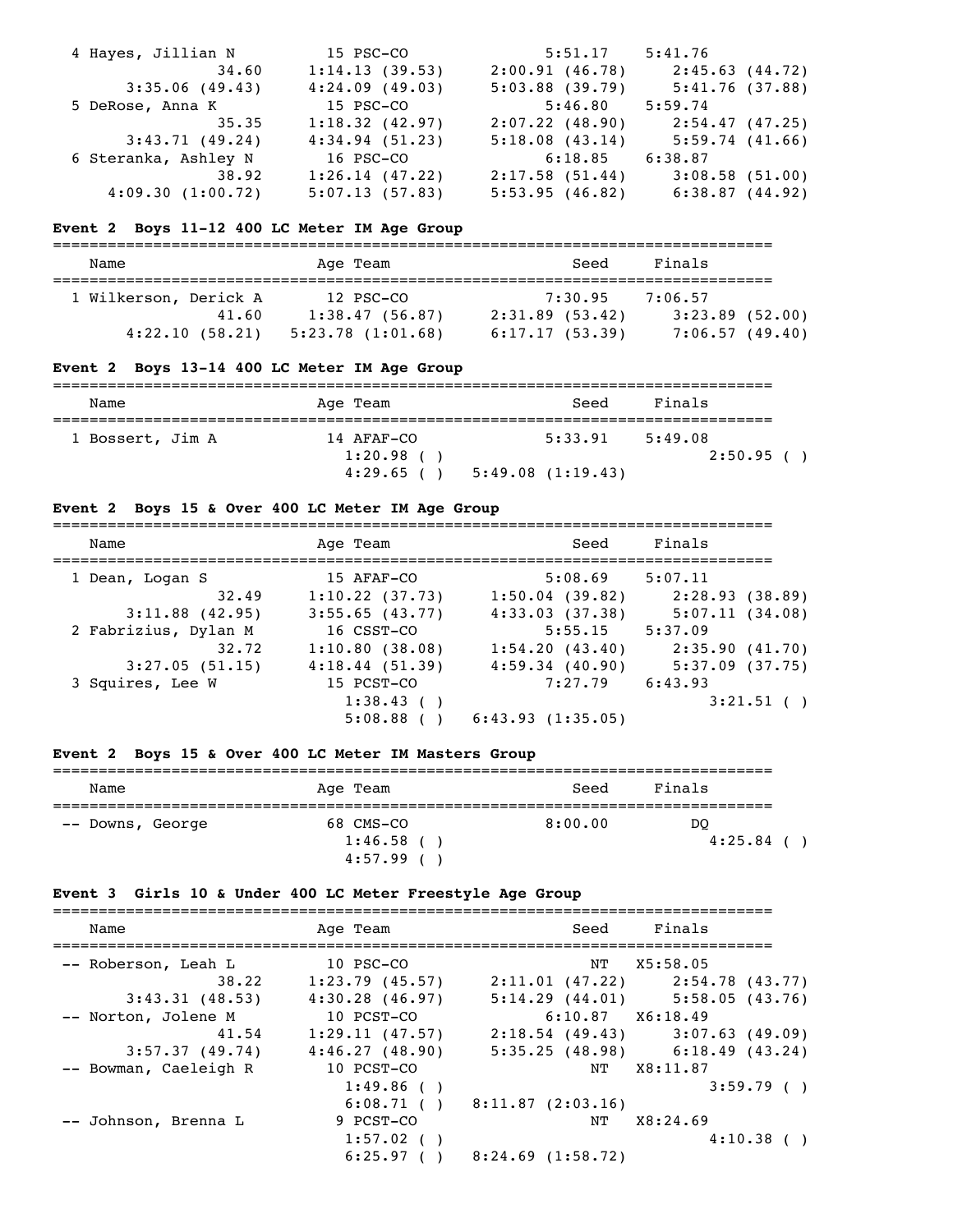# **Event 3 Girls 11-12 400 LC Meter Freestyle Age Group**

| Name                       | Age Team       |                                                                                                                                                                      | Seed Finals                         |
|----------------------------|----------------|----------------------------------------------------------------------------------------------------------------------------------------------------------------------|-------------------------------------|
|                            | 12 PSC-CO      |                                                                                                                                                                      | 5:26.54                             |
| 1 Norton, Erica A<br>35.50 |                | NT<br>$1:16.28$ (40.78) $1:57.42$ (41.14) $2:39.51$ (42.09)                                                                                                          |                                     |
| 3:22.38(42.87)             | 4:05.79(43.41) | $4:46.39$ (40.60) $5:26.54$ (40.15)                                                                                                                                  |                                     |
| 2 Alberici, Kaila B        | 12 PSC-CO      |                                                                                                                                                                      | NT 5:42.29                          |
| 36.81                      | 1:18.37(41.56) |                                                                                                                                                                      | $2:02.22$ (43.85) $2:45.57$ (43.35) |
| 3:30.79(45.22)             | 4:15.51(44.72) |                                                                                                                                                                      | $5:00.69$ (45.18) $5:42.29$ (41.60) |
| 3 Krage, Abby L            | 12 PSC-CO      | $6:03.11$ $5:44.75$                                                                                                                                                  |                                     |
|                            |                |                                                                                                                                                                      |                                     |
|                            |                |                                                                                                                                                                      |                                     |
| 4 Divelbiss, Alex A        |                | 37.89 1:21.51 (43.62) 2:06.73 (45.22) 2:51.28 (44.55)<br>3:36.49 (45.21) 4:20.45 (43.96) 5:03.72 (43.27) 5:44.75 (41.03)<br>elbiss, Alex A 11 PSC-CO 5:51.06 5:48.17 |                                     |
|                            | $1:21.99$ ()   |                                                                                                                                                                      | $2:52.34$ ()                        |
|                            | 4:23.93( )     | 5:48.17(1:24.24)                                                                                                                                                     |                                     |
| 5 Aldea, Aricka C          | 12 PSC-CO      | NT                                                                                                                                                                   | 6:15.46                             |
|                            | 1:28.98( )     |                                                                                                                                                                      | $3:04.54$ ()                        |
|                            | 4:41.80(       | 6:15.46(1:33.66)                                                                                                                                                     |                                     |
| 6 Black, Heather H         | 12 AFAF-CO     | $6:16.53$ $6:15.56$                                                                                                                                                  |                                     |
| 42.02                      |                | $1:31.29$ (49.27) $2:19.09$ (47.80) $3:08.11$ (49.02)                                                                                                                |                                     |
| 3:56.58(48.47)             |                | $4:45.56$ (48.98) $5:30.47$ (44.91) $6:15.56$ (45.09)                                                                                                                |                                     |
| 7 Anselmo, Rachel N        | 12 PSC-CO      | $7:08.66$ $6:44.55$                                                                                                                                                  |                                     |
|                            | 1:32.53( )     |                                                                                                                                                                      | $3:15.23$ ()                        |
|                            |                | $5:00.39$ () $6:44.55$ (1:44.16)                                                                                                                                     |                                     |
| 8 Ohotnicky, Ann M         | 11 AFAF-CO     | $7:32.35$ $6:59.67$                                                                                                                                                  |                                     |
| 46.29                      | 1:38.64(52.35) |                                                                                                                                                                      | $2:34.47$ (55.83) 3:28.08 (53.61)   |
| 4:23.72(55.64)             | 5:19.32(55.60) |                                                                                                                                                                      | $6:11.99$ (52.67) $6:59.67$ (47.68) |
| 9 Waters, Lindsay M        | 11 PSC-CO      | NT                                                                                                                                                                   | 7:09.63                             |
|                            | $1:40.34$ ()   |                                                                                                                                                                      | 3:29.96( )                          |
|                            | 5:22.67(       | 7:09.63(1:46.96)                                                                                                                                                     |                                     |
| 10 Johnson, Taybor R       | 11 PCST-CO     |                                                                                                                                                                      | NT 7:20.94                          |
| 47.30                      |                | $1:42.96$ (55.66) 2:39.12 (56.16) 3:35.45 (56.33)                                                                                                                    |                                     |
| 4:31.59(56.14)             |                | 5:31.02 (59.43) 6:26.58 (55.56) 7:20.94 (54.36)                                                                                                                      |                                     |
| 11 Grinstead, Cheyenne R   | 11 PCST-CO     |                                                                                                                                                                      | NT 8:41.31                          |
|                            | $1:57.07$ ()   |                                                                                                                                                                      | 4:12.99(                            |
|                            |                | $6:30.90$ () $8:41.31$ $(2:10.41)$                                                                                                                                   |                                     |

# **Event 3 Girls 13-14 400 LC Meter Freestyle Age Group**

| Name                | Age Team       | Seed              | Finals              |
|---------------------|----------------|-------------------|---------------------|
| 1 Vunovich, Aimee N | 13 ACES-CO     | NΤ                | 5:26.13             |
| 35.80               | 1:14.86(39.06) | $1:56.69$ (41.83) | $2:38.34$ $(41.65)$ |
| $3:19.92$ $(41.58)$ | 4:01.83(41.91) | 4:44.70(42.87)    | 5:26.13(41.43)      |
| 2 Divelbiss, Sam M  | 13 PSC-CO      | 6:08.11           | 6:11.10             |
|                     | 1:22.71()      |                   | 2:59.20()           |
|                     | $4:39.32$ (    | 6:11.10(1:31.78)  |                     |

# **Event 3 Girls 15 & Over 400 LC Meter Freestyle Age Group**

| Name                        | Age Team                     | Seed                      | Finals                              |
|-----------------------------|------------------------------|---------------------------|-------------------------------------|
| 1 McBride, Katie E<br>34.64 | 15 CSST-CO<br>1:12.44(37.80) | 4:55.48<br>1:50.44(38.00) | 4:59.03<br>2:28.81 (38.37)          |
| 3:06.37(37.56)              | 3:44.87(38.50)               |                           | $4:22.63$ (37.76) $4:59.03$ (36.40) |
| 2 Barr, Brogan K            | 15 AFAF-CO                   | 5:01.01                   | 5:00.38                             |
|                             | 1:12.66(<br>3:46.09(         | 5:00.38(1:14.29)          | 2:29.10()                           |
| 3 Roberson, Marta E         | 15 PSC-CO                    | 5:02.42                   | 5:16.47                             |
| 34.77                       | 1:12.87(38.10)               | $1:52.02$ (39.15)         | 2:32.03 (40.01)                     |
| 3:13.33(41.30)              | $3:54.57$ $(41.24)$          | 4:36.05(41.48)            | 5:16.47(40.42)                      |
| 4 La Rue, Mariah C          | 16 CSST-CO                   | 5:09.84                   | 5:19.52                             |
|                             | $1:18.61$ ()                 |                           | 2:40.97()                           |
|                             | $4:00.66$ ( )                | $5:19.52$ $(1:18.86)$     |                                     |
|                             |                              |                           |                                     |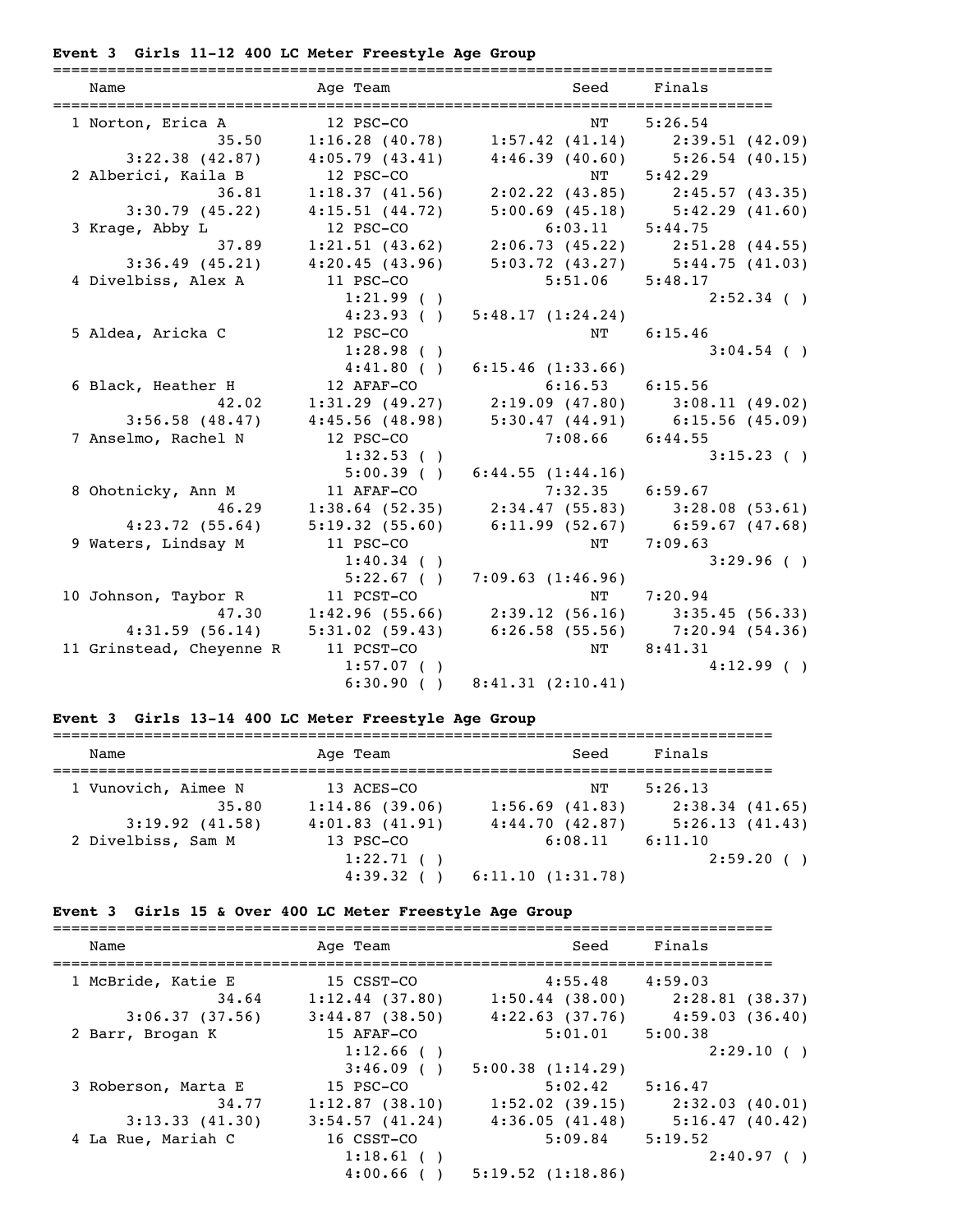| 5 Shumate, Carley M     | 16 AFAF-CO     | 5:24.96          | 5:23.53        |
|-------------------------|----------------|------------------|----------------|
| 36.66                   | 1:15.61(38.95) | 1:57.27(41.66)   | 2:38.72(41.45) |
| 3:20.58(41.86)          | 4:01.32(40.74) | 4:43.75(42.43)   | 5:23.53(39.78) |
| 6 Miller, Aubree J      | 15 PSC-CO      | 5:32.55          | 5:26.23        |
|                         | 1:13.39()      |                  | 2:35.91()      |
|                         | 4:01.39()      | 5:26.23(1:24.84) |                |
| 7 Shokranifar, Denice J | 16 PSC-CO      | 6:14.30          | 6:20.41        |
|                         | 1:26.50(       |                  | 3:03.99()      |
|                         | $4:42.64$ (    | 6:20.41(1:37.77) |                |

# **Event 4 Boys 10 & Under 400 LC Meter Freestyle Age Group**

| Name               | Age Team              | Seed                  | Finals           |
|--------------------|-----------------------|-----------------------|------------------|
| -- Dean, Jared J   | 10 AFAF-CO            | 6:21.70               | X6:14.62         |
| -- Riggs, Caleb A  | 10 CSST-CO            | 6:05.90               | X6:29.09         |
| -- Hansen, Chris K | 10 AFAF-CO            | NΤ                    | X7:00.51         |
|                    | 1:40.92( )            |                       | 3:30.98()        |
|                    | 5:20.27()             | 7:00.51(1:40.24)      |                  |
| -- Black, Kevin K  | 9 AFAF-CO             | 7:50.12               | X8:26.41         |
| 56.39              | 2:00.66(1:04.27)      | $3:05.06$ $(1:04.40)$ | 4:11.13(1:06.07) |
| 5:16.08(1:04.95)   | $6:20.62$ $(1:04.54)$ | $7:22.84$ $(1:02.22)$ | 8:26.41(1:03.57) |

# **Event 4 Boys 11-12 400 LC Meter Freestyle Age Group**

| Name                | Age Team                | Seed                   | Finals               |
|---------------------|-------------------------|------------------------|----------------------|
| 1 Rude, Evin G      | 11 CSST-CO<br>1:20.80() | 5:45.15                | 5:20.37<br>2:44.25() |
| 2 Hansen, Alex K    | 4:04.25()<br>12 AFAF-CO | 5:20.37(1:16.12)<br>NΤ | 5:43.97              |
| 40.99               | 1:26.67(45.68)          | 2:11.86(45.19)         | $2:57.44$ (45.58)    |
| 3:42.21(44.77)      | $4:24.68$ $(42.47)$     | 5:06.18(41.50)         | 5:43.97(37.79)       |
| 3 Krage, Garrett S  | 12 PSC-CO               | 5:40.78                | 5:48.30              |
| 37.63               | 1:21.40(43.77)          | 2:05.74(44.34)         | $2:50.38$ $(44.64)$  |
| 3:35.40(45.02)      | $4:21.39$ $(45.99)$     | 5:06.40(45.01)         | 5:48.30(41.90)       |
| 4 Rastrelli, Paul E | 12 PSC-CO               | 6:26.89                | 6:08.76              |

# **Event 4 Boys 13-14 400 LC Meter Freestyle Age Group**

| Name                  | Age Team          |                                                       | Seed Finals                         |
|-----------------------|-------------------|-------------------------------------------------------|-------------------------------------|
| 1 Duffee, Kyle D      | 14 PSC-CO         | $4:52.61$ $4:43.55$                                   |                                     |
|                       | 1:08.90( )        |                                                       | $2:21.67$ ()                        |
|                       |                   | $3:33.73$ ( ) $4:43.55$ (1:09.82)                     |                                     |
| 2 Hansen, Sam K       | 14 AFAF-CO        | NT                                                    | 4:46.52                             |
|                       | 1:09.37( )        |                                                       | 2:22.57( )                          |
|                       | 3:36.42( )        | 4:46.52(1:10.10)                                      |                                     |
| 3 Clarke, Ian T       | 13 CSST-CO        | $5:14.01$ $5:13.62$                                   |                                     |
| 36.15                 |                   | $1:15.66$ (39.51) $1:56.42$ (40.76) $2:36.44$ (40.02) |                                     |
| 3:16.78(40.34)        |                   | $3:56.09$ (39.31) $4:35.20$ (39.11) $5:13.62$ (38.42) |                                     |
| 4 Littles, Jonathan W | 13 CSST-CO        | $5:14.97$ $5:24.91$                                   |                                     |
| 37.26                 |                   | 1:19.81 (42.55) 2:01.39 (41.58) 2:43.39 (42.00)       |                                     |
| 3:25.18(41.79)        | 4:06.16(40.98)    | $4:45.40(39.24)$ $5:24.91(39.51)$                     |                                     |
| 5 Preedy, Justin A    | 14 PSC-CO         | $5:50.50$ $5:41.52$                                   |                                     |
| 37.56                 | 1:20.53(42.97)    |                                                       | $2:04.68$ (44.15) $2:48.88$ (44.20) |
| $3:33.61$ (44.73)     | 4:18.23(44.62)    |                                                       | $5:02.08$ (43.85) $5:41.52$ (39.44) |
| 6 Gallardo, Isaac I   | 13 PSC-CO         | $6:55.16$ $6:09.97$                                   |                                     |
| 7 Asch, DJ J          | 13 PSC-CO         | $\mathrm{NT}$                                         | 6:42.02                             |
| 41.58                 | $1:32.34$ (50.76) |                                                       | $2:24.80(52.46)$ $3:16.27(51.47)$   |
| 4:10.50(54.23)        | 5:01.94(51.44)    |                                                       | $5:55.68$ (53.74) $6:42.02$ (46.34) |
| 8 Mawson, Gabe A      | 13 PSC-CO         |                                                       | NT 7:10.06                          |
|                       | 1:37.76( )        |                                                       | 3:28.72()                           |
|                       | 5:24.31()         | 7:10.06 (1:45.75)                                     |                                     |
| 9 DeVargas, Dex A     | 14 PSC-CO         | NΤ                                                    | 7:12.56                             |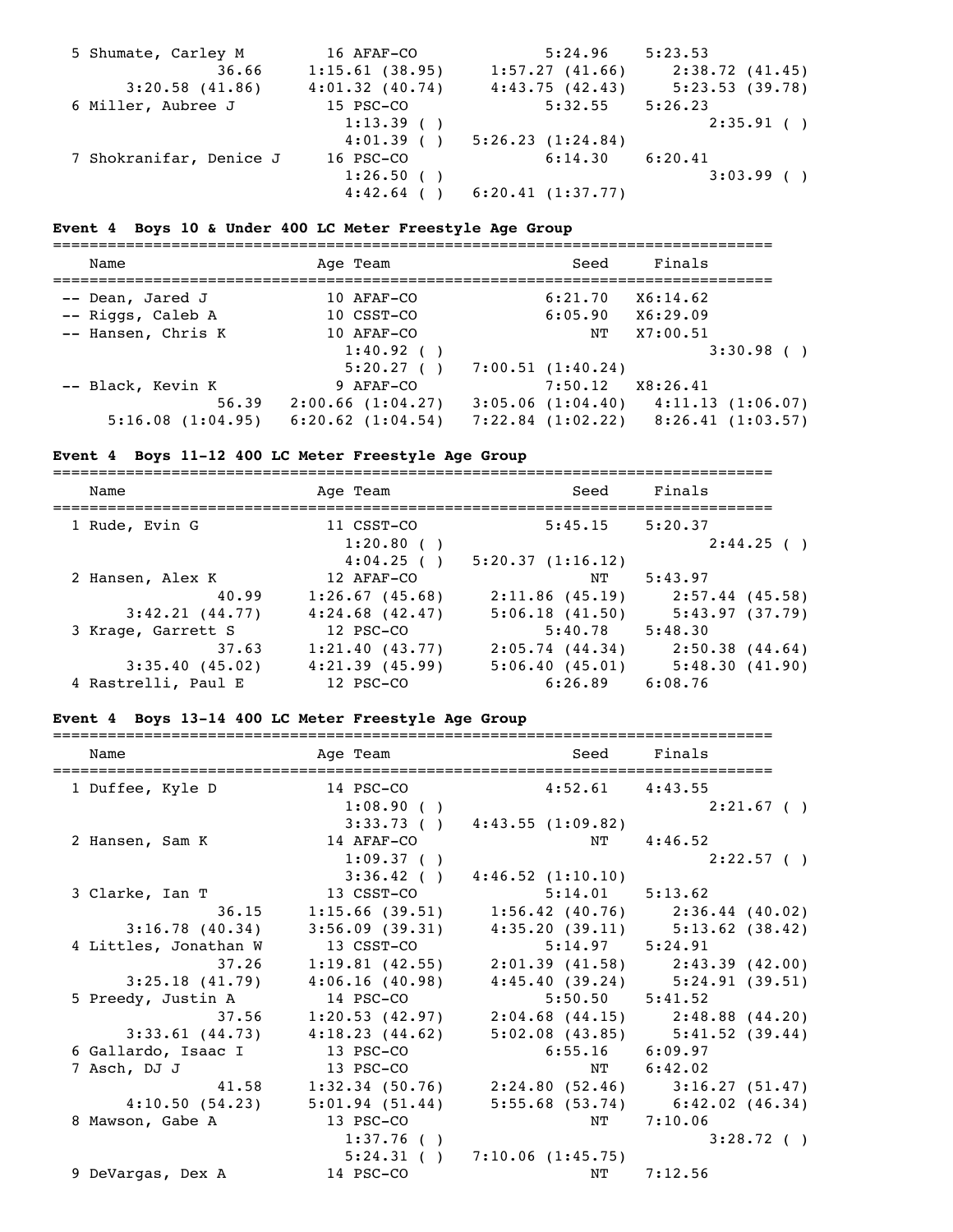|                | 43.23 | 1:34.39(51.16) |                                | 2:26.60(52.21) | 3:21.50(54.90) |  |
|----------------|-------|----------------|--------------------------------|----------------|----------------|--|
| 4:18.31(56.81) |       |                | 5:16.71(58.40)6:17.67(1:00.96) |                | 7:12.56(54.89) |  |

### **Event 4 Boys 15 & Over 400 LC Meter Freestyle Age Group**

===============================================================================

| Name                 | Age Team          |                                                             | Seed Finals                         |
|----------------------|-------------------|-------------------------------------------------------------|-------------------------------------|
| 1 Hansen, Ben G      | 17 AFAF-CO        | NT 4:46.46                                                  |                                     |
| 32.25                |                   | $1:09.13$ (36.88) $1:45.28$ (36.15) $2:22.43$ (37.15)       |                                     |
| 2:58.99(36.56)       | 3:36.23(37.24)    | 4:46.46(1:10.23)                                            |                                     |
| 2 Rothlis, Daniel A  | 16 CSST-CO        | $4:56.19$ $4:49.06$                                         |                                     |
| 33.09                | 1:08.96(35.87)    |                                                             | $1:45.45(36.49)$ $2:21.91(36.46)$   |
| 2:58.98(37.07)       | $3:35.86$ (36.88) | $4:12.91(37.05)$ $4:49.06(36.15)$                           |                                     |
| 3 Fabrizius, Dylan M | 16 CSST-CO        | $5:02.38$ $4:54.04$                                         |                                     |
| 58.00                |                   | $1:10.10$ $(12.10)$ $1:46.73$ $(36.63)$ $2:24.57$ $(37.84)$ |                                     |
| 3:22.30(57.73)       | 3:39.93(17.63)    |                                                             | $4:31.56$ (51.63) $4:54.04$ (22.48) |
| 4 Hansen, Zach H     | 19 AFAF-CO        | NT                                                          | 5:04.75                             |
| 33.27                | 1:10.22(36.95)    |                                                             | $1:49.41(39.19)$ $2:28.48(39.07)$   |
| 3:06.14(37.66)       | 3:45.45(39.31)    |                                                             | $4:25.95(40.50)$ $5:04.75(38.80)$   |
| 5 Waters, Eric M     | 17 PSC-CO         | $5:13.31$ $5:05.32$                                         |                                     |
| 32.80                | 1:09.21(36.41)    |                                                             | $1:48.78(39.57)$ $2:27.82(39.04)$   |
| 3:07.81(39.99)       | 3:47.75(39.94)    |                                                             | $4:27.62$ (39.87) $5:05.32$ (37.70) |
| 6 Krall, Tanner F    | 15 PSC-CO         | $5:27.52$ $5:07.47$                                         |                                     |
|                      | $1:10.99$ ()      |                                                             | 2:29.41( )                          |
|                      | 3:49.76(          | 5:07.47(1:17.71)                                            |                                     |
| 7 Coxen, Chase J     | 16 Unattached     | NT                                                          | 5:43.91                             |
| 2:05.71              |                   | $2:50.57$ (44.86) $5:07.52$ (2:16.95) $5:44.03$ (36.51)     |                                     |
| 5:43.91( )           |                   |                                                             |                                     |
| 8 Squires, Lee W     | 15 PCST-CO        | $6:49.57$ $6:14.80$                                         |                                     |

### **Event 4 Boys 15 & Over 400 LC Meter Freestyle Masters Group**

| Name               | Age Team     | Seed           | Finals            |
|--------------------|--------------|----------------|-------------------|
|                    |              |                |                   |
| 1 Townsend, Cecil  | 59 CMS-CO    | 5:55.90        | 5:58.54           |
|                    | $1:25.02$ () |                | 2:56.05( )        |
|                    | 4:28.72()    | 5:14.99(46.27) | $5:58.54$ (43.55) |
| 2 Gimlin, Dennis R | 51 CMS-CO    | 7:00.00        | 6:59.06           |

# **Event 5 Girls 13-14 1500 LC Meter Freestyle Age Group**

| Name                    | Age Team           | Seed                                                            | Finals                              |
|-------------------------|--------------------|-----------------------------------------------------------------|-------------------------------------|
| 1 Karmondy, Elisabeth A |                    | 14 AFAF-CO 19:44.09 20:32.41                                    |                                     |
| 24.36                   |                    | $1:16.82$ (52.46) 1:50.75 (33.93) 2:39.39 (48.64)               |                                     |
| 3:16.43(37.04)          |                    | $4:02.15$ (45.72) $4:39.58$ (37.43) $5:25.66$ (46.08)           |                                     |
|                         |                    | 5:57.65 (31.99) 6:48.18 (50.53) 7:23.26 (35.08) 8:09.92 (46.66) |                                     |
| 8:48.15(38.23)          | 9:32.28(44.13)     | 10:13.12(40.84)                                                 | 10:55.14(42.02)                     |
| 11:30.09(34.95)         | 12:18.99(48.90)    | 12:55.43(36.44)                                                 | 13:42.19(46.76)                     |
| 14:15.85(33.66)         | $15:04.52$ (48.67) | 15:45.69(41.17)                                                 | 16:27.13(41.44)                     |
| 17:03.25(36.12)         | 17:49.83(46.58)    | 18:24.77(34.94)                                                 | 19:11.98(47.21)                     |
| $19:52.63$ (40.65)      | 20:32.41(39.78)    |                                                                 |                                     |
| 2 Barr, Tenley N        | 13 AFAF-CO         | 21:03.56 20:42.81                                               |                                     |
| 36.07                   |                    | $1:15.22$ (39.15) $1:55.00$ (39.78) $2:36.01$ (41.01)           |                                     |
| 3:16.24(40.23)          | 3:57.23 (40.99)    |                                                                 | $4:38.39$ (41.16) $5:20.24$ (41.85) |
| 6:02.59(42.35)          | 6:44.61(42.02)     |                                                                 | $7:26.64$ (42.03) 8:08.20 (41.56)   |
| 8:50.46(42.26)          | 9:32.33(41.87)     | 10:14.29(41.96)                                                 | $10:56.48$ (42.19)                  |
| 11:38.87(42.39)         | 12:20.24(41.37)    | 13:02.06(41.82)                                                 | $13:44.42$ $(42.36)$                |
| 14:27.81(43.39)         | 15:09.51(41.70)    | 15:51.10 (41.59)                                                | $16:32.88$ $(41.78)$                |
|                         | 17:58.04()         | 19:03.17(1:05.13)                                               | 19:22.01(18.84)                     |
| 20:21.73(59.72)         | 20:42.81(21.08)    |                                                                 |                                     |
| 3 Claude, Alex M        | 14 AFAF-CO         | 20:54.55 20:48.96                                               |                                     |
| 28.30                   |                    | $1:17.04$ (48.74) $1:58.81$ (41.77) $2:39.26$ (40.45)           |                                     |
| 3:16.53(37.27)          |                    | $4:02.29$ (45.76) $4:38.20$ (35.91) $5:26.04$ (47.84)           |                                     |
| 5:58.48(32.44)          | 6:50.39(51.91)     |                                                                 | $7:25.95(35.56)$ 8:15.08 (49.13)    |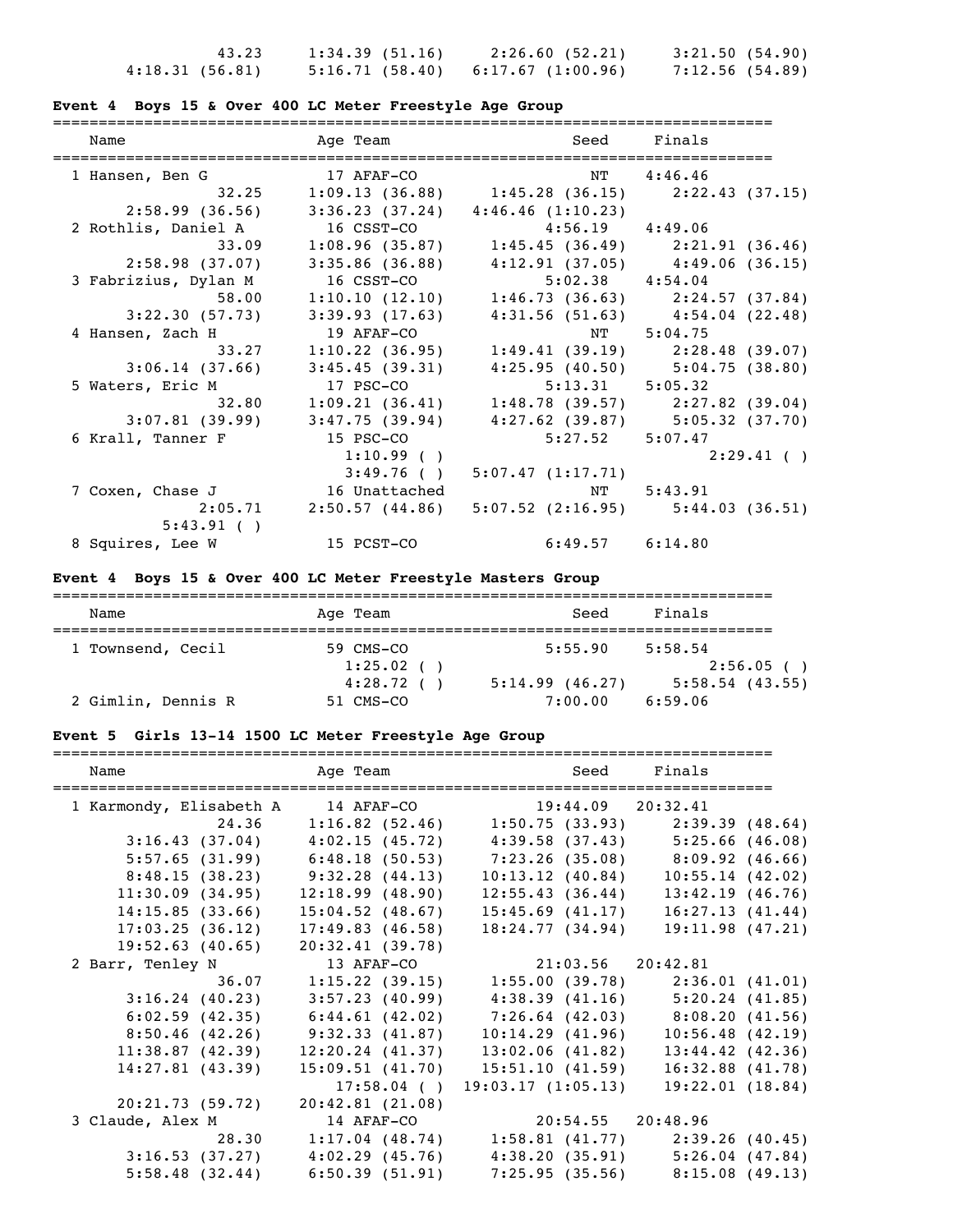| 8:51.43(36.35)      | 9:40.63(49.20)  | 10:14.15(33.52)    | 11:05.61(51.46) |  |
|---------------------|-----------------|--------------------|-----------------|--|
| 11:38.28(32.67)     | 12:28.67(50.39) | 13:00.14(31.47)    | 13:52.74(52.60) |  |
| $14:27.74$ (35.00)  | 15:17.83(50.09) | $15:54.64$ (36.81) | 16:42.06(47.42) |  |
| 17:15.61(33.55)     | 18:06.17(50.56) | 18:37.46 (31.29)   | 19:29.54(52.08) |  |
| 20:00.90(31.36)     | 20:48.96(48.06) |                    |                 |  |
| 4 Preedy, Chelsea N | 13 PSC-CO       |                    | NT 22:50.99     |  |

#### **Event 5 Girls 15 & Over 1500 LC Meter Freestyle Age Group**

| Name                | Age Team and the state of the state of the state of the state of the state of the state of the state of the sta | Seed                              | Finals<br>======================                    |
|---------------------|-----------------------------------------------------------------------------------------------------------------|-----------------------------------|-----------------------------------------------------|
| 1 Norton, Caitlin M | 16 PSC-CO                                                                                                       | 20:20.23 21:30.15                 |                                                     |
| 36.21               |                                                                                                                 | $1:16.03(39.82)$ $1:56.32(40.29)$ | 2:36.80(40.48)                                      |
| 3:12.46(35.66)      | 3:58.99(46.53)                                                                                                  |                                   | $4:36.21(37.22)$ $5:22.30(46.09)$                   |
| 6:02.26(39.96)      | $6:45.24$ (42.98)                                                                                               |                                   | $7:19.30(34.06)$ $8:08.79(49.49)$                   |
| 8:46.45(37.66)      | 9:33.86 (47.41)                                                                                                 | 10:11.70(37.84)                   | 11:00.72(49.02)                                     |
| 11:41.08(40.36)     | 12:28.13(47.05)                                                                                                 | 13:06.35(38.22)                   | 13:58.25(51.90)                                     |
| 14:38.98(40.73)     | 15:28.12(49.14)                                                                                                 | 16:07.53(39.41)                   | 16:59.07(51.54)                                     |
| 17:44.45(45.38)     | 18:29.88(45.43)                                                                                                 | $19:10.78$ (40.90)                | $20:01.48$ (50.70)                                  |
| 20:44.42(42.94)     | 21:30.15(45.73)                                                                                                 |                                   |                                                     |
| 2 Pineda, Angela R  | 18 PSC-CO                                                                                                       | 24:09.46 23:11.17                 |                                                     |
| 3 Norton, Sabrina L | 16 PCST-CO                                                                                                      | $20:47.94$ $25:02.55$             |                                                     |
| 54.08               |                                                                                                                 | $1:19.40(25.32)$ $2:05.43(46.03)$ | 2:52.34(46.91)                                      |
| 4:00.89(1:08.55)    |                                                                                                                 |                                   | $4:27.30$ (26.41) 6:05.46 (1:38.16) 6:05.69 (0.23)  |
| 7:36.14(1:30.45)    |                                                                                                                 |                                   | $7:46.18$ (10.04) 9:12.67 (1:26.49) 9:26.47 (13.80) |
| 10:36.32(1:09.85)   | 11:06.70(30.38)                                                                                                 | 12:44.19(1:37.49)                 | 12:49.65(5.46)                                      |
| 14:23.03(1:33.38)   | 14:37.51(14.48)                                                                                                 | 15:54.89(1:17.38)                 | 16:21.09(26.20)                                     |
| 17:52.56(1:31.47)   | 18:08.94(16.38)                                                                                                 | 19:50.43(1:41.49)                 | 19:56.41(5.98)                                      |
| 20:41.86(45.45)     | 21:43.51(1:01.65)                                                                                               | 22:49.11(1:05.60)                 | 23:25.51(36.40)                                     |
| 24:05.05(39.54)     | 25:02.55(57.50)                                                                                                 |                                   |                                                     |

#### **Event 5 Girls 15 & Over 1500 LC Meter Freestyle Masters Group**

| Name            | Age Team   | Seed                  | Finals     |  |
|-----------------|------------|-----------------------|------------|--|
| 1 Najjar, Ellie | 45 CMS-CO  | $20:00.00$ $20:14.09$ |            |  |
|                 | 1:16.82()  |                       | 2:35.41( ) |  |
|                 | 3:54.63()  |                       | 5:14.79()  |  |
|                 | 6:35.43()  |                       | 7:56.95( ) |  |
|                 | 9:18.68()  |                       | 10:40.14() |  |
|                 | 12:01.70(  |                       | 13:24.35() |  |
|                 | 14:46.46(  |                       | 16:08.38() |  |
|                 | 17:29.78() |                       | 18:50.35() |  |
|                 |            |                       |            |  |

20:14.09 (1:23.74)

#### **Event 6 Boys 15 & Over 1500 LC Meter Freestyle Age Group**

| Name                   | Age Team     | Seed     | Finals   |
|------------------------|--------------|----------|----------|
| 1 Bossert, David M     | $15$ AFAF-CO | 19:50.21 | 20:40.02 |
| 2 Hernandez, Anthony D | 17 PSC-CO    | NT       | 21:26.25 |

#### **Event 6 Boys 15 & Over 1500 LC Meter Freestyle Masters Group**

| Name              | Age Team  | Finals<br>Seed       |  |
|-------------------|-----------|----------------------|--|
| 1 Townsend, Cecil | 59 CMS-CO | 23:45.10<br>24:36.22 |  |

### **Event 7 Girls 12 & Under 200 LC Meter Medley Relay Age Group**

=============================================================================== Team Seed Finals =============================================================================== 1 Pueblo Swim Club-CO 'A' 2:25.32 2:33.45 1) Krage, Abby L 12 2) Roberson, Leah L 10 3) Saiz, Mary A 12 4) Norton, Erica A 12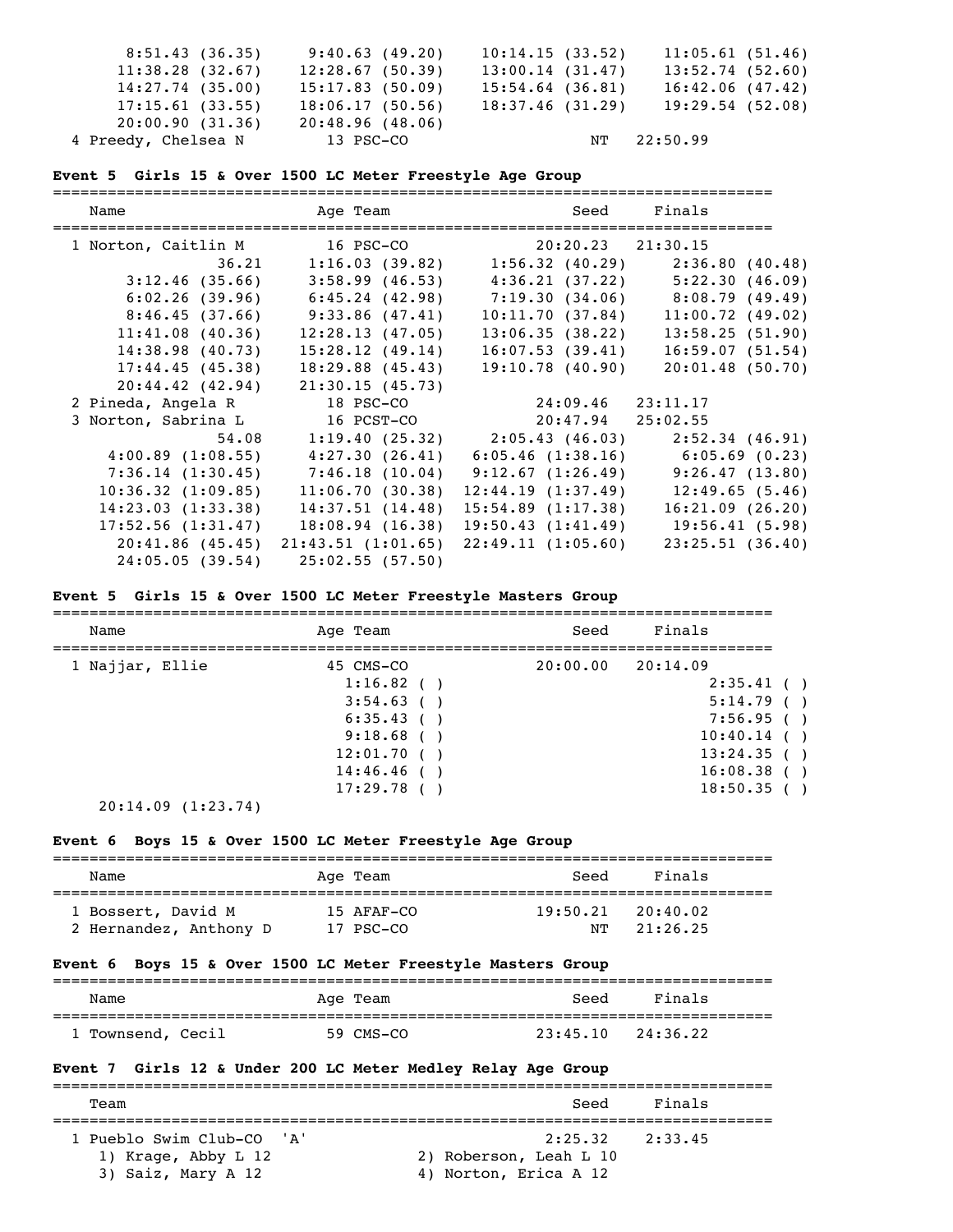1:24.40 ( ) 2:33.45 (1:09.05) 2 Pueblo Swim Club-CO 'B' NT 2:45.35 1) Thompson, Sarah M 11 2) Aldea, Aricka C 12 3) Divelbiss, Alex A 11 4) Alberici, Kaila B 12 31.11 1:31.04 (59.93) 2:34.13 (1:03.09) 2:45.35 (11.22) 3 Colorado Springs Swim Team-CO 'A' 2:43.90 2:52.11 1) Gach, Olivia N 11 2) Trinidad, Katelynd E 10 3) Fuchs, Ashley E 12  $\hskip 1.5cm$  4) Hartel, Hanna R 10 41.75 1:32.91 (51.16) 2:04.28 (31.37) 2:52.11 (47.83)<br>
ub-CO 'C' NT x2:59.55 4 Pueblo Swim Club-CO 'C' 1) Waters, Lindsay M 11 2) Lang, Kristina A 12 3) Shokranifar, Jenna L 10 4) Anselmo, Rachel N 12  $1:38.46$  ( )  $2:59.55$  (1:21.09) 5 Pueblo County Swim Team-CO 'A' 3:00.08 3:24.00 1) Bowman, Caeleigh R 10 2) Grinstead, Cheyenne R 11 3) Johnson, Taybor R 11 4) Johnson, Brenna L 9  $1:51.66$  ( )  $3:24.00$  (1:32.34)

#### **Event 8 Boys 12 & Under 200 LC Meter Medley Relay Age Group**

=============================================================================== Team Seed Finals =============================================================================== 1 Pueblo Swim Club-CO 'A' 2:43.04 2:40.74 1) DeRose, Bruno B 9 2) Wilkerson, Derick A 12 3) Krage, Garrett S 12 4) Rastrelli, Paul E 12  $1:31.51$  ( )  $2:40.74$  (1:09.23) 2 Colorado Springs Swim Team-CO 'A' 2:45.94 2:45.07 1) Rude, Erik G 9 2) Riggs, Caleb A 10 3) Rude, Evin G 11 4) Holmes, Connor M 12  $1:32.70$  ( )  $2:45.07$  (1:12.37)

#### **Event 9 Girls 10 & Under 50 LC Meter Freestyle Age Group**

| Name                   | Age Team               | Seed    | Finals  |
|------------------------|------------------------|---------|---------|
| 1 Roberson, Leah L     | $10$ PSC $-$ CO        | 35.96   | 35.44   |
| 2 Trinidad, Katelynd E | $10 \text{ CSST} - CQ$ | 36.31   | 36.15   |
| 3 Hartel, Hanna R      | 10 CSST-CO             | 42.53   | 39.31   |
| 4 Coxen, Miranda A     | 9 Unattached           | 39.21   | 41.27   |
| 5 Johnson, Brenna L    | 9 PCST-CO              | 45.42   | 43.21   |
| 6 Bowman, Caeleigh R   | 10 PCST-CO             | 46.61   | 43.45   |
| 7 Dearden, Megan C     | 9 CSST-CO              | 42.70   | 44.87   |
| 8 Hartel, Sara R       | 8 CSST-CO              | 44.55   | 47.14   |
| 9 Valdez, Savannah P   | $7 LJ-CO$              | NΤ      | 1:10.03 |
| 10 Fuchs, Hannah N     | 7 CSST-CO              | 1:22.33 | 1:10.96 |

#### **Event 9 Girls 11-12 50 LC Meter Freestyle Age Group**

=============================================================================== Age Team Seed Finals =============================================================================== 1 Krage, Abby L 12 PSC-CO 35.60 32.96 2 Gach, Olivia N 11 CSST-CO 36.62 33.83 2 Alberici, Kaila B 12 PSC-CO 33.97 33.83 4 McCulloch, Danielle M 12 AFAF-CO 34.18 34.64 5 Thompson, Sarah M 11 PSC-CO 41.08 34.75 6 Divelbiss, Alex A 11 PSC-CO 37.54 35.06 7 Black, Heather H 12 AFAF-CO 36.26 36.28 8 Aldea, Aricka C 12 PSC-CO 37.66 38.27 9 Anselmo, Rachel N 12 PSC-CO 40.21 38.92 10 Lang, Kristina A 12 PSC-CO NT 39.33 11 Johnson, Taybor R 11 PCST-CO 40.47 39.36 12 Sunada, Kayla C 11 CSST-CO NT 39.80 13 Ohotnicky, Ann M 11 AFAF-CO 42.08 41.04 14 Waters, Lindsay M 11 PSC-CO 38.95 41.79 15 Ohotnicky, Colette E 11 AFAF-CO 41.90 42.75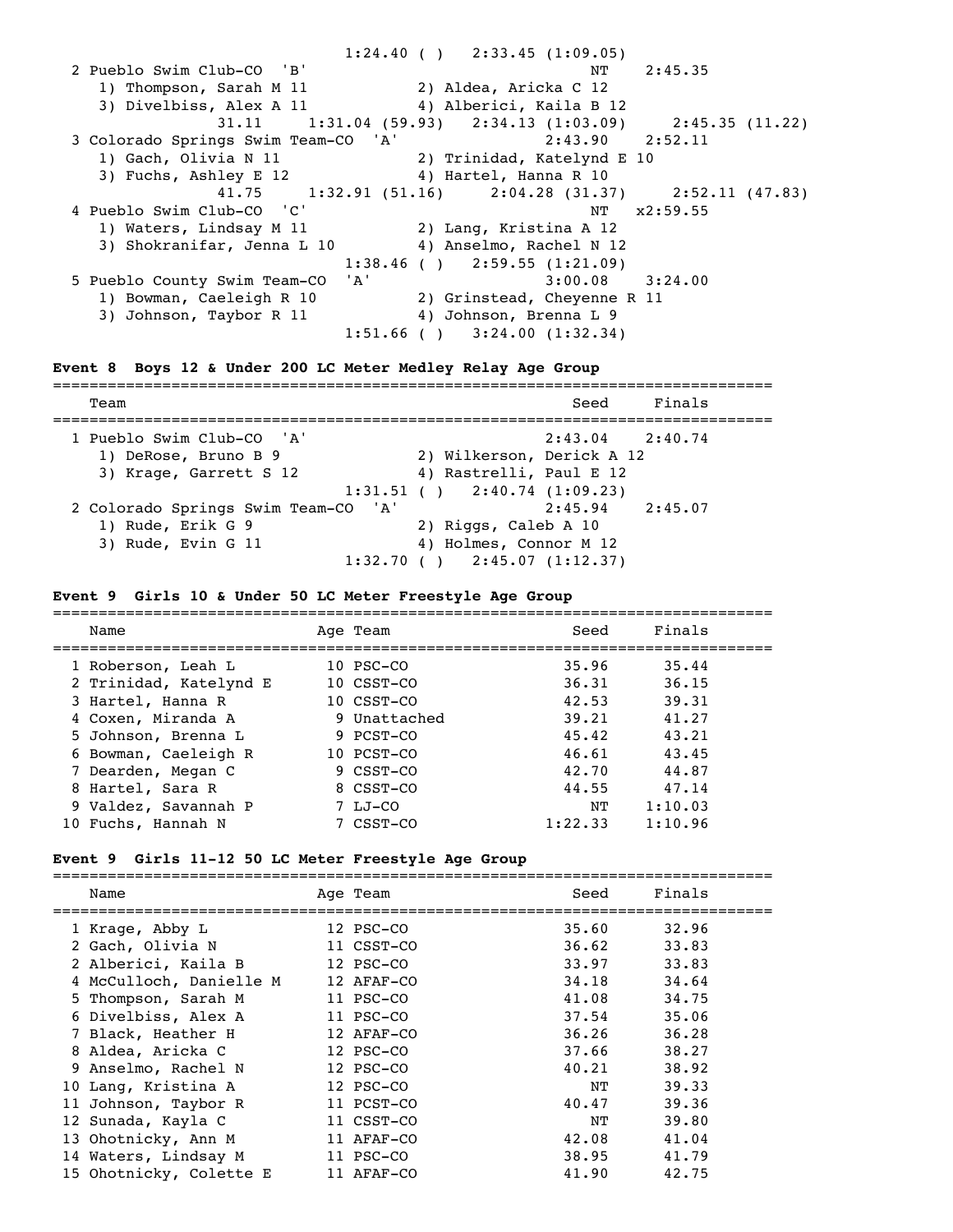| 16 Romero, Antoinette M  | 12 PCST-CO | NT    | 45.83 |
|--------------------------|------------|-------|-------|
| 17 Grinstead, Cheyenne R | 11 PCST-CO | 47.21 | 49.43 |
| 18 Squires, Maggie R     | 12 PCST-CO | 53.11 | 49.80 |

# **Event 10 Boys 10 & Under 50 LC Meter Freestyle Age Group**

| Name                    | Age Team   | Seed  | Finals  |
|-------------------------|------------|-------|---------|
| 1 Riggs, Caleb A        | 10 CSST-CO | 41.55 | 36.38   |
| 2 Bossert, Stephen J    | 10 AFAF-CO | 36.45 | 37.27   |
| 3 Dean, Jared J         | 10 AFAF-CO | 39.24 | 39.25   |
| 4 Doerr, Hunter B       | 9 CSST-CO  | 42.91 | 39.82   |
| 5 Branch, Cedric W      | 9 PCST-CO  | 45.08 | 40.33   |
| 6 Hansen, Chris K       | 10 AFAF-CO | NT    | 41.48   |
| 7 DeRose, Bruno B       | 9 PSC-CO   | 43.47 | 41.91   |
| 8 Rude, Erik G          | 9 CSST-CO  | 43.32 | 42.21   |
| 9 Littles, Jarrett B    | 9 CSST-CO  | 53.97 | 48.82   |
| 10 Black, Kevin K       | 9 AFAF-CO  | 48.93 | 50.05   |
| 11 Valdez, Tyler R      | 9 LJ-CO    | NT    | 51.64   |
| 12 Trinidad, Keaton T   | 8 CSST-CO  | 51.88 | 52.87   |
| 13 Fricke, Bobby L      | 10 CSST-CO | NT    | 54.30   |
| 14 Ohotnicky, Charles J | 8 AFAF-CO  | NT    | 1:03.99 |
| 15 Bowman, Kaeden M     | 5 PCST-CO  | ΝT    | 1:38.57 |

## **Event 10 Boys 11-12 50 LC Meter Freestyle Age Group**

| Name                   | Age Team        | Seed  | Finals |
|------------------------|-----------------|-------|--------|
| 1 Krage, Garrett S     | 12 PSC-CO       | 31.18 | 31.04  |
| 2 Rude, Evin G         | 11 CSST-CO      | 31.39 | 31.46  |
| 3 Rastrelli, Paul E    | 12 PSC-CO       | 35.07 | 33.71  |
| 4 Wilkerson, Derick A  | 12 PSC-CO       | 36.60 | 34.18  |
| 5 Hansen, Alex K       | 12 AFAF-CO      | NΤ    | 34.86  |
| 6 Holmes, Connor M     | 12 CSST-CO      | 39.10 | 35.31  |
| 7 Shaw, Benjamin L     | 11 CSST-CO      | NΤ    | 39.37  |
| 8 Greer, Preston T     | $11 V - 7 - CO$ | NΤ    | 43.09  |
| 9 Drinnon, Tyler D     | $11 V - 7 - CO$ | NΤ    | 43.17  |
| 10 Fresquez, Nicolas R | 11 PCST-CO      | NΤ    | 52.61  |

# **Event 11 Girls 10 & Under 100 LC Meter Butterfly Age Group**

| Name                            | Age Team                         | Seed    | Finals  |  |  |
|---------------------------------|----------------------------------|---------|---------|--|--|
| 1 Shokranifar, Jenna L<br>45.12 | $10$ PSC-CO<br>1:34.73(49.61)    | 1:31.55 | 1:34.73 |  |  |
| 2 Coxen, Miranda A<br>53.59     | 9 Unattached<br>2:02.40(1:08.81) | NΤ      | 2:02.40 |  |  |

# **Event 11 Girls 11-12 100 LC Meter Butterfly Age Group**

| Name                       | Age Team                    | Seed    | Finals  |  |
|----------------------------|-----------------------------|---------|---------|--|
| 1 Norton, Erica A<br>37.08 | 12 PSC-CO<br>1:18.46(41.38) | 1:19.34 | 1:18.46 |  |
| 2 Saiz, Mary A             | 12 PSC-CO                   | 1:31.09 | 1:20.49 |  |
| 3 Snyder, Carli R          | 12 AFAF-CO                  | 1:21.19 | 1:22.25 |  |
| 4 Thompson, Sarah M        | 11 PSC-CO                   | 1:39.17 | 1:27.49 |  |
| 5 Fuchs, Ashley E          | 12 CSST-CO                  | 1:26.81 | 1:31.04 |  |
| 40.94                      | $1:31.04$ (50.10)           |         |         |  |
| 6 Alberici, Kaila B        | 12 PSC-CO                   | 1:31.48 | 1:32.31 |  |
| 7 Divelbiss, Alex A        | 11 PSC-CO                   | 1:31.25 | 1:33.40 |  |
| 42.11                      | 1:33.40(51.29)              |         |         |  |
| 8 Johnson, Taybor R        | 11 PCST-CO                  | 1:57.34 | 1:55.90 |  |
| 50.13                      | 1:55.90(1:05.77)            |         |         |  |
| 9 Grinstead, Cheyenne R    | 11 PCST-CO                  | NΤ      | 2:17.92 |  |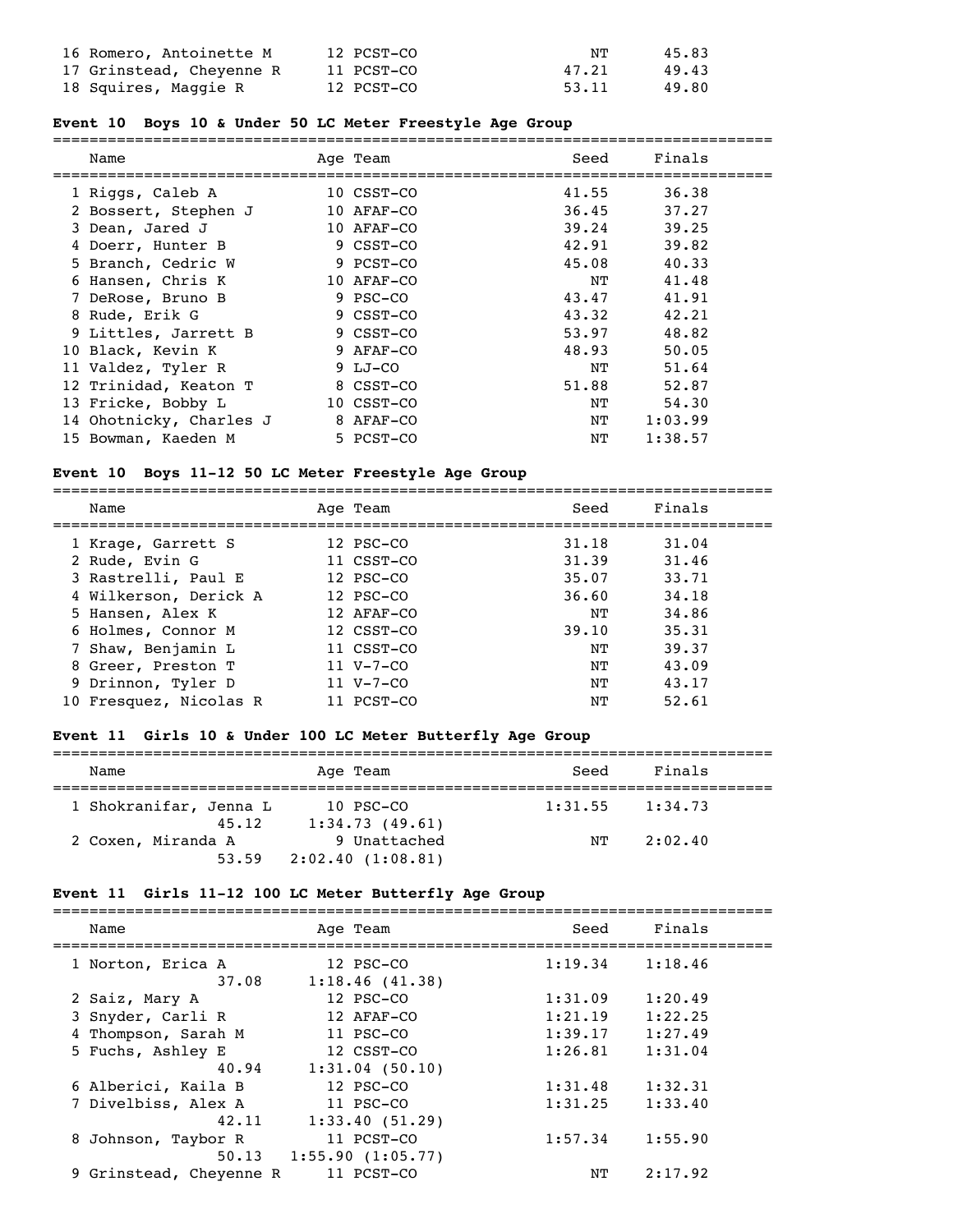#### 1:36.15 2:17.92 (41.77)

#### **Event 12 Boys 10 & Under 100 LC Meter Butterfly Age Group**

| Name                                  | Age Team               | Seed               | Finals             |  |
|---------------------------------------|------------------------|--------------------|--------------------|--|
| 1 Bossert, Stephen J                  | 10 AFAF-CO             | 1:33.99            | 1:36.69            |  |
| 2 DeRose, Bruno B<br>3 Riggs, Caleb A | 9 PSC-CO<br>10 CSST-CO | 1:43.44<br>1:56.67 | 1:50.98<br>2:02.78 |  |

#### **Event 12 Boys 11-12 100 LC Meter Butterfly Age Group**

=============================================================================== Name **Age Team** Seed Finals =============================================================================== 1 Krage, Garrett S 12 PSC-CO 1:19.25 1:20.42 38.75 1:20.42 (41.67) 2 Rastrelli, Paul E 12 PSC-CO NT 1:25.53 3 Hansen, Alex K 12 AFAF-CO NT 1:41.06 4 Wilkerson, Derick A 12 PSC-CO 1:40.48 1:42.38 43.67 1:42.38 (58.71) 5 Drinnon, Tyler D 11 V-7-CO NT 2:17.06 1:03.17 2:17.06 (1:13.89)

#### **Event 13 Girls 10 & Under 50 LC Meter Backstroke Age Group**

=============================================================================== Name Age Team Seed Finals

|                        | $-20$          |         |         |
|------------------------|----------------|---------|---------|
| 1 Trinidad, Katelynd E | 10 CSST-CO     | 41.53   | 42.32   |
| 2 Roberson, Leah L     | $10$ PSC $-CO$ | 43.43   | 44.78   |
| 3 Bowman, Caeleigh R   | 10 PCST-CO     | 47.73   | 45.76   |
| 4 Shokranifar, Jenna L | $10$ PSC $-CO$ | 50.02   | 46.73   |
| 5 Hartel, Hanna R      | 10 CSST-CO     | 50.58   | 48.34   |
| 6 Coxen, Miranda A     | 9 Unattached   | 44.40   | 48.43   |
| 7 Dearden, Megan C     | 9 CSST-CO      | 48.32   | 49.06   |
| 8 Hartel, Sara R       | 8 CSST-CO      | 50.35   | 53.43   |
| 9 Johnson, Brenna L    | 9 PCST-CO      | 52.06   | 54.35   |
| 10 Valdez, Savannah P  | 7 LJ-CO        | NΤ      | 1:20.76 |
| 11 Fuchs, Hannah N     | 7 CSST-CO      | 1:14.65 | 1:21.33 |

#### **Event 13 Girls 11-12 50 LC Meter Backstroke Age Group**

=============================================================================== Name **Age Team** Age Team Seed Finals =============================================================================== 1 Saiz, Mary A 12 PSC-CO 37.13 34.74 2 Norton, Erica A 12 PSC-CO 39.27 36.83 3 Krage, Abby L 12 PSC-CO 35.73 37.12 4 Fuchs, Ashley E 12 CSST-CO 37.79 39.12 5 Snyder, Carli R 12 AFAF-CO 40.39 40.30 6 Gach, Olivia N 11 CSST-CO 41.31 41.61 7 Alberici, Kaila B 12 PSC-CO 42.41 41.62 8 Divelbiss, Alex A 11 PSC-CO 42.50 42.38 9 McCulloch, Danielle M 12 AFAF-CO 44.04 44.39 10 Aldea, Aricka C 12 PSC-CO 43.95 44.46 11 Sunada, Kayla C 11 CSST-CO NT 45.98 12 Black, Heather H 12 AFAF-CO 44.81 46.36 13 Ohotnicky, Ann M 11 AFAF-CO 51.32 48.15 14 Lang, Kristina A 12 PSC-CO NT 48.86 15 Waters, Lindsay M 11 PSC-CO 48.52 48.94 16 Anselmo, Rachel N 12 PSC-CO 52.66 48.98 17 Romero, Antoinette M 12 PCST-CO NT 56.82 18 Ohotnicky, Colette E 11 AFAF-CO 50.83 57.90 19 Squires, Maggie R 12 PCST-CO 1:07.67 1:00.58

#### **Event 14 Boys 10 & Under 50 LC Meter Backstroke Age Group**

===============================================================================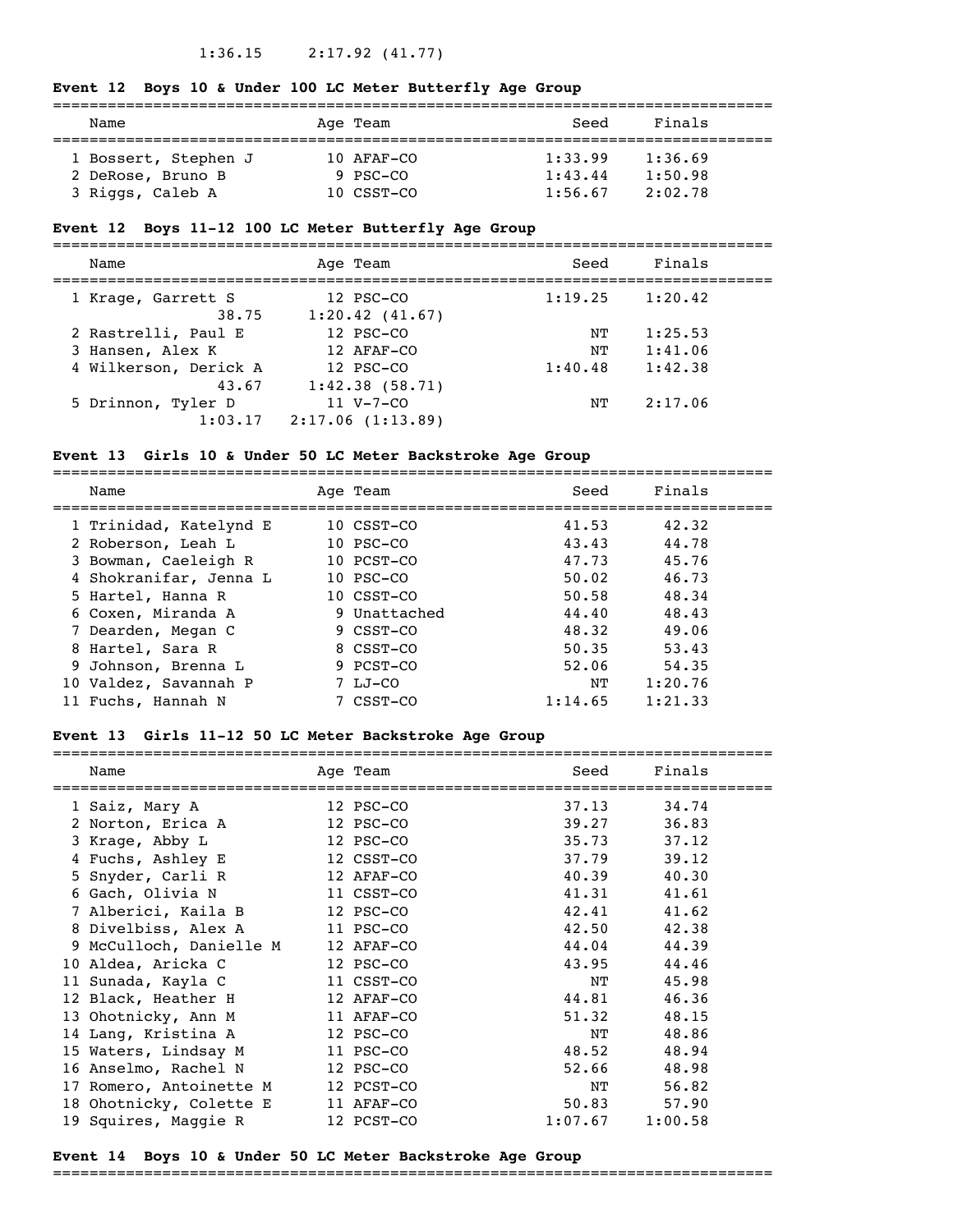| Name                    | Age Team   | Seed    | Finals  |
|-------------------------|------------|---------|---------|
| 1 Riggs, Caleb A        | 10 CSST-CO | 43.89   | 43.60   |
| 2 Rude, Erik G          | 9 CSST-CO  | 43.85   | 44.03   |
| 3 Bossert, Stephen J    | 10 AFAF-CO | 42.61   | 45.95   |
| 4 DeRose, Bruno B       | 9 PSC-CO   | 46.02   | 47.66   |
| 5 Doerr, Hunter B       | 9 CSST-CO  | NΤ      | 50.65   |
| 6 Valdez, Tyler R       | 9 LJ-CO    | NΤ      | 56.67   |
| 7 Branch, Cedric W      | 9 PCST-CO  | 1:01.22 | 56.84   |
| 8 Black, Kevin K        | 9 AFAF-CO  | 53.83   | 58.81   |
| 9 Trinidad, Keaton T    | 8 CSST-CO  | 55.68   | 59.85   |
| 10 Littles, Jarrett B   | 9 CSST-CO  | 55.18   | 1:01.96 |
| 11 Fricke, Bobby L      | 10 CSST-CO | NΤ      | 1:11.05 |
| 12 Ohotnicky, Charles J | 8 AFAF-CO  | 1:10.74 | 1:22.62 |
| 13 Bowman, Kaeden M     | 5 PCST-CO  | NΤ      | 1:52.69 |

#### **Event 14 Boys 11-12 50 LC Meter Backstroke Age Group**

=============================================================================== Name Age Team Seed Finals =============================================================================== 1 Rude, Evin G 11 CSST-CO 36.65 37.46 2 Holmes, Connor M 12 CSST-CO 44.70 42.18 3 Wilkerson, Derick A 12 PSC-CO 45.74 42.78 4 Shaw, Benjamin L 11 CSST-CO NT 51.98 5 Greer, Preston T 11 V-7-CO NT 52.22 6 Drinnon, Tyler D 11 V-7-CO NT 52.61 -- Fresquez, Nicolas R 11 PCST-CO NT DQ

#### **Event 15 Girls 10 & Under 200 LC Meter Backstroke Age Group**

| Name                    | Age Team              | Seed                      | Finals |
|-------------------------|-----------------------|---------------------------|--------|
| -- Trinidad, Katelynd E | 10 CSST-CO<br>1:42.81 | 3:23.93<br>DO $(1:39.54)$ | DO     |

#### **Event 15 Girls 11-12 200 LC Meter Backstroke Age Group**

| Name                | Age Team       | Seed              | Finals            |
|---------------------|----------------|-------------------|-------------------|
| 1 Saiz, Mary A      | 12 PSC-CO      | 2:40.86           | 2:40.22           |
| 38.91               | 1:19.12(40.21) | $2:01.04$ (41.92) | 2:40.22(39.18)    |
| 2 Krage, Abby L     | 12 PSC-CO      | 3:06.85           | 3:03.61           |
| 43.18               | 1:29.91(46.73) | $2:17.66$ (47.75) | $3:03.61$ (45.95) |
| 3 Thompson, Sarah M | 11 PSC-CO      | 3:03.42           | 3:03.68           |
| 41.66               | 1:28.98(47.32) | 2:16.27(47.29)    | $3:03.68$ (47.41) |
| 4 Gach, Olivia N    | 11 CSST-CO     | NΤ                | 3:09.80           |
|                     | $1:33.24$ (    | 3:09.80(1:36.56)  |                   |

#### **Event 16 Boys 10 & Under 200 LC Meter Backstroke Age Group**

| Name           |       | Age Team                    | Seed                         | Finals                    |  |  |  |
|----------------|-------|-----------------------------|------------------------------|---------------------------|--|--|--|
| 1 Rude, Erik G | 51.87 | 9 CSST-CO<br>1:47.96(56.09) | 3:40.37<br>$2:42.24$ (54.28) | 3:35.73<br>3:35.73(53.49) |  |  |  |

#### **Event 16 Boys 11-12 200 LC Meter Backstroke Age Group**

| Name               | Age Team          | Seed             | Finals         |
|--------------------|-------------------|------------------|----------------|
| 1 Rude, Evin G     | 11 CSST-CO        | 2:56.01          | 2:50.41        |
| 41.67              | $1:24.69$ (43.02) | 2:09.06(44.37)   | 2:50.41(41.35) |
| 2 Greer, Preston T | $11 V - 7 - CQ$   | NТ               | 3:50.81        |
| 55.68              | 1:53.13(57.45)    | 2:53.44(1:00.31) | 3:50.81(57.37) |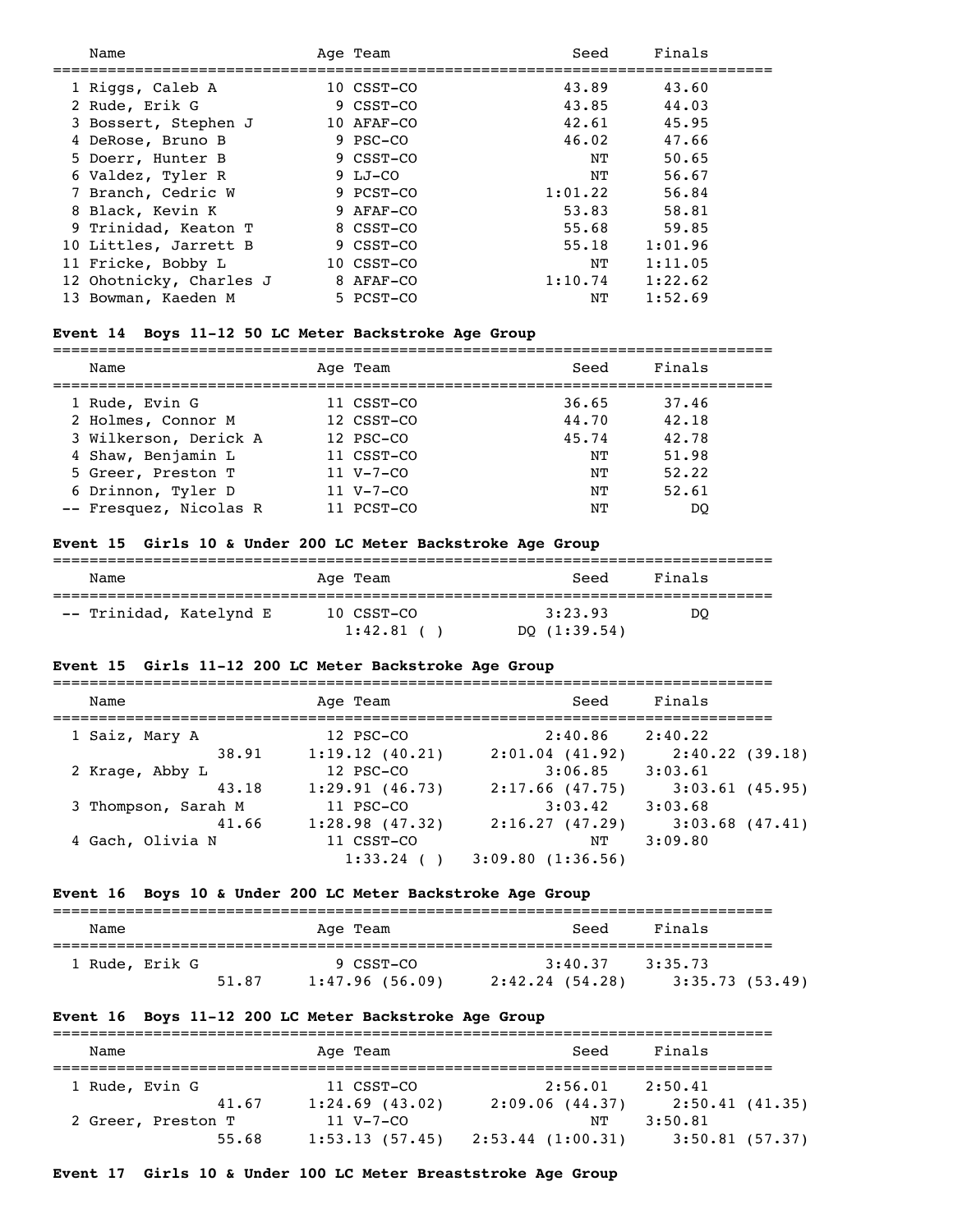| Name                   |       | Age Team                                | Seed    | Finals  |  |
|------------------------|-------|-----------------------------------------|---------|---------|--|
| 1 Roberson, Leah L     | 45.80 | $10$ PSC-CO<br>1:34.25(48.45)           | 1:39.10 | 1:34.25 |  |
| 2 Shokranifar, Jenna L | 56.55 | $10$ PSC $-CO$<br>$1:57.58$ $(1:01.03)$ | 1:50.36 | 1:57.58 |  |
| 3 Dearden, Megan C     |       | 9 CSST-CO                               | 1:57.63 | 2:03.38 |  |
| 4 Bowman, Caeleigh R   |       | 10 PCST-CO                              | 2:10.56 | 2:07.57 |  |
|                        | 58.02 | 2:07.57(1:09.55)                        |         |         |  |
| 5 Johnson, Brenna L    |       | 9 PCST-CO                               | 2:28.49 | 2:14.58 |  |

# **Event 17 Girls 11-12 100 LC Meter Breaststroke Age Group**

| Name                                 | Age Team                            | Seed    | Finals              |
|--------------------------------------|-------------------------------------|---------|---------------------|
| 1 Fuchs, Ashley E                    | 12 CSST-CO<br>44.53 1:32.44 (47.91) |         | $1:27.55$ $1:32.44$ |
| 2 Norton, Erica A                    | 12 PSC-CO                           |         | $1:43.10$ $1:37.61$ |
| 3 Snyder, Carli R                    | 12 AFAF-CO                          | 1:38.06 | 1:37.71             |
|                                      | 46.49 1:37.71 (51.22)               |         |                     |
| 4 McCulloch, Danielle M              | 12 AFAF-CO                          |         | $1:44.71$ $1:41.36$ |
| 5 Krage, Abby L                      | 12 PSC-CO                           | 1:49.83 | 1:42.83             |
|                                      | 49.20 1:42.83 (53.63)               |         |                     |
| 6 Divelbiss, Alex A                  | 11 PSC-CO                           |         | $1:41.86$ $1:43.59$ |
| 7 Anselmo, Rachel N                  | 12 PSC-CO                           | 1:51.58 | 1:46.75             |
|                                      | $50.51$ 1:46.75 (56.24)             |         |                     |
| 8 Aldea, Aricka C                    | 12 PSC-CO                           |         | $2:00.29$ $1:48.18$ |
| 9 Lang, Kristina A                   | 12 PSC-CO                           | NΤ      | 1:48.97             |
| 53.20                                | 1:48.97(55.77)                      |         |                     |
| 10 Budisavljevic, Amelia L 12 PSC-CO |                                     | ΝT      | 1:49.68             |
| 51.60                                | 1:49.68(58.08)                      |         |                     |
| 11 Johnson, Taybor R                 | 11 PCST-CO                          |         | $1:54.31$ $1:55.69$ |
| 12 Waters, Lindsay M                 | 11 PSC-CO                           | 2:03.02 | 2:00.73             |
|                                      | $56.09$ $2:00.73$ $(1:04.64)$       |         |                     |
| 13 Grinstead, Cheyenne R             | 11 PCST-CO                          | 2:12.75 | 2:14.43             |
| 1:04.98                              | 2:14.43(1:09.45)                    |         |                     |
| 14 Ohotnicky, Ann M                  | 11 AFAF-CO                          | 2:20.51 | 2:15.38             |
|                                      | $1:49.80$ $2:15.38$ (25.58)         |         |                     |
| 15 Squires, Maggie R                 | 12 PCST-CO                          | 3:10.95 | 2:24.70             |
| -- Ohotnicky, Colette E 11 AFAF-CO   |                                     | NΤ      | DQ                  |
| 1:01.33                              | DQ(1:12.13)                         |         |                     |

# **Event 18 Boys 10 & Under 100 LC Meter Breaststroke Age Group**

| Name                 | Age Team              | Seed    | Finals  |  |
|----------------------|-----------------------|---------|---------|--|
| 1 Riggs, Caleb A     | 10 CSST-CO            | 1:49.82 | 1:47.37 |  |
| 2 Hansen, Chris K    | 10 AFAF-CO            | NΤ      | 1:48.74 |  |
| 3 Dean, Jared J      | 10 AFAF-CO            | 1:52.72 | 1:54.82 |  |
| 4 Doerr, Hunter B    | 9 CSST-CO             | NΤ      | 2:05.06 |  |
| 5 Valdez, Tyler R    | $9 LJ-CO$             | NΤ      | 2:11.31 |  |
| 6 Black, Kevin K     | 9 AFAF-CO             | 2:08.92 | 2:12.16 |  |
| 1:03.81              | 2:12.16(1:08.35)      |         |         |  |
| 7 Trinidad, Keaton T | 8 CSST-CO             | 2:32.29 | 2:16.17 |  |
| 1:05.12              | 2:16.17(1:11.05)      |         |         |  |
| 8 Littles, Jarrett B | 9 CSST-CO             | 2:34.87 | 2:20.52 |  |
| 1:07.52              | $2:20.52$ $(1:13.00)$ |         |         |  |
| -- Branch, Cedric W  | 9 PCST-CO             | NΤ      | DO      |  |
|                      |                       |         |         |  |

# **Event 18 Boys 11-12 100 LC Meter Breaststroke Age Group**

| Name                | Age Team  | Seed    | Finals  |
|---------------------|-----------|---------|---------|
| 1 Rastrelli, Paul E | 12 PSC-CO | 1:35.25 | 1:31.48 |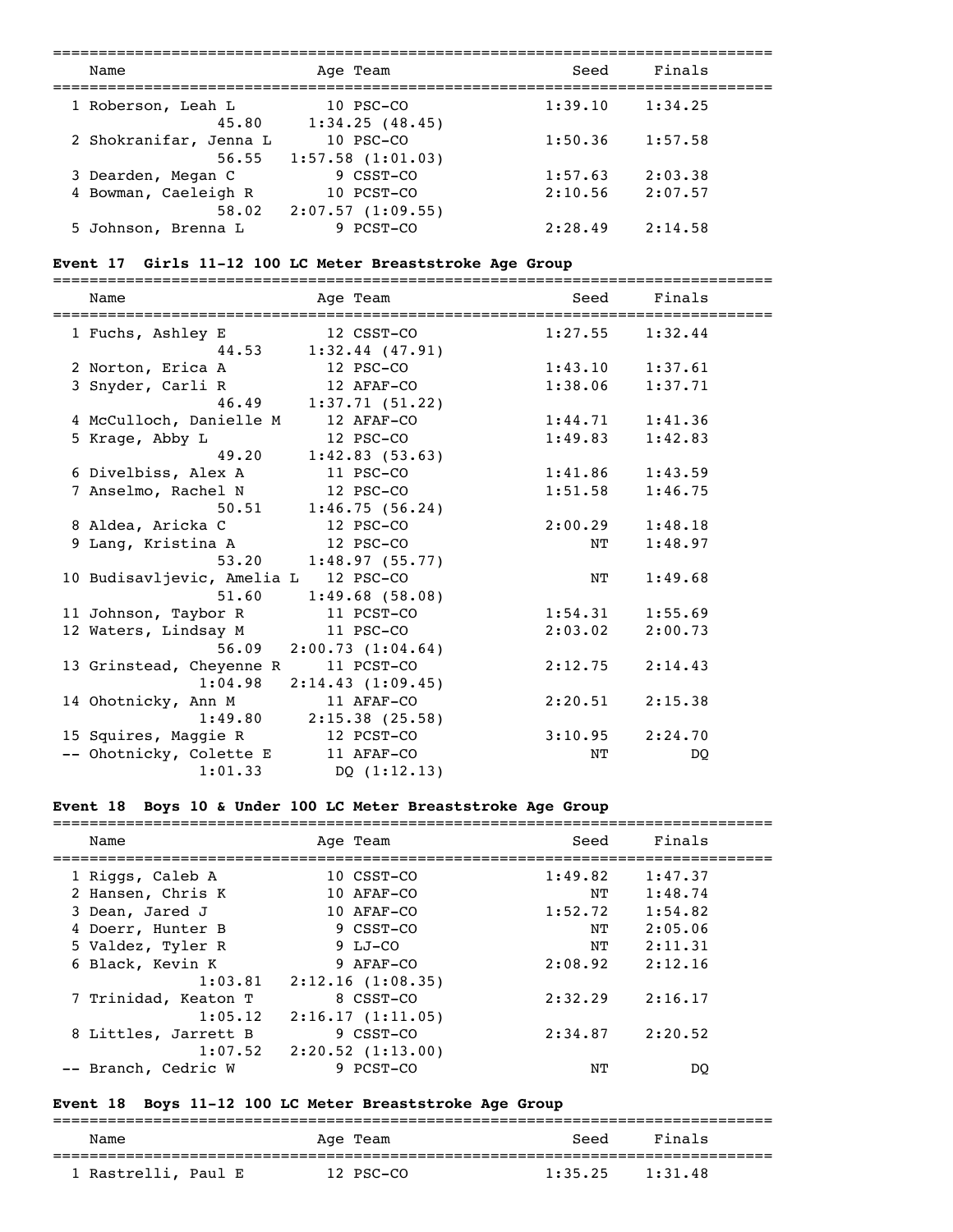| 43.26                 | $1:31.48$ (48.22) |         |         |
|-----------------------|-------------------|---------|---------|
| 2 Krage, Garrett S    | 12 PSC-CO         | 1:35.93 | 1:37.22 |
| 46.46                 | $1:37.22$ (50.76) |         |         |
| 3 Wilkerson, Derick A | 12 PSC-CO         | 1:42.85 | 1:38.69 |
| 46.84                 | 1:38.69(51.85)    |         |         |
| 4 Holmes, Connor M    | 12 CSST-CO        | 1:47.85 | 1:38.79 |
| 5 Hansen, Alex K      | 12 AFAF-CO        | NΤ      | 1:49.68 |
| 6 Drinnon, Tyler D    | $11 V - 7 - CO$   | NΤ      | 2:06.07 |

# **Event 19 Girls 10 & Under 200 LC Meter Freestyle Age Group**

| Name                   | Age Team          | Seed                | Finals          |
|------------------------|-------------------|---------------------|-----------------|
| 1 Roberson, Leah L     | 10 PSC-CO         | 2:55.67             | 2:53.24         |
| 37.89                  | 1:22.71(44.82)    | 2:09.53(46.82)      | 2:53.24 (43.71) |
| 2 Hartel, Hanna R      | 10 CSST-CO        | $3:09.82$ $3:06.46$ |                 |
| 45.15                  | $1:34.48$ (49.33) | 2:21.17(46.69)      | 3:06.46(45.29)  |
| 3 Shokranifar, Jenna L | $10$ PSC $-CO$    | 3:08.75             | 3:07.01         |
| 39.87                  | 1:27.50(47.63)    | 2:16.82(49.32)      | 3:07.01(50.19)  |
| 4 Coxen, Miranda A     | 9 Unattached      | NT                  | 3:15.81         |
|                        | 1:38.33()         | 3:15.81(1:37.48)    |                 |
| 5 Dearden, Megan C     | 9 CSST-CO         | 3:23.57             | 3:31.59         |
|                        | 1:42.85()         | 3:31.59(1:48.74)    |                 |
| 6 Bowman, Caeleigh R   | 10 PCST-CO        | 3:46.30             | 3:49.60         |
|                        | 1:49.60(          | 3:49.60(2:00.00)    |                 |
| 7 Johnson, Brenna L    | 9 PCST-CO         | $4:29.60$ $3:57.49$ |                 |
| 51.46                  | 1:58.39(1:06.93)  | 2:59.25 (1:00.86)   | 3:57.49(58.24)  |

# **Event 19 Girls 11-12 200 LC Meter Freestyle Age Group**

| Name                            | Age Team       |                                                                              | Seed Finals                         |
|---------------------------------|----------------|------------------------------------------------------------------------------|-------------------------------------|
| 1 Saiz, Mary A                  |                | 12 PSC-CO 2:47.36 2:30.35                                                    |                                     |
|                                 |                | 34.18 1:12.96 (38.78) 1:52.35 (39.39) 2:30.35 (38.00)                        |                                     |
| 2 Norton, Erica A               | 12 PSC-CO      | $2:56.38$ $2:33.90$                                                          |                                     |
|                                 |                | $1:13.65$ ( ) $2:33.90$ (1:20.25)                                            |                                     |
| 3 Gach, Olivia N                |                |                                                                              |                                     |
| 38.03                           |                | 11 CSST-CO<br>1:21.23 (43.20)<br>2:03.06 (41.83)<br>2:44.95 (41.89)          |                                     |
| 4 Alberici, Kaila B             | 12 PSC-CO      | $2:50.67$ $2:47.24$                                                          |                                     |
| 36.50                           |                | $1:19.59$ (43.09) $2:04.26$ (44.67) $2:47.24$ (42.98)                        |                                     |
| 5 Thompson, Sarah M             | 11 PSC-CO      | $2:51.55$ $2:52.90$                                                          |                                     |
|                                 | $1:21.76$ ( )  | 2:52.90(1:31.14)                                                             |                                     |
| 6 Aldea, Aricka C               | 12 PSC-CO      | 3:12.32                                                                      | 2:56.00                             |
|                                 | $1:27.03$ ()   | 2:56.00(1:28.97)                                                             |                                     |
| 7 Black, Heather H              | 12 AFAF-CO     | $3:00.86$ 2:56.17                                                            |                                     |
| 40.22                           |                | 1:27.40 (47.18) 2:13.09 (45.69) 2:56.17 (43.08)<br>12 PSC-CO 3:27.76 3:10.97 |                                     |
| 8 Anselmo, Rachel N             |                |                                                                              |                                     |
| 41.74                           |                | 1:31.27 (49.53) 2:20.43 (49.16) 3:10.97 (50.54)                              |                                     |
| 9 Ohotnicky, Ann M              | 11 AFAF-CO     | $3:58.82$ $3:20.10$                                                          |                                     |
|                                 | 1:38.15(       | $2:32.55(54.40)$ $3:20.10(47.55)$                                            |                                     |
| 10 Lang, Kristina A             | 12 PSC-CO      |                                                                              | NT 3:25.52                          |
| 45.54                           | 1:39.44(53.90) |                                                                              | $2:33.98$ (54.54) $3:25.52$ (51.54) |
| 11 Johnson, Taybor R            | 11 PCST-CO     | $3:26.66$ $3:28.26$                                                          |                                     |
| 47.38                           |                | $1:43.95(56.57)$ $2:39.27(55.32)$ $3:28.26(48.99)$                           |                                     |
| 12 Waters, Lindsay M            | 11 PSC-CO      | $3:20.73$ $3:29.58$                                                          |                                     |
| 45.68                           |                | 1:38.62 (52.94) 2:36.50 (57.88) 3:29.58 (53.08)                              |                                     |
| 13 Grinstead, Cheyenne R        | 11 PCST-CO     | 4:03.48                                                                      | 4:02.22                             |
|                                 |                | $1:58.69$ ( ) $4:02.22$ (2:03.53)                                            |                                     |
| 14 Squires, Maggie R 12 PCST-CO |                |                                                                              | NT 4:13.76                          |
|                                 |                | 55.35 2:00.46 (1:05.11) 3:08.35 (1:07.89) 4:13.76 (1:05.41)                  |                                     |

# **Event 20 Boys 10 & Under 200 LC Meter Freestyle Age Group**

| Name | Team<br>Aqe | Seed | Final<br>$\mathbf{S}$ |
|------|-------------|------|-----------------------|
|      |             |      |                       |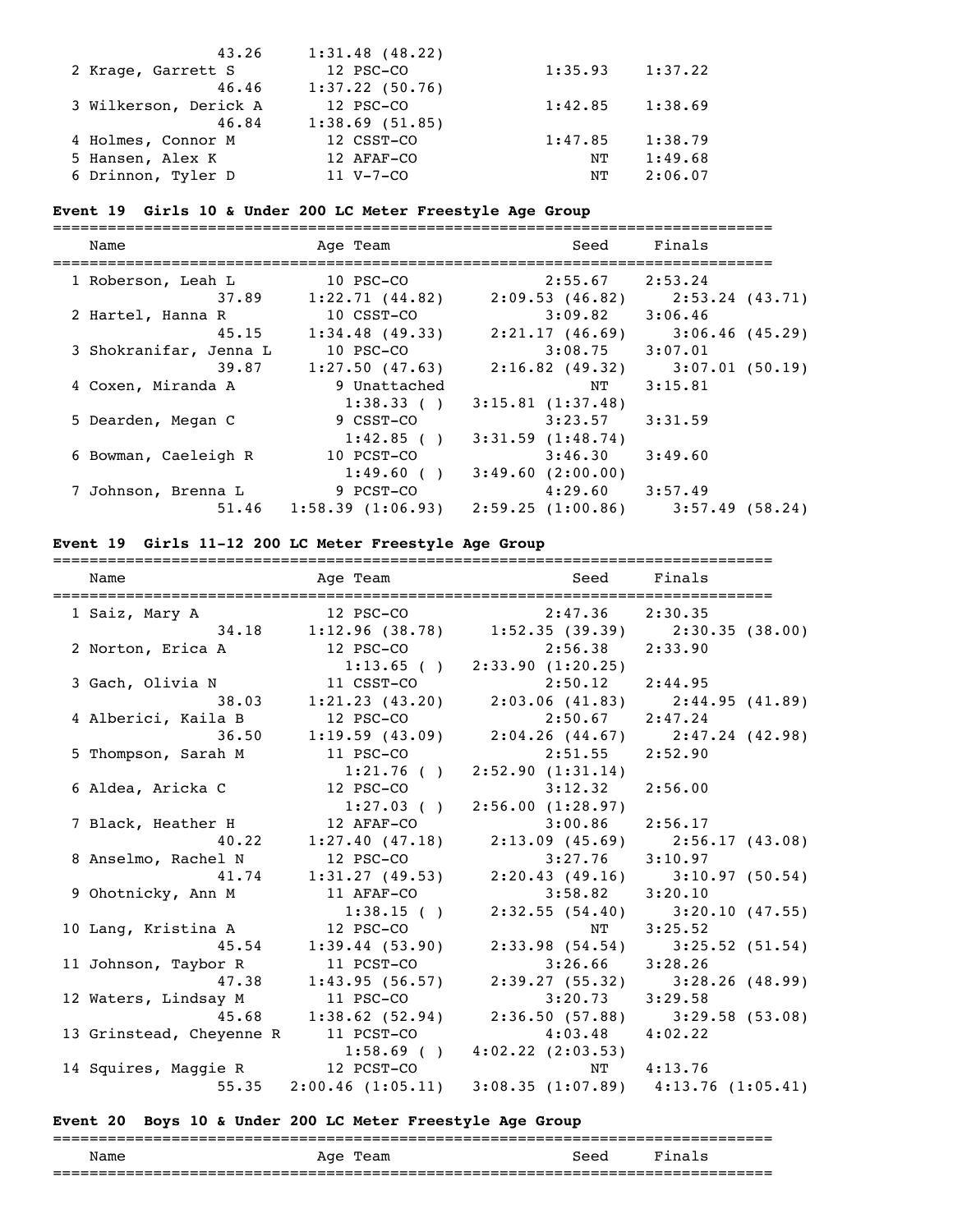| 1 Bossert, Stephen J | 10 AFAF-CO                | $2:58.50$ $2:55.52$               |                                   |
|----------------------|---------------------------|-----------------------------------|-----------------------------------|
| 39.42                | $1:25.22$ (45.80)         | 2:11.46(46.24)                    | 2:55.52(44.06)                    |
| 2 Dean, Jared J      | 10 AFAF-CO                | 3:09.91                           | 3:08.16                           |
| 41.16                | 1:28.38(47.22)            | 2:17.82(49.44)                    | 3:08.16(50.34)                    |
| 3 Hansen, Chris K    | 10 AFAF-CO                | NT                                | 3:11.35                           |
| 4 Doerr, Hunter B    | 9 CSST-CO                 | 3:12.45                           | 3:13.82                           |
|                      | 1:31.95()                 | $3:13.82$ $(1:41.87)$             |                                   |
| 5 DeRose, Bruno B    | 9 PSC-CO                  | $3:23.14$ $3:29.17$               |                                   |
| 46.35                | 1:42.99(56.64)            |                                   | 2:37.37 (54.38) 3:29.17 (51.80)   |
| 6 Rude, Erik G       | 9 CSST-CO                 | $4:14.69$ $3:31.99$               |                                   |
| 48.25                | 1:46.53(58.28)            |                                   | $2:42.95(56.42)$ $3:31.99(49.04)$ |
| 7 Branch, Cedric W   | 9 PCST-CO                 | NT                                | 3:46.20                           |
|                      | $47.93$ 1:48.05 (1:00.12) |                                   | 2:47.70 (59.65) 3:46.20 (58.50)   |
| 8 Valdez, Tyler R    | 9 LJ-CO                   | NT                                | 4:29.31                           |
|                      |                           | $2:08.62$ ( ) $4:29.31$ (2:20.69) |                                   |

# **Event 20 Boys 11-12 200 LC Meter Freestyle Age Group**

| Name                | Age Team        | Seed                  | Finals            |
|---------------------|-----------------|-----------------------|-------------------|
| 1 Rude, Evin G      | 11 CSST-CO      | 2:28.60               | 2:31.72           |
| 35.32               | 1:14.46(39.14)  | 1:53.65(39.19)        | 2:31.72 (38.07)   |
| 2 Krage, Garrett S  | 12 PSC-CO       | 2:39.17               | 2:43.96           |
| 36.44               | 1:18.27(41.83)  | 2:00.79(42.52)        | 2:43.96(43.17)    |
| 3 Holmes, Connor M  | 12 CSST-CO      | 3:33.66               | 2:52.64           |
| 39.81               | 1:24.40(44.59)  | 2:09.49(45.09)        | $2:52.64$ (43.15) |
| 4 Rastrelli, Paul E | 12 PSC-CO       | 3:02.66               | 2:56.50           |
|                     | 1:21.66()       | 2:56.50(1:34.84)      |                   |
| 5 Greer, Preston T  | $11 V - 7 - CO$ | NΤ                    | 3:30.64           |
|                     | 1:43.39()       | $3:30.64$ $(1:47.25)$ |                   |
| 6 Shaw, Benjamin L  | 11 CSST-CO      | NΤ                    | 3:44.99           |

### **Event 21 Girls 13 & Over 400 LC Meter Medley Relay Age Group**

| Team                                                                                                      | Seed<br>---------------------------------                       | Finals |                |
|-----------------------------------------------------------------------------------------------------------|-----------------------------------------------------------------|--------|----------------|
| 1 Colorado Springs Swim Team-CO 'A'                                                                       | $4:32.92$ $4:45.43$                                             |        |                |
|                                                                                                           |                                                                 |        |                |
| 1) Clarke, Kelsey A 18 (2) Clarke, Kyra M 15<br>3) McGee, Kelly A 15 (4) Stinson, Aimee J                 | 4) Stinson, Aimee J 20                                          |        |                |
| 35.66 1:13.81 (1:13.81)                                                                                   |                                                                 |        | 1:29.92(16.11) |
| 1:50.79 (20.87) 2:37.78 (1:07.86) 3:04.27 (26.49) 4:45.43 (2:07.65)                                       |                                                                 |        |                |
| 2 Pueblo Swim Club-CO 'A'                                                                                 | $4:55.66$ $5:10.58$                                             |        |                |
| Pueblo Swim Club-CO 'A' 4:55.66<br>1) Wedel, Nicole R 20 2) Divelbiss, Susanne 41                         |                                                                 |        |                |
| 3) Hayes, Jillian N 15 4) Krall, Madison A 17                                                             |                                                                 |        |                |
|                                                                                                           | 40.65 1:23.76 (1:23.76) 2:03.43 (39.67) 2:49.22 (1:25.46)       |        |                |
| $3:22.80$ (33.58) $4:02.49$ (1:13.27) $4:34.46$ (31.97) $5:10.58$ (1:08.09)                               |                                                                 |        |                |
| 3 Colorado Springs Swim Team-CO 'B' 5:09.90 5:18.58                                                       |                                                                 |        |                |
| 1) La Rue, Mariah C 16 (2) Remillard, Shelby L 15<br>3) Mays, Jackie R 14 (4) McBride, Katie E 15         |                                                                 |        |                |
|                                                                                                           |                                                                 |        |                |
|                                                                                                           | 43.90 1:29.85 (1:29.85) 2:10.48 (40.63) 2:55.91 (1:26.06)       |        |                |
| $3:29.63$ (33.72) $4:09.64$ (1:13.73) $4:42.88$ (33.24) $5:18.58$ (1:08.94)                               |                                                                 |        |                |
| 4 Pueblo Swim Club-CO 'B'                                                                                 | $5:15.43$ $5:22.36$                                             |        |                |
|                                                                                                           |                                                                 |        |                |
| 3) Miller, Aubree J 15 (4) Norton, Caitlin M 16                                                           |                                                                 |        |                |
|                                                                                                           | 39.31 1:20.71 (1:20.71) 2:04.69 (43.98) 2:54.02 (1:33.31)       |        |                |
| 3:28.32 (34.30) $4:09.47$ (1:15.45) $4:43.72$ (34.25) $5:22.36$ (1:12.89)                                 |                                                                 |        |                |
| 5 Pueblo Swim Club-CO 'C'<br>ueblo Swim Club-CO 'C' 5:46.2<br>1) Preedy, Chelsea N 13 2) Krage, Tori E 14 | $5:46.21 \quad x5:52.52$                                        |        |                |
|                                                                                                           |                                                                 |        |                |
| 3) Steranka, Ashley N 16 4) Divelbiss, Sam M 13                                                           |                                                                 |        |                |
|                                                                                                           | 41.31 1:28.70 $(1:28.70)$ 2:11.44 $(42.74)$ 3:02.25 $(1:33.55)$ |        |                |
| 3:42.06 (39.81) 4:30.66 (1:28.41) 5:08.10 (37.44) 5:52.52 (1:21.86)                                       |                                                                 |        |                |

### **Event 22 Boys 13 & Over 400 LC Meter Medley Relay Age Group**

# ===============================================================================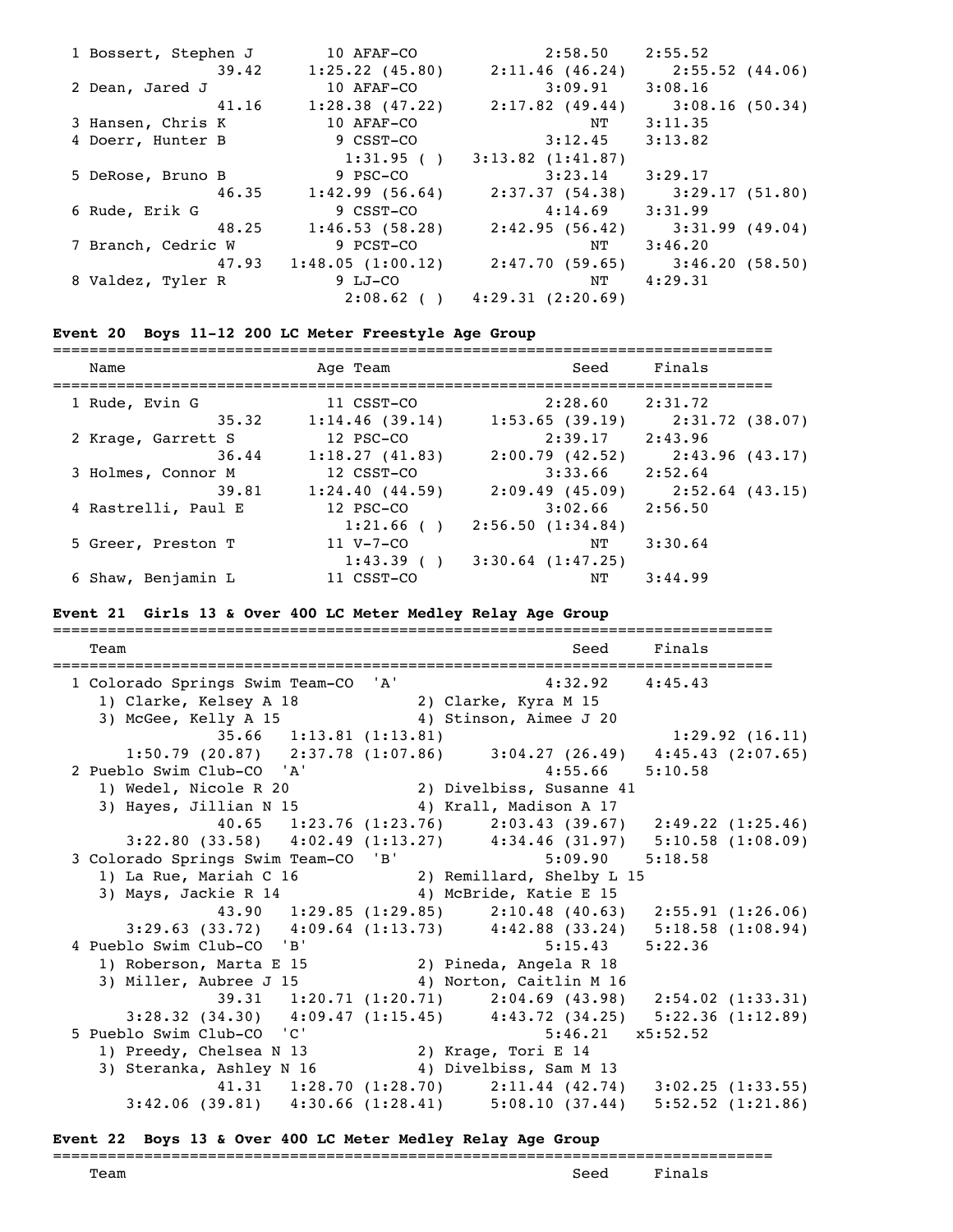=============================================================================== 1 Pueblo Swim Club-CO 'A' 4:29.72 4:35.85 1) Waters, Eric M 17 2) Krall, Tanner F 15 3) Nemick, Greg W 19 4) Hernandez, Anthony D 17 34.06 1:11.03 (1:11.03) 1:45.75 (34.72) 2:25.20 (1:14.17) 2:55.74 (30.54) 3:30.86 (1:05.66) 4:01.41 (30.55) 4:35.85 (1:04.99) 2 Colorado Springs Swim Team-CO 'A' 5:00.44 4:56.12 1) Rothlis, Daniel A 16 2) Holmes, Justin P 14 3) Fabrizius, Dylan M 16 4) Clarke, Ian T 13 34.47 1:10.94 (1:10.94) 1:52.40 (41.46) 2:39.12 (1:28.18) 3:09.77 (30.65) 3:46.61 (1:07.49) 4:18.76 (32.15) 4:56.12 (1:09.51) 3 Pueblo Swim Club-CO 'B' 6:16.00 5:32.51 1) Gallardo, Isaac I 13 2) Duffee, Kyle D 14 3) Preedy, Justin A 14 4) Asch, Andrew 15 1:25.43 (1:25.43) 4:11.63 (2:46.20) 5:32.51 (1:20.88) 4 Pueblo Swim Club-CO 'C' NT x6:24.83 1) Asch, DJ J 13 2) Budisavljevic, Simon A 14 3) DeVargas, Dex A 14 4) Mawson, Gabe A 13 1:34.30 (1:34.30) 1:51.67 (17.37) 2:19.87 (28.20) 4:54.79 (3:03.12) 5:37.47 (42.68) 6:24.83 (1:30.04)

#### **Event 23 Girls 13-14 50 LC Meter Freestyle Age Group**

=============================================================================== Name Age Team Seed Finals =============================================================================== 1 Mays, Jackie R 14 CSST-CO 30.13 30.64 2 Claude, Alex M 14 AFAF-CO 32.11 32.08 3 Hess, Alexis L 13 AFAF-CO 32.82 32.52 4 Preedy, Chelsea N 13 PSC-CO 32.70 32.76 5 Krage, Tori E 14 PSC-CO 36.37 33.12 6 Karmondy, Elisabeth A 14 AFAF-CO 32.15 33.20 7 Shepherd-Hall, Ariel A 13 AFAF-CO 34.32 33.55 8 Divelbiss, Sam M 13 PSC-CO 34.25 38.40

#### **Event 23 Girls 15 & Over 50 LC Meter Freestyle Age Group**

| Name                      | Age Team   | Seed  | Finals |
|---------------------------|------------|-------|--------|
| 1 Gregoire, Jenna L       | 15 AFAF-CO | 27.61 | 28.26  |
| 2 Miller, Aubree J        | 15 PSC-CO  | 30.82 | 30.14  |
| 3 McGee, Kelly A          | 15 CSST-CO | 30.17 | 30.68  |
| 4 Divelbiss, Susanne      | 41 PSC-CO  | NΤ    | 30.85  |
| 5 Light, Kelli S          | 16 AFAF-CO | 29.88 | 31.14  |
| 6 Clarke, Kyra M          | 15 CSST-CO | 30.79 | 31.16  |
| 7 Barr, Brogan K          | 15 AFAF-CO | 30.94 | 31.34  |
| 8 McBride, Katie E        | 15 CSST-CO | 31.32 | 31.75  |
| 9 Roberson, Marta E       | 15 PSC-CO  | NT    | 32.23  |
| 10 Shumate, Carley M      | 16 AFAF-CO | 32.62 | 32.24  |
| 11 Wedel, Nicole R        | 20 PSC-CO  | 31.18 | 32.69  |
| 12 Pineda, Angela R       | 18 PSC-CO  | 32.09 | 33.56  |
| 13 Steranka, Ashley N     | 16 PSC-CO  | 33.61 | 34.05  |
| 14 La Rue, Mariah C       | 16 CSST-CO | 32.63 | 34.40  |
| 15 Budisavljevic, Sarah R | 17 PSC-CO  | NT    | 35.36  |
| 16 Shokranifar, Denice J  | 16 PSC-CO  | 36.67 | 36.65  |
| 17 Grabill, Ashlynn N     | 15 PSC-CO  | ΝT    | 42.77  |

#### **Event 23 Girls 15 & Over 50 LC Meter Freestyle Masters Group**

| Name                | Age Team  | Seed    | Finals |
|---------------------|-----------|---------|--------|
| 1 Hagadorn, Heather | 42 CMS-CO | 31.86   | 32.87  |
| 2 Valdez, Karen     | 35 CMS-CO | 1:01.00 | 40.38  |
| 3 Shethar, Anna     | 21 CMS-CO | 36.55   | 54.74  |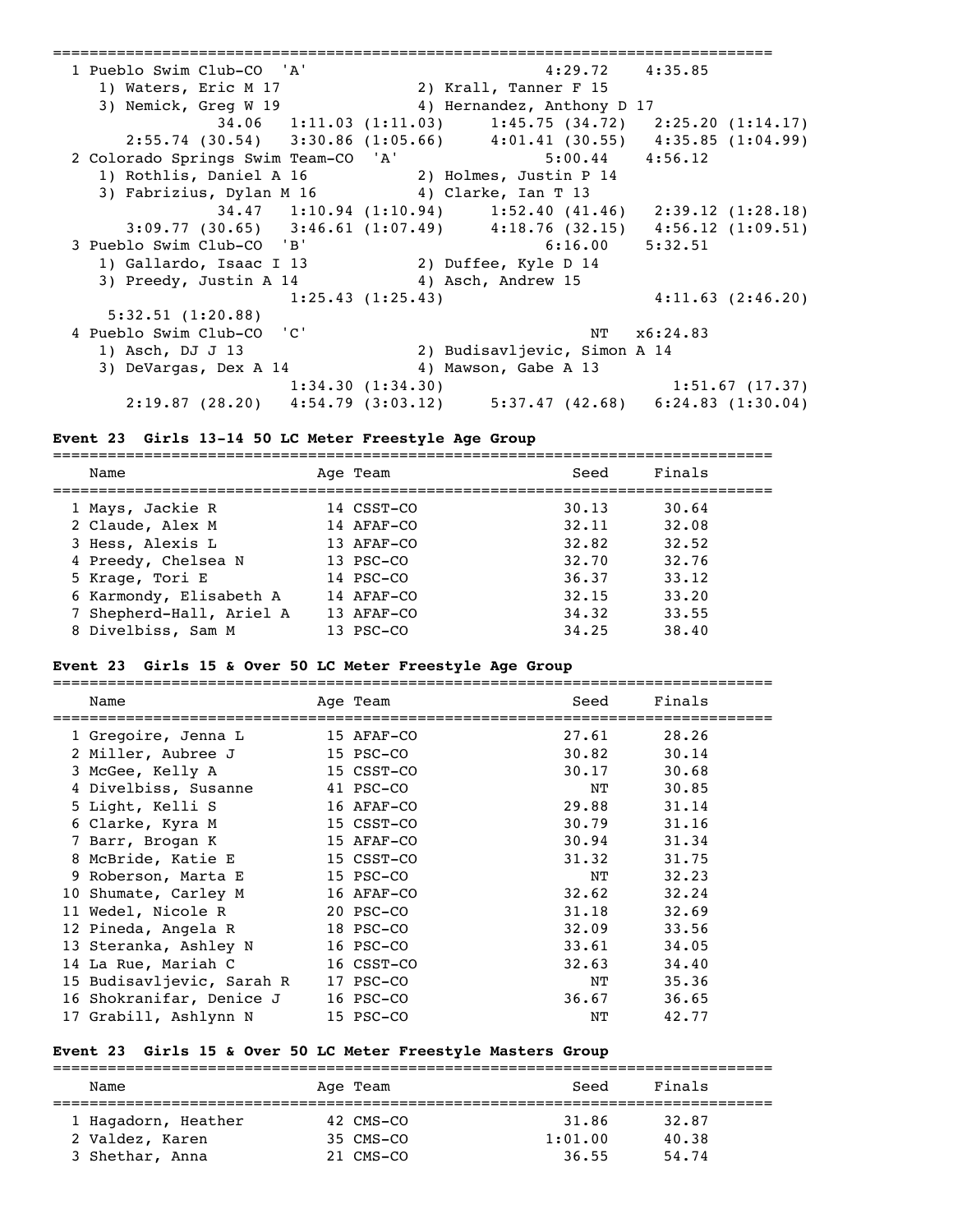#### **Event 24 Boys 13-14 50 LC Meter Freestyle Age Group**

| Name                      | Age Team   | Seed  | Finals |
|---------------------------|------------|-------|--------|
| 1 Duffee, Kyle D          | 14 PSC-CO  | 28.80 | 28.29  |
| 2 Hansen, Sam K           | 14 AFAF-CO | NT    | 30.22  |
| 3 Littles, Jonathan W     | 13 CSST-CO | 31.22 | 30.65  |
| 4 Bossert, Jim A          | 14 AFAF-CO | 32.44 | 31.08  |
| 5 Clarke, Ian T           | 13 CSST-CO | 32.06 | 31.46  |
| 6 Preedy, Justin A        | 14 PSC-CO  | 32.19 | 31.52  |
| 7 Barnett, Roy A          | 14 AFAF-CO | 33.31 | 32.75  |
| 8 Holmes, Justin P        | 14 CSST-CO | 33.88 | 33.07  |
| 9 Dearden, Justin P       | 13 CSST-CO | 36.98 | 33.53  |
| 10 Gallardo, Isaac I      | 13 PSC-CO  | 37.43 | 34.01  |
| 11 Budisavljevic, Simon A | 14 PSC-CO  | NT    | 34.30  |
| 12 Asch, DJ J             | 13 PSC-CO  | NΤ    | 34.77  |
| 13 Gach, Nicolas A        | 13 CSST-CO | 38.24 | 37.18  |
| 14 Mawson, Gabe A         | 13 PSC-CO  | 49.28 | 40.95  |
| 15 DeVargas, Dex A        | 14 PSC-CO  | NΤ    | 41.03  |
|                           |            |       |        |

#### **Event 24 Boys 15 & Over 50 LC Meter Freestyle Age Group**

===============================================================================

| Name                  | Age Team      | Seed  | Finals |
|-----------------------|---------------|-------|--------|
| 1 Zimmerman, Robert W | 16 PSC-CO     | 25.98 | 26.51  |
| 2 Fabrizius, Dylan M  | 16 CSST-CO    | 30.20 | 29.03  |
| 3 Hansen, Ben G       | 17 AFAF-CO    | NΤ    | 29.79  |
| 4 Hansen, Zach H      | 19 AFAF-CO    | NΤ    | 29.93  |
| 5 Krall, Tanner F     | $15$ PSC-CO   | 30.09 | 30.06  |
| 6 Bossert, David M    | 15 AFAF-CO    | 30.51 | 30.23  |
| 7 Coxen, Chase J      | 16 Unattached | NΤ    | 31.89  |
| 8 Burdekin, Braden T  | 16 CSST-CO    | 31.83 | 32.42  |
| 9 Squires, Lee W      | 15 PCST-CO    | 39.67 | 32.99  |
| 10 Asch, Andrew       | 15 PSC-CO     | NΤ    | 36.19  |

### **Event 24 Boys 15 & Over 50 LC Meter Freestyle Masters Group**

|                    |           |       | Finals |  |
|--------------------|-----------|-------|--------|--|
| Name               | Age Team  | Seed  |        |  |
| 1 Gimlin, Dennis R | 51 CMS-CO | 34,01 | 33.63  |  |
| 2 Burgess, Thom    | 64 CMS-CO | 35.00 | 34.45  |  |
| 3 Freeman, Ted     | 67 CMS-CO | NΤ    | 39.61  |  |

#### **Event 25 Girls 13-14 50 LC Meter Backstroke Age Group**

| Name                | Age Team   | Seed  | Finals |  |  |  |  |
|---------------------|------------|-------|--------|--|--|--|--|
|                     |            |       |        |  |  |  |  |
| 1 Preedy, Chelsea N | 13 PSC-CO  | 44.55 | 41.15  |  |  |  |  |
| 2 Light, Diane V    | 13 AFAF-CO | 43.61 | 41.20  |  |  |  |  |
| 3 Krage, Tori E     | 14 PSC-CO  | 42.60 | 41.32  |  |  |  |  |

### **Event 25 Girls 15 & Over 50 LC Meter Backstroke Age Group**

| Name                     | Age Team    | Seed  | Finals |
|--------------------------|-------------|-------|--------|
| 1 Clarke, Kelsey A       | 18 CSST-CO  | 33.32 | 33.88  |
| 2 Shumate, Carley M      | 16 AFAF-CO  | 37.49 | 36.57  |
| 3 Roberson, Marta E      | $15$ PSC-CO | NΤ    | 38.94  |
| 4 Budisavljevic, Sarah R | 17 PSC-CO   | NΤ    | 43.39  |
| 5 Grabill, Ashlynn N     | 15 PSC-CO   | NТ    | 49.28  |

#### **Event 25 Girls 15 & Over 50 LC Meter Backstroke Masters Group**

#### ===============================================================================

| - -<br>__ | -250<br>__ | $ -$ |  |
|-----------|------------|------|--|
| $- - -$   |            |      |  |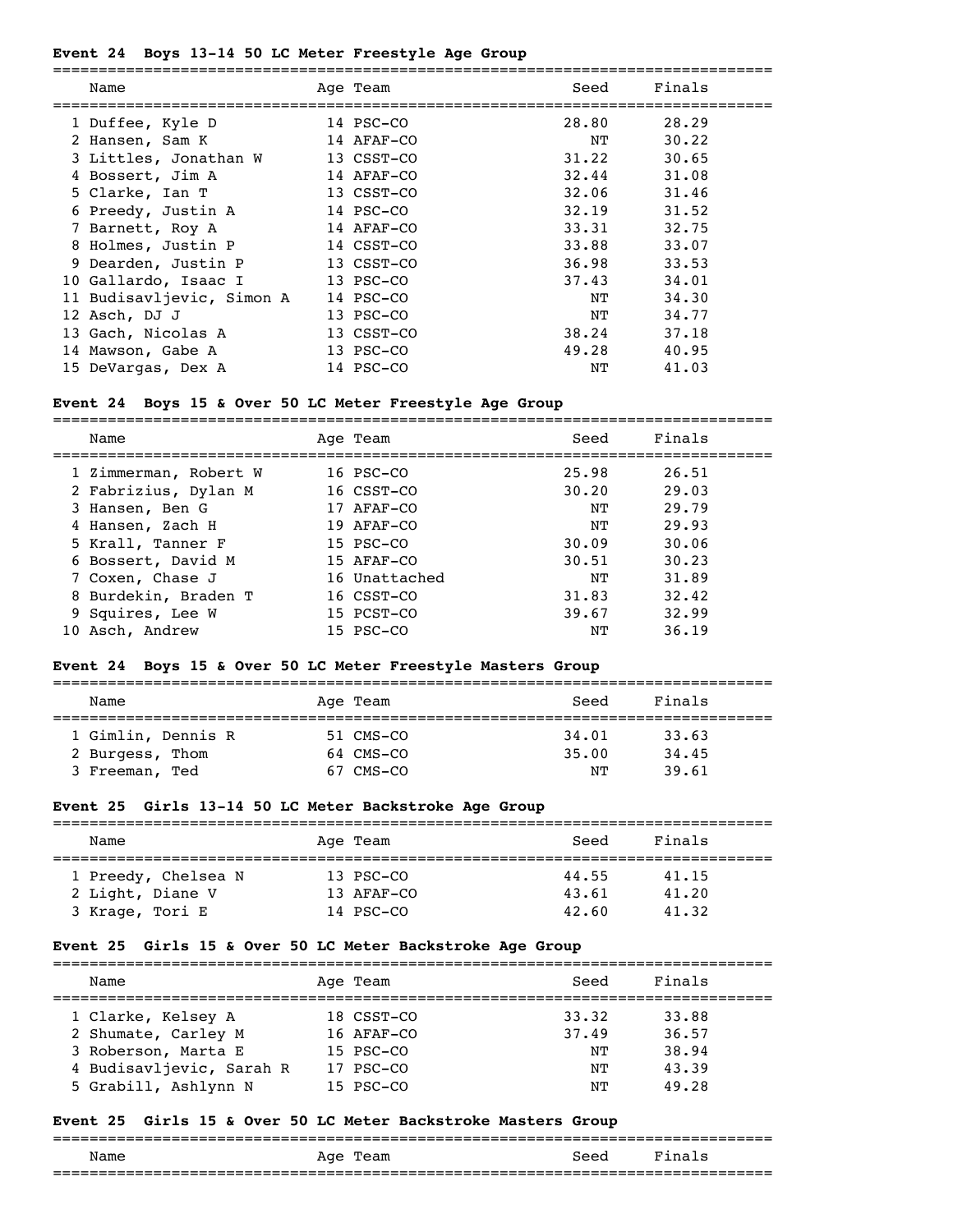#### **Event 26 Boys 13-14 50 LC Meter Backstroke Age Group**

| Name                     | Age Team   | Seed  | Finals |
|--------------------------|------------|-------|--------|
| 1 Shaw, Jonathan D       | 13 CSST-CO | NТ    | 41.51  |
| 2 Barnett, Roy A         | 14 AFAF-CO | NΤ    | 41.80  |
| 3 Gach, Nicolas A        | 13 CSST-CO | 43.81 | 43.06  |
| 4 Asch, DJ J             | 13 PSC-CO  | NΤ    | 43.56  |
| 5 Budisavljevic, Simon A | 14 PSC-CO  | NͲ    | 45.91  |
| 6 Mawson, Gabe A         | 13 PSC-CO  | 54.88 | 49.24  |
| 7 DeVargas, Dex A        | 14 PSC-CO  | NΤ    | 49.80  |

### **Event 26 Boys 15 & Over 50 LC Meter Backstroke Age Group**

| Name                  |  | Age Team   | Seed  | Finals |  |  |  |
|-----------------------|--|------------|-------|--------|--|--|--|
| 1 Zimmerman, Robert W |  | 16 PSC-CO  | NΤ    | 33.10  |  |  |  |
| 2 Burdekin, Braden T  |  | 16 CSST-CO | 44.20 | 42.16  |  |  |  |
| 3 Asch, Andrew        |  | 15 PSC-CO  | NͲ    | 48.51  |  |  |  |

#### **Event 26 Boys 15 & Over 50 LC Meter Backstroke Masters Group**

| Name            | Age Team  | Seed  | Finals |
|-----------------|-----------|-------|--------|
| 1 Burgess, Thom | 64 CMS-CO | 47.00 | 50.38  |
| 2 Freeman, Ted  | 67 CMS-CO | NΤ    | 52.63  |

#### **Event 27 Girls 13-14 100 LC Meter Butterfly Age Group**

| Name                      | Age Team                     | Seed    | Finals  |  |
|---------------------------|------------------------------|---------|---------|--|
| 1 Mays, Jackie R<br>33.64 | 14 CSST-CO<br>1:12.77(39.13) | 1:09.68 | 1:12.77 |  |
| 2 Vunovich, Aimee N       | 13 ACES-CO                   | 1:17.71 | 1:15.77 |  |
| 3 Barr, Tenley N          | 13 AFAF-CO                   | 1:23.72 | 1:19.24 |  |
| 4 Krage, Tori E           | 14 PSC-CO                    | 1:22.40 | 1:22.14 |  |
| 37.82                     | 1:22.14(44.32)               |         |         |  |
| 5 Dean, Emily M           | 13 AFAF-CO                   | 1:26.91 | 1:27.08 |  |
| 6 Preedy, Chelsea N       | 13 PSC-CO                    | 1:37.30 | 1:30.24 |  |
| 42.36                     | 1:30.24(47.88)               |         |         |  |
| 7 Divelbiss, Sam M        | 13 PSC-CO                    | 1:51.07 | 1:46.80 |  |
| 49.51                     | 1:46.80(57.29)               |         |         |  |
| 8 Weiss, Jennifer M       | 14 AFAF-CO                   | 1:50.92 | 1:55.28 |  |
| 52.27                     | $1:55.28$ $(1:03.01)$        |         |         |  |

### **Event 27 Girls 15 & Over 100 LC Meter Butterfly Age Group**

| Name                  | Age Team       | Seed    | Finals  |  |
|-----------------------|----------------|---------|---------|--|
| 1 McGee, Kelly A      | 15 CSST-CO     | 1:06.40 | 1:08.50 |  |
| 33.14                 | 1:08.50(35.36) |         |         |  |
| 2 Gregoire, Jenna L   | 15 AFAF-CO     | 1:07.31 | 1:10.46 |  |
| 33.48                 | 1:10.46(36.98) |         |         |  |
| 3 Remillard, Shelby L | 15 CSST-CO     | 1:24.06 | 1:12.30 |  |
| 34.66                 | 1:12.30(37.64) |         |         |  |
| 4 Stinson, Aimee J    | 20 CSST-CO     | 1:08.80 | 1:12.90 |  |
| 5 Hayes, Jillian N    | 15 PSC-CO      | 1:11.68 | 1:14.04 |  |
| 6 Miller, Aubree J    | 15 PSC-CO      | 1:14.66 | 1:15.08 |  |
| 35.43                 | 1:15.08(39.65) |         |         |  |
| 7 Divelbiss, Susanne  | 41 PSC-CO      | 1:20.00 | 1:15.22 |  |
| 8 Barr, Brogan K      | 15 AFAF-CO     | 1:14.63 | 1:17.65 |  |
| 35.76                 | 1:17.65(41.89) |         |         |  |
| 9 Norton, Caitlin M   | 16 PSC-CO      | 1:19.29 | 1:18.39 |  |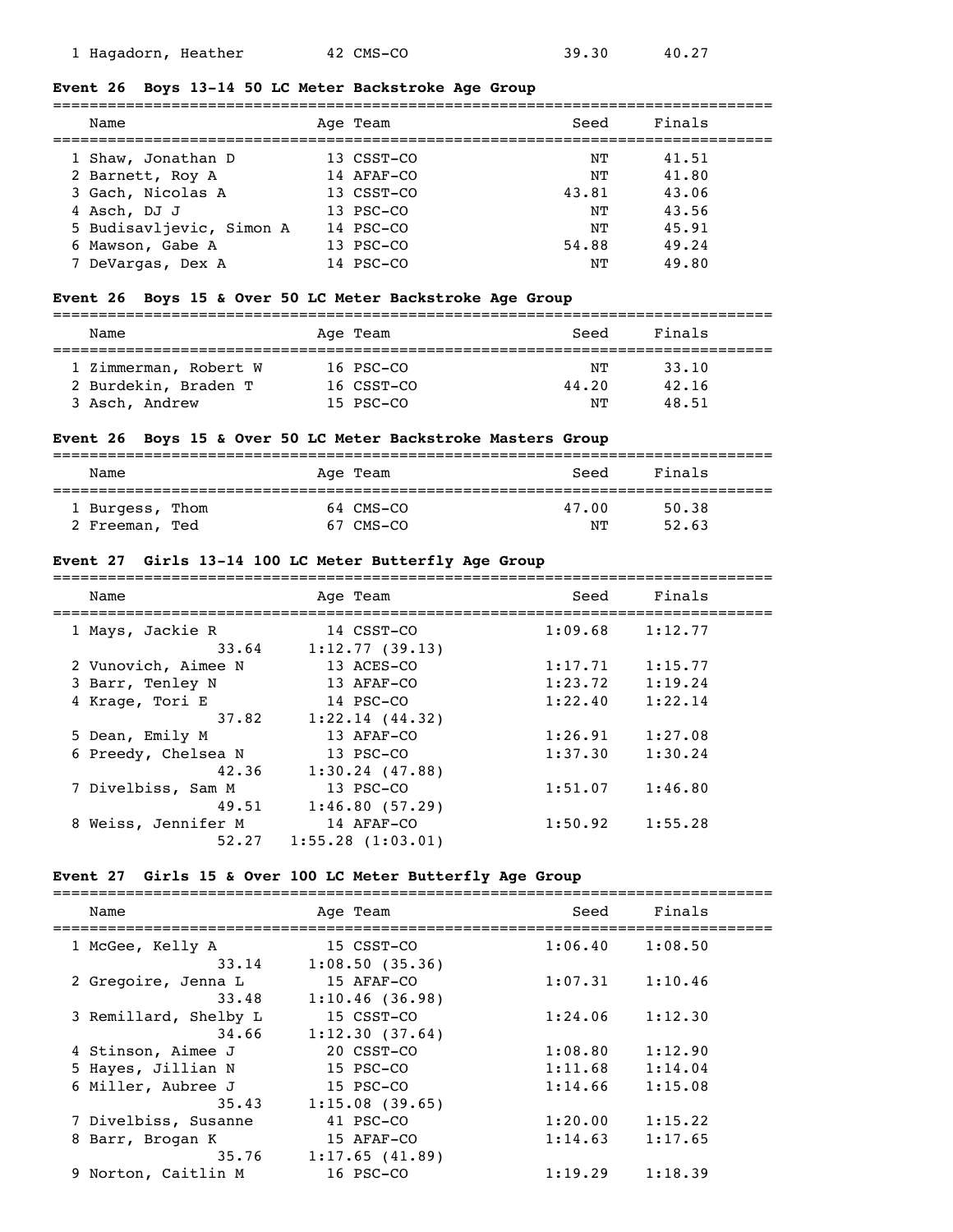| 36.33                    | 1:18.39(42.06) |         |         |
|--------------------------|----------------|---------|---------|
| 10 Pineda, Angela R      | 18 PSC-CO      | 1:20.19 | 1:23.87 |
| 39.23                    | 1:23.87(44.64) |         |         |
| 11 Wedel, Nicole R       | 20 PSC-CO      | 1:16.94 | 1:24.55 |
| 38.16                    | 1:24.55(46.39) |         |         |
| 12 Steranka, Ashley N    | 16 PSC-CO      | 1:23.68 | 1:27.73 |
| 40.30                    | 1:27.73(47.43) |         |         |
| 13 Shokranifar, Denice J | 16 PSC-CO      | 1:39.86 | 1:39.66 |

### **Event 28 Boys 13-14 100 LC Meter Butterfly Age Group**

| Name                      | Age Team                    | Seed    | Finals  |  |
|---------------------------|-----------------------------|---------|---------|--|
| 1 Duffee, Kyle D<br>33.44 | 14 PSC-CO<br>1:13.14(39.70) | 1:11.32 | 1:13.14 |  |
| 2 Bossert, Jim A          | 14 AFAF-CO                  | 1:12.14 | 1:15.36 |  |
| 3 Littles, Jonathan W     | 13 CSST-CO                  | 1:37.19 | 1:22.07 |  |
| 4 Dearden, Justin P       | 13 CSST-CO                  | NΤ      | 1:23.05 |  |
| 38.42                     | 1:23.05(44.63)              |         |         |  |
| 5 Holmes, Justin P        | 14 CSST-CO                  | 1:32.41 | 1:24.21 |  |
| 39.46                     | 1:24.21(44.75)              |         |         |  |
| 6 Preedy, Justin A        | 14 PSC-CO                   | 1:29.09 | 1:27.78 |  |
| 39.07                     | $1:27.78$ (48.71)           |         |         |  |
| 7 Gallardo, Isaac I       | 13 PSC-CO                   | NΤ      | 1:33.89 |  |
| 8 Asch, DJ J              | $13$ PSC-CO                 | NΤ      | 1:43.95 |  |
|                           |                             |         |         |  |

#### **Event 28 Boys 15 & Over 100 LC Meter Butterfly Age Group**

===============================================================================

| Name                   | Age Team          | Seed    | Finals  |
|------------------------|-------------------|---------|---------|
| 1 Nemick, Greg W       | 19 PSC-CO         | 1:03.99 | 1:05.92 |
| 31.41                  | 1:05.92(34.51)    |         |         |
| 2 Zimmerman, Robert W  | 16 PSC-CO         | 1:08.20 | 1:07.45 |
| 29.90                  | 1:07.45(37.55)    |         |         |
| 3 Fabrizius, Dylan M   | 16 CSST-CO        | 1:16.05 | 1:07.73 |
| 4 Waters, Eric M       | 17 PSC-CO         | NT      | 1:09.01 |
| 31.95                  | 1:09.01(37.06)    |         |         |
| 5 Rothlis, Daniel A    | 16 CSST-CO        | 1:18.62 | 1:11.80 |
| 33.23                  | 1:11.80(38.57)    |         |         |
| 6 Hernandez, Anthony D | 17 PSC-CO         | ΝT      | 1:14.72 |
| 34.67                  | 1:14.72(40.05)    |         |         |
| 7 Bossert, David M     | 15 AFAF-CO        | 1:15.93 | 1:20.07 |
| 35.24                  | 1:20.07(44.83)    |         |         |
| 8 Squires, Lee W       | 15 PCST-CO        | 1:57.16 | 1:37.62 |
| 41.99                  | $1:37.62$ (55.63) |         |         |
| -- Coxen, Chase J      | 16 Unattached     | NΤ      | DO.     |
| 40.28                  | DQ(49.59)         |         |         |

# **Event 28 Boys 15 & Over 100 LC Meter Butterfly Masters Group**

| Name               | Age Team  | Seed    | Finals  |
|--------------------|-----------|---------|---------|
| 1 Gimlin, Dennis R | 51 CMS-CO | 2:00.00 | 1:57.61 |

# **Event 29 Girls 13-14 200 LC Meter Backstroke Age Group**

| Age Team          | Seed             | Finals         |
|-------------------|------------------|----------------|
| 14 AFAF-CO        | 2:35.96          | 2:43.60        |
| $1:20.62$ (41.55) | 2:02.49(41.87)   | 2:43.60(41.11) |
| 13 ACES-CO        | 2:45.95          | 2:52.71        |
| $1:25.86$ (44.06) | 2:09.72(43.86)   | 2:52.71(42.99) |
| 13 AFAF-CO        | 2:44.68          | 2:54.58        |
| 1:24.52()         | 2:54.58(1:30.06) |                |
| 13 AFAF-CO        | 2:58.38          | 3:07.18        |
|                   |                  |                |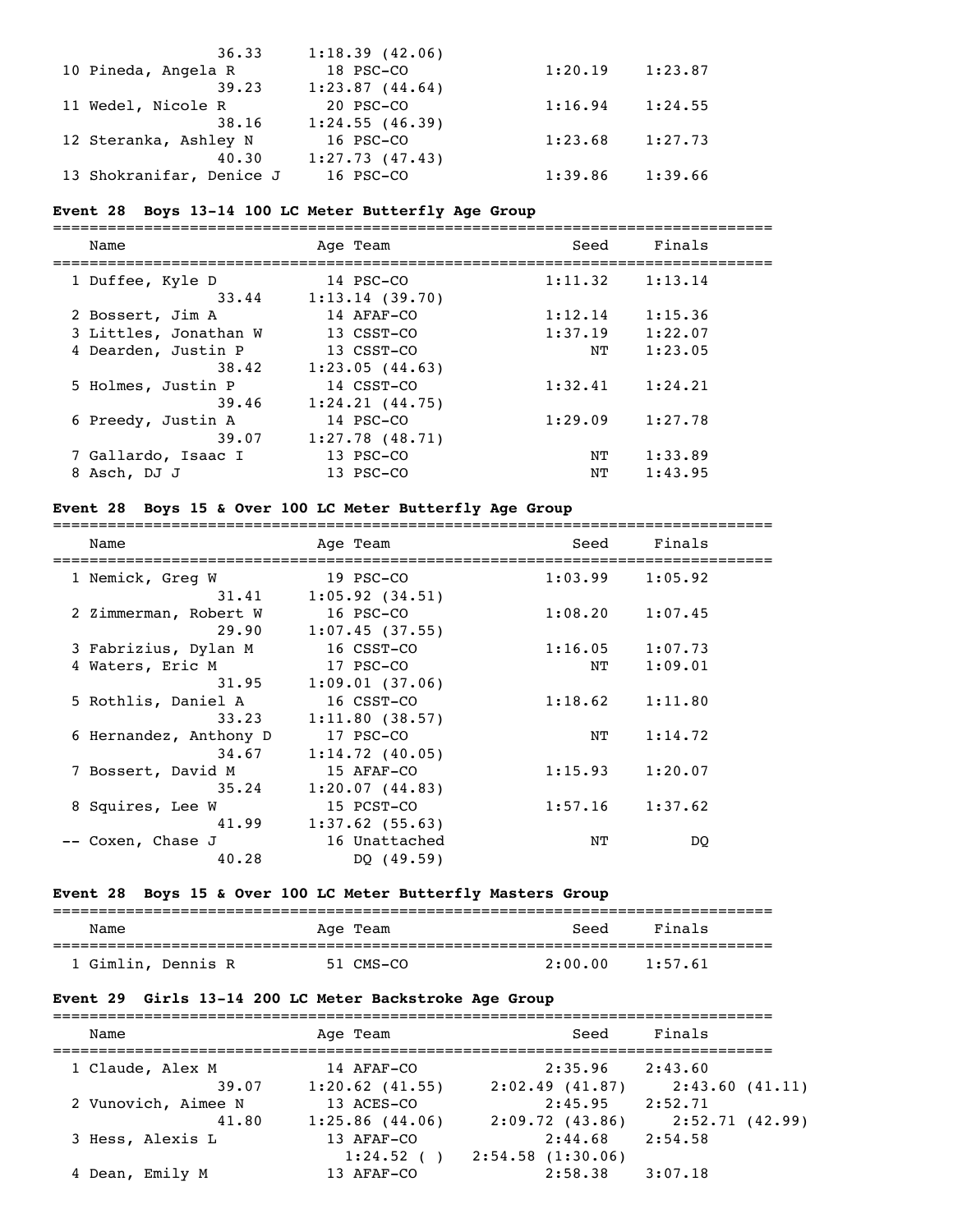| 45.08            | 1:31.96(46.88)    | 2:19.83 (47.87)     | 3:07.18 (47.35)   |
|------------------|-------------------|---------------------|-------------------|
| 5 Light, Diane V | 13 AFAF-CO        | $3:07.81$ $3:10.66$ |                   |
| 44.24            | $1:32.62$ (48.38) | $2:22.64$ (50.02)   | $3:10.66$ (48.02) |

# **Event 29 Girls 15 & Over 200 LC Meter Backstroke Age Group**

| Name                        |                                                               | Age Team Seed Finals                |  |
|-----------------------------|---------------------------------------------------------------|-------------------------------------|--|
| 1 Clarke, Kelsey A          | $18 \text{ CSST}-\text{CO}$ $2:29.87$ $2:36.68$               |                                     |  |
|                             | $37.31$ 1:17.78 (40.47) 1:57.64 (39.86) 2:36.68 (39.04)       |                                     |  |
| 2 Light, Kelli S 16 AFAF-CO |                                                               | $2:28.31$ $2:40.89$                 |  |
|                             | 37.15 1:17.88 (40.73) 1:59.39 (41.51) 2:40.89 (41.50)         |                                     |  |
| 3 Shumate, Carley M         | 16 AFAF-CO                                                    | 2:40.40 2:44.84                     |  |
|                             |                                                               | $1:20.23$ ( ) $2:44.84$ $(1:24.61)$ |  |
| 4 McGee, Kelly A            | 15 CSST-CO                                                    | $2:43.14$ $2:45.35$                 |  |
|                             | 39.89 1:21.47 (41.58) 2:03.86 (42.39) 2:45.35 (41.49)         |                                     |  |
| 5 Hayes, Jillian N          | 15 PSC-CO                                                     | $2:53.36$ $2:54.81$                 |  |
|                             | $41.76$ $1:25.82$ (44.06) $2:10.79$ (44.97) $2:54.81$ (44.02) |                                     |  |
| 6 Norton, Caitlin M         | 16 PSC-CO                                                     | $2:56.42$ $2:55.13$                 |  |
|                             |                                                               | $1:25.54$ ( ) $2:55.13$ (1:29.59)   |  |
| 7 McBride, Katie E          | 15 CSST-CO                                                    | $3:02.94$ 2:55.68                   |  |
|                             | $42.11$ 1:26.54 (44.43) 2:11.80 (45.26) 2:55.68 (43.88)       |                                     |  |
| 8 Wedel, Nicole R           | 20 PSC-CO                                                     | $2:49.37$ $2:59.91$                 |  |
|                             | 42.48 1:28.33 (45.85) 2:13.80 (45.47) 2:59.91 (46.11)         |                                     |  |
| 9 La Rue, Mariah C          | 16 CSST-CO                                                    | $3:01.49$ $3:05.37$                 |  |
|                             | 45.59 1:32.30 (46.71) 2:18.87 (46.57) 3:05.37 (46.50)         |                                     |  |

# **Event 30 Boys 13-14 200 LC Meter Backstroke Age Group**

| Name                | Age Team          | Seed                | Finals            |
|---------------------|-------------------|---------------------|-------------------|
| 1 Bossert, Jim A    | 14 AFAF-CO        | 2:45.95             | 2:49.54           |
| 39.08               | 1:21.46(42.38)    | 2:05.37(43.91)      | 2:49.54 (44.17)   |
| 2 Clarke, Ian T     | 13 CSST-CO        | 2:57.78             | 2:57.51           |
| 42.22               | 1:27.67(45.45)    | 2:12.80(45.13)      | 2:57.51(44.71)    |
| 3 Gallardo, Isaac I | 13 PSC-CO         | NΤ                  | 3:10.89           |
| 44.83               | $1:34.82$ (49.99) | 2:24.31(49.49)      | $3:10.89$ (46.58) |
| 4 Gach, Nicolas A   | 13 CSST-CO        | NΤ                  | 3:11.26           |
| 46.60               | 1:36.69(50.09)    | 2:24.41(47.72)      | $3:11.26$ (46.85) |
| -- Holmes, Justin P | 14 CSST-CO        | 3:03.93             | DO                |
| 44.10               | 1:30.63(46.53)    | $2:15.44$ $(44.81)$ | DQ (44.34)        |

# **Event 30 Boys 15 & Over 200 LC Meter Backstroke Age Group**

| Name                                           | Age Team and the state of the state of the state of the state of the state of the state of the state of the sta |                                                         | Seed Finals |
|------------------------------------------------|-----------------------------------------------------------------------------------------------------------------|---------------------------------------------------------|-------------|
| 1 Dean, Logan S                                |                                                                                                                 | 15 AFAF-CO 2:23.47 2:26.43                              |             |
|                                                |                                                                                                                 | 34.59 1:10.98 (36.39) 1:48.38 (37.40) 2:26.43 (38.05)   |             |
| 2 Rothlis, Daniel A 16 CSST-CO 2:31.54 2:31.71 |                                                                                                                 |                                                         |             |
|                                                |                                                                                                                 | 36.09 1:14.67 (38.58) 1:53.54 (38.87) 2:31.71 (38.17)   |             |
| 3 Hansen, Ben G                                | 17 AFAF-CO                                                                                                      |                                                         | NT 2:37.92  |
|                                                |                                                                                                                 | $1:19.31$ ( ) $2:37.92$ (1:18.61)                       |             |
| 4 Waters, Eric M                               | $17$ PSC-CO                                                                                                     | NT                                                      | 2:38.76     |
|                                                |                                                                                                                 | $1:19.35$ ( ) $2:38.76$ (1:19.41)                       |             |
| 5 Nemick, Greg W                               |                                                                                                                 | 19 PSC-CO 2:45.08 2:39.11                               |             |
|                                                |                                                                                                                 | $1:18.61$ ( ) $2:39.11$ (1:20.50)                       |             |
| 6 Krall, Tanner F                              | 15 PSC-CO                                                                                                       | $2:49.45$ $2:40.25$                                     |             |
|                                                |                                                                                                                 | $1:18.30$ () $2:40.25$ (1:21.95)                        |             |
|                                                |                                                                                                                 | $2:43.46$ $2:40.89$                                     |             |
|                                                |                                                                                                                 | 38.06 1:18.46 (40.40) 1:59.80 (41.34) 2:40.89 (41.09)   |             |
| 8 Jackson, Joe S                               | 17 PSC-CO                                                                                                       |                                                         | NT 2:52.30  |
|                                                |                                                                                                                 | $1:22.44$ ( ) $2:52.30$ (1:29.86)                       |             |
| 9 Hernandez, Anthony D 17 PSC-CO               |                                                                                                                 |                                                         | NT 2:53.32  |
|                                                |                                                                                                                 | $39.57$ 1:22.41 (42.84) 2:08.61 (46.20) 2:53.32 (44.71) |             |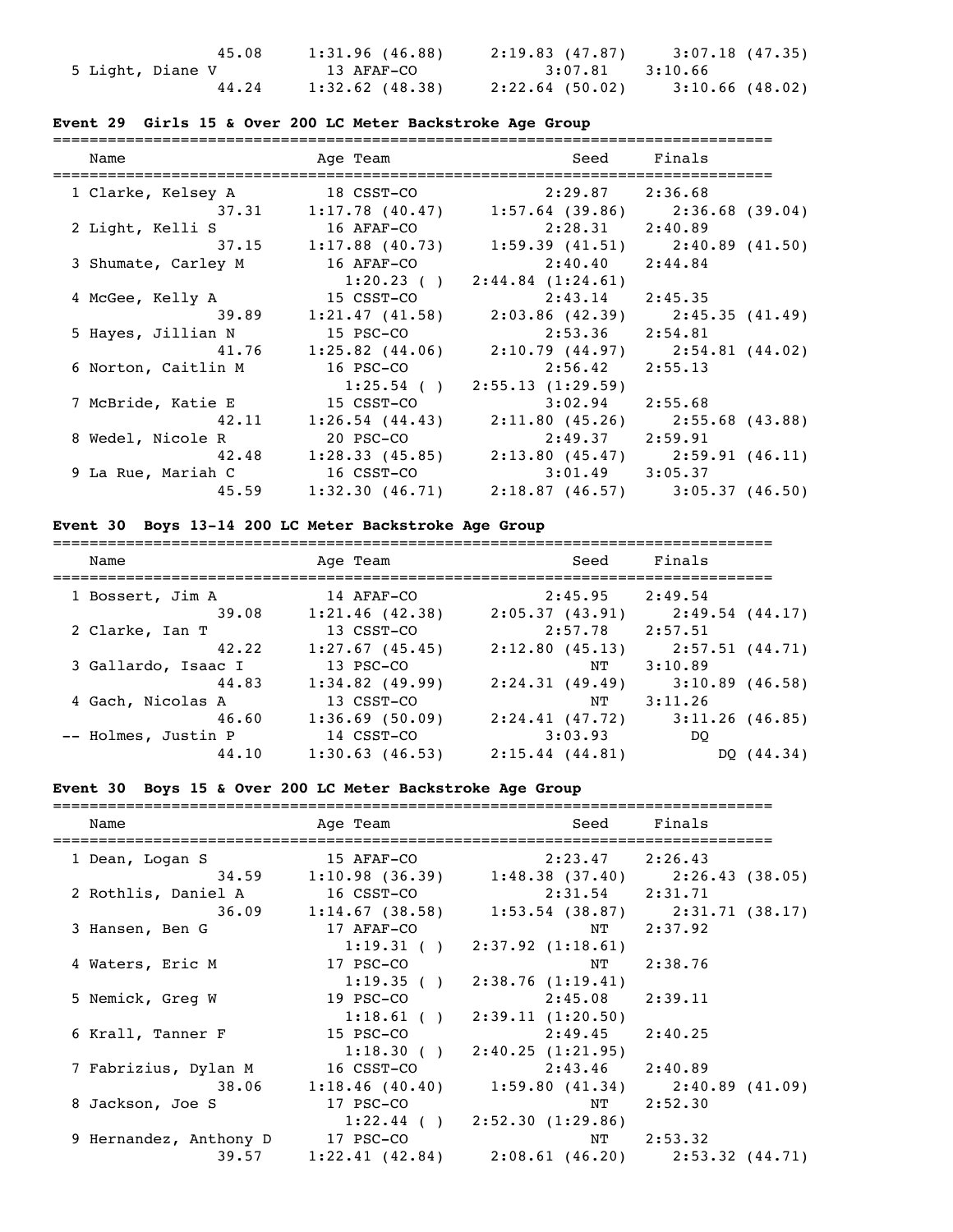### **Event 31 Girls 13-14 100 LC Meter Breaststroke Age Group**

| Name                     | Age Team                | Seed    | Finals  |
|--------------------------|-------------------------|---------|---------|
| 1 Barr, Tenley N         | 13 AFAF-CO              | 1:25.75 | 1:25.26 |
|                          | $40.36$ 1:25.26 (44.90) |         |         |
| 2 Karmondy, Elisabeth A  | 14 AFAF-CO              | 1:23.04 | 1:26.57 |
| 3 Hess, Alexis L         | 13 AFAF-CO              | 1:27.95 | 1:30.75 |
| 43.80                    | 1:30.75(46.95)          |         |         |
| 4 Shepherd-Hall, Ariel A | 13 AFAF-CO              | 1:30.99 | 1:33.12 |
| 45.10                    | 1:33.12(48.02)          |         |         |
| 5 Vunovich, Aimee N      | 13 ACES-CO              | 1:32.65 | 1:34.09 |
| 45.35                    | 1:34.09(48.74)          |         |         |
| 6 Claude, Alex M         | 14 AFAF-CO              | 1:35.17 | 1:35.20 |
| 45.88                    | 1:35.20(49.32)          |         |         |
| 7 Dean, Emily M          | 13 AFAF-CO              | 1:35.38 | 1:38.64 |
| 8 Weiss, Jennifer M      | 14 AFAF-CO              | 1:48.95 | 1:46.49 |
| 9 Divelbiss, Sam M       | 13 PSC-CO               | 1:47.12 | 1:48.17 |
| 51.88                    | 1:48.17(56.29)          |         |         |
|                          |                         |         |         |

# **Event 31 Girls 15 & Over 100 LC Meter Breaststroke Age Group**

| Name                      | Age Team                | Seed    | Finals              |
|---------------------------|-------------------------|---------|---------------------|
| 1 Clarke, Kyra M          | 15 CSST-CO              |         | $1:16.36$ $1:18.33$ |
|                           | $37.59$ 1:18.33 (40.74) |         |                     |
| 2 Clarke, Kelsey A        | 18 CSST-CO              | 1:17.36 | 1:23.51             |
| 39.11                     | 1:23.51(44.40)          |         |                     |
| 3 Remillard, Shelby L     | 15 CSST-CO              | 1:26.47 | 1:26.36             |
| 4 Divelbiss, Susanne      | 41 PSC-CO               |         | $1:28.00$ $1:26.37$ |
| 5 Roberson, Marta E       | 15 PSC-CO               | 1:27.76 | 1:27.63             |
| 42.36                     | $1:27.63$ (45.27)       |         |                     |
| 6 Hayes, Jillian N        | 15 PSC-CO               | 1:27.72 | 1:30.45             |
|                           | $43.21$ 1:30.45 (47.24) |         |                     |
| 7 Pineda, Angela R        | 18 PSC-CO               | 1:30.40 | 1:32.49             |
| 8 Miller, Aubree J        | 15 PSC-CO               | 1:34.44 | 1:33.31             |
| 9 Norton, Caitlin M       | 16 PSC-CO               | 1:34.10 | 1:35.61             |
| 46.11                     | 1:35.61(49.50)          |         |                     |
| 10 Budisavljevic, Sarah R | 17 PSC-CO               | ΝT      | 1:38.53             |
| 47.34                     | 1:38.53(51.19)          |         |                     |
| 11 Steranka, Ashley N     | 16 PSC-CO               | 1:40.30 | 1:39.74             |
| 47.93                     | 1:39.74(51.81)          |         |                     |
| 12 Shokranifar, Denice J  | 16 PSC-CO               | 1:45.83 | 1:41.91             |
| 46.90                     | 1:41.91(55.01)          |         |                     |
| 13 Grabill, Ashlynn N     | 15 PSC-CO               | NΤ      | 1:46.02             |
| 51.38                     | 1:46.02(54.64)          |         |                     |

# **Event 31 Girls 15 & Over 100 LC Meter Breaststroke Masters Group**

| Name            |         | Age Team         | Seed    | Finals  |
|-----------------|---------|------------------|---------|---------|
| 1 Shethar, Anna |         | 21 CMS-CO        | 3:15.89 | 3:11.94 |
|                 | 1:32.34 | 3:11.94(1:39.60) |         |         |

# **Event 32 Boys 13-14 100 LC Meter Breaststroke Age Group**

| Name                         | Age Team                     | Seed    | Finals  |  |
|------------------------------|------------------------------|---------|---------|--|
| 1 Duffee, Kyle D<br>36.74    | 14 PSC-CO<br>1:17.09(40.35)  | 1:14.67 | 1:17.09 |  |
| 2 Hansen, Sam K              | 14 AFAF-CO                   | NΤ      | 1:23.86 |  |
| 3 Preedy, Justin A<br>43.44  | 14 PSC-CO<br>1:29.52(46.08)  | 1:33.28 | 1:29.52 |  |
| 4 Dearden, Justin P<br>43.22 | 13 CSST-CO<br>1:30.05(46.83) | 1:32.61 | 1:30.05 |  |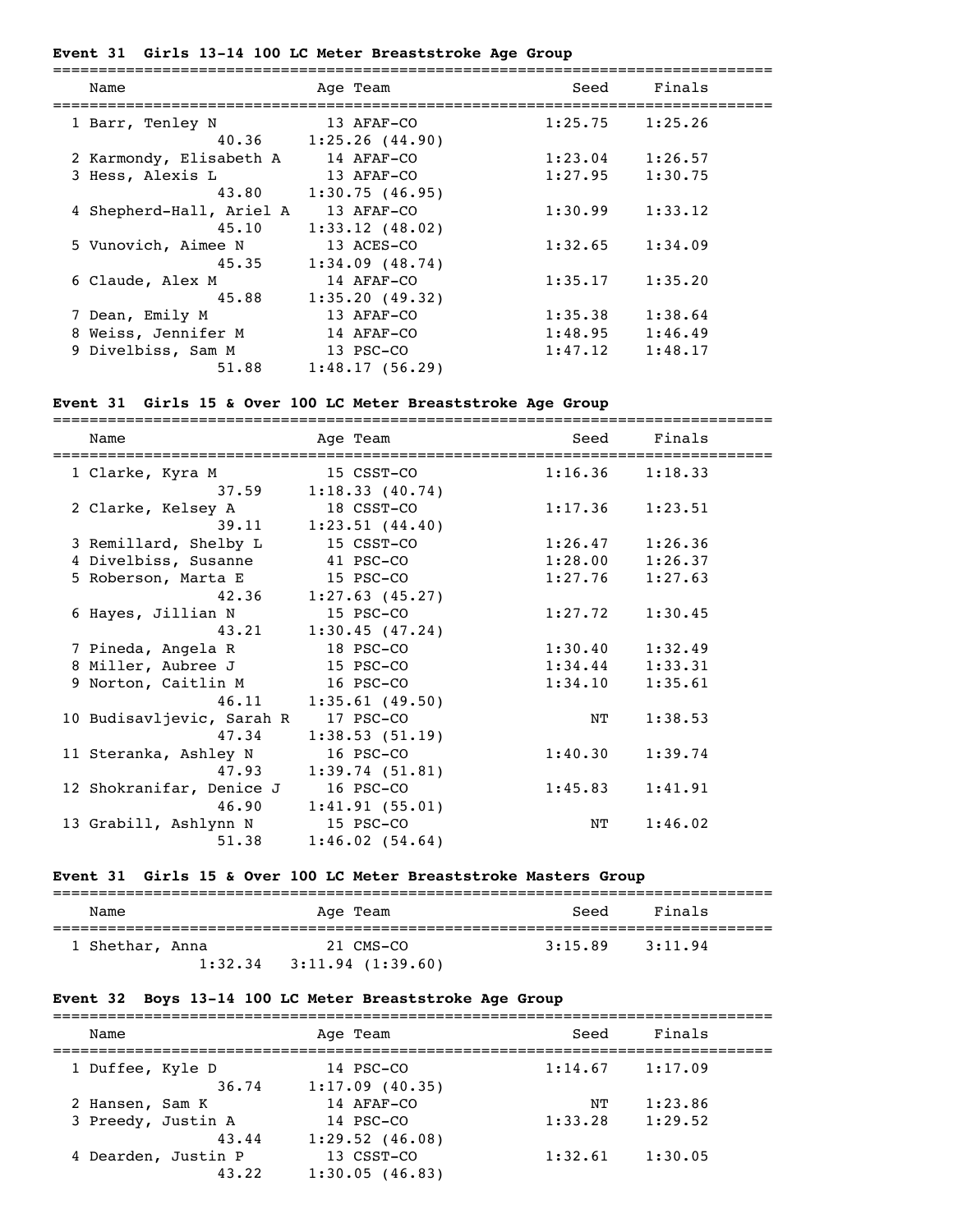| 5 Littles, Jonathan W    | 13 CSST-CO            | 1:32.04 | 1:33.54 |
|--------------------------|-----------------------|---------|---------|
| 6 Budisavljevic, Simon A | 14 PSC-CO             | NΤ      | 1:38.37 |
| 47.10                    | 1:38.37(51.27)        |         |         |
| 7 Shaw, Jonathan D       | 13 CSST-CO            | NΤ      | 1:39.32 |
| 8 Asch, DJ J             | 13 PSC-CO             | NT      | 1:46.25 |
| 48.64                    | 1:46.25(57.61)        |         |         |
| 9 Gach, Nicolas A        | 13 CSST-CO            | 1:47.35 | 1:46.72 |
| 51.79                    | 1:46.72(54.93)        |         |         |
| 10 Barnett, Roy A        | 14 AFAF-CO            | 1:47.55 | 1:49.74 |
| 50.35                    | 1:49.74(59.39)        |         |         |
| 11 DeVargas, Dex A       | 14 PSC-CO             | NΤ      | 1:55.44 |
| 55.09                    | $1:55.44$ $(1:00.35)$ |         |         |
| 12 Mawson, Gabe A        | 13 PSC-CO             | 2:20.86 | 2:06.77 |

### **Event 32 Boys 15 & Over 100 LC Meter Breaststroke Age Group**

| Name                   | Age Team                  | Seed                | Finals  |  |
|------------------------|---------------------------|---------------------|---------|--|
| 1 Hansen, Zach H       | 19 AFAF-CO                | NT                  | 1:13.00 |  |
| 34.32                  | 1:13.00(38.68)            |                     |         |  |
| 2 Krall, Tanner F      | 15 PSC-CO                 | $1:14.81$ $1:13.69$ |         |  |
| 35.30                  | 1:13.69(38.39)            |                     |         |  |
| 3 Dean, Logan S        | 15 AFAF-CO                | $1:15.98$ $1:16.81$ |         |  |
|                        | $36.45$ 1:16.81 (40.36)   |                     |         |  |
| 4 Nemick, Greg W       | 19 PSC-CO                 | 1:21.39             | 1:21.78 |  |
| 5 Coxen, Chase J       | 16 Unattached             | NT                  | 1:25.13 |  |
| 6 Jackson, Joe S       | 17 PSC-CO                 | $_{\mathrm{NT}}$    | 1:31.89 |  |
|                        | $42.49$ $1:31.89$ (49.40) |                     |         |  |
| 7 Squires, Lee W       | 15 PCST-CO                | 1:52.76             | 1:32.41 |  |
| 8 Hernandez, Anthony D | 17 PSC-CO                 | NT                  | 1:38.93 |  |
| 46.32                  | 1:38.93(52.61)            |                     |         |  |
| 9 Burdekin, Braden T   | 16 CSST-CO                | 1:46.78             | 1:42.00 |  |
| 48.22                  | 1:42.00(53.78)            |                     |         |  |
| 10 Asch, Andrew        | 15 PSC-CO                 | NT                  | 1:55.18 |  |
|                        | $53.47$ 1:55.18 (1:01.71) |                     |         |  |

# **Event 32 Boys 15 & Over 100 LC Meter Breaststroke Masters Group**

| Age Team                             | Seed    | Finals  |  |
|--------------------------------------|---------|---------|--|
| 50 CMS-CO<br>1:22.72(44.76)<br>37.96 | 1:25.10 | 1:22.72 |  |
| 68 CMS-CO                            | 1:40.00 | 1:40.46 |  |
| 64 CMS-CO                            | 1:40.00 | 1:42.87 |  |
| 1:42.87(53.47)<br>49.40              |         |         |  |
| 51 CMS-CO<br>1:44.09(55.46)          | 1:35.78 | 1:44.09 |  |
|                                      |         |         |  |

# **Event 33 Girls 13-14 200 LC Meter Freestyle Age Group**

| Name                    | Age Team                              | Seed                                         | Finals         |
|-------------------------|---------------------------------------|----------------------------------------------|----------------|
| 1 Mays, Jackie R        | 14 CSST-CO                            | $2:18.58$ $2:24.99$                          |                |
| 2 Karmondy, Elisabeth A | $33.34$ 1:09.80 (36.46)<br>14 AFAF-CO | $1:47.88$ (38.08)<br>$2:23.58$ $2:27.62$     | 2:24.99(37.11) |
| 3 Barr, Tenley N        | 1:13.11()<br>13 AFAF-CO               | $2:27.62$ $(1:14.51)$<br>$2:30.96$ $2:27.84$ |                |
| 4 Vunovich, Aimee N     | 1:11.98()<br>13 ACES-CO               | $2:27.84$ $(1:15.86)$<br>$2:29.07$ $2:29.41$ |                |
| 35.24                   | 1:13.37(38.13)                        | 1:51.99 (38.62)                              | 2:29.41(37.42) |
| 5 Krage, Tori E         | 14 PSC-CO<br>1:16.70(                 | 2:49.69<br>2:40.43(1:23.73)                  | 2:40.43        |
| 6 Preedy, Chelsea N     | 13 PSC-CO<br>1:19.65()                | 2:40.78<br>2:45.06(1:25.41)                  | 2:45.06        |
| 7 Light, Diane V        | 13 AFAF-CO                            | 2:52.69                                      | 2:50.75        |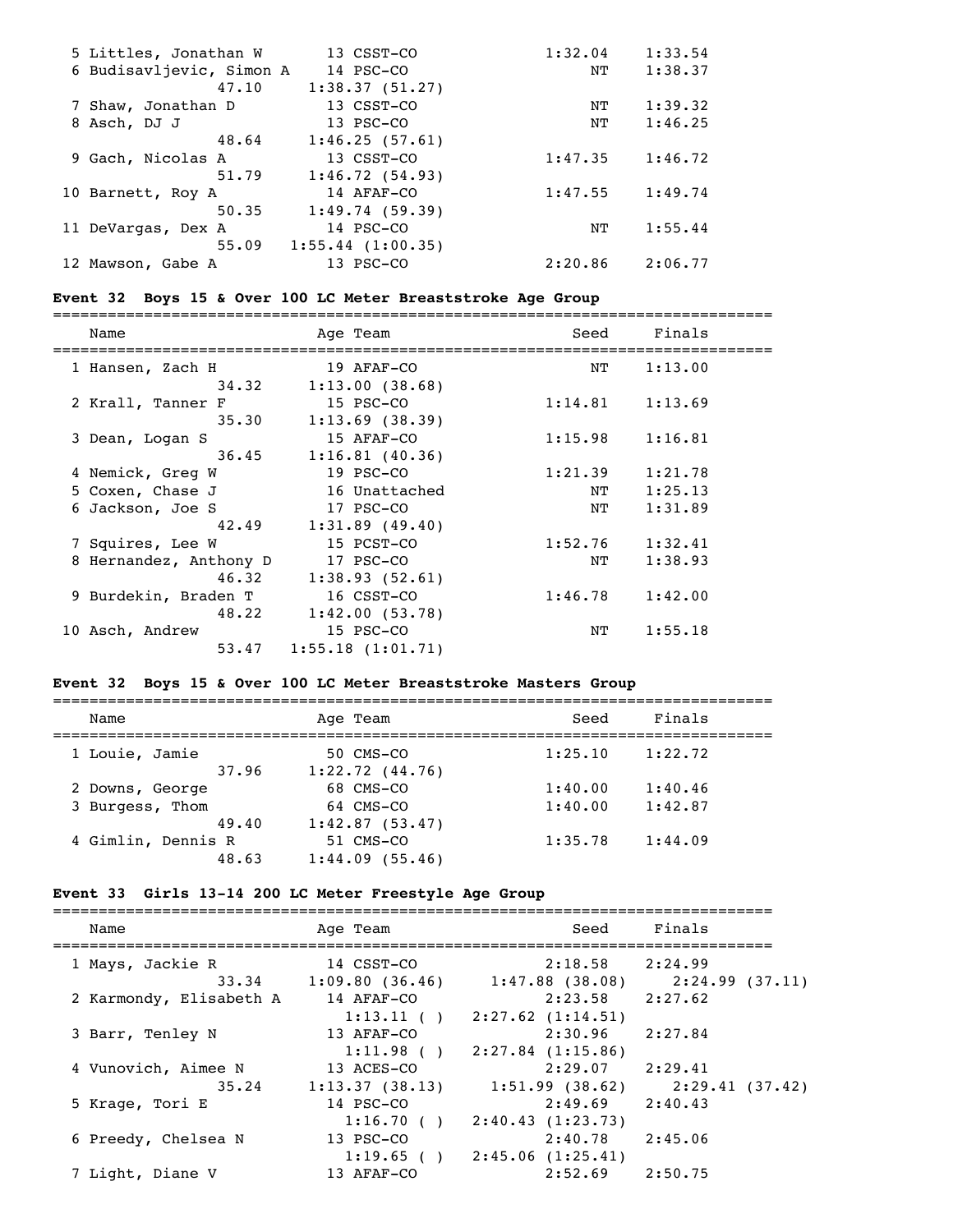|                    | 38.26 | 1:21.91(43.65) | 2:06.92(45.01)  | 2:50.75 (43.83)   |
|--------------------|-------|----------------|-----------------|-------------------|
| 8 Divelbiss, Sam M |       | 13 PSC-CO      | 2:56.58 3:10.44 |                   |
|                    | 42.54 | 1:31.89(49.35) | 2:22.23 (50.34) | $3:10.44$ (48.21) |

# **Event 33 Girls 15 & Over 200 LC Meter Freestyle Age Group**

| Name                      | =========<br>Age Team | Seed                  | =============<br>Finals             |
|---------------------------|-----------------------|-----------------------|-------------------------------------|
| 1 Stinson, Aimee J        | 20 CSST-CO            | 2:07.63               | 2:16.18                             |
| 31.89                     | $1:05.84$ (33.95)     | 1:40.51(34.67)        | 2:16.18(35.67)                      |
| 2 Gregoire, Jenna L       | 15 AFAF-CO            | 2:10.18               | 2:18.22                             |
|                           | $1:06.84$ ()          | 2:18.22(1:11.38)      |                                     |
| 3 McGee, Kelly A          | 15 CSST-CO            | 2:22.02               | 2:21.86                             |
|                           | $1:11.23$ ()          | $2:21.86$ $(1:10.63)$ |                                     |
| 4 Barr, Brogan K          | 15 AFAF-CO            | 2:23.48               | 2:24.46                             |
| 34.25                     | 1:10.92(36.67)        | 1:48.31(37.39)        | 2:24.46(36.15)                      |
| 5 Clarke, Kyra M          | 15 CSST-CO            | 2:22.56               | 2:24.51                             |
|                           | $1:11.51$ ()          | 2:24.51(1:13.00)      |                                     |
| 6 McBride, Katie E        | 15 CSST-CO            | 2:20.85               | 2:25.11                             |
|                           | 1:12.25( )            | 2:25.11(1:12.86)      |                                     |
| 7 Roberson, Marta E       | 15 PSC-CO             | 2:21.18               | 2:26.48                             |
| 34.12                     | 1:11.33(37.21)        | 1:49.07(37.74)        | 2:26.48(37.41)                      |
| 8 Wedel, Nicole R         | 20 PSC-CO             | 2:27.99               | 2:29.36                             |
|                           | $1:12.81$ ()          | 2:29.36(1:16.55)      |                                     |
| 9 Miller, Aubree J        | 15 PSC-CO             | 2:32.47               | 2:30.30                             |
|                           | $1:12.56$ ()          | 2:30.30(1:17.74)      |                                     |
| 10 Light, Kelli S         | 16 AFAF-CO            | 2:19.59               | 2:30.39                             |
|                           | $1:12.81$ ()          | 2:30.39(1:17.58)      |                                     |
| 11 Hayes, Jillian N       | 15 PSC-CO             | 2:37.72               | 2:31.10                             |
| 34.51                     | 1:13.10(38.59)        | 1:52.94(39.84)        | 2:31.10(38.16)                      |
| 12 Remillard, Shelby L    | 15 CSST-CO            | 2:22.32               | 2:33.79                             |
| 36.44                     | 1:15.76(39.32)        | 1:55.30(39.54)        | 2:33.79(38.49)                      |
| 13 Shumate, Carley M      | 16 AFAF-CO            | 2:33.11               | 2:34.99                             |
| 34.92                     | 1:13.73(38.81)        | 1:54.42(40.69)        | 2:34.99(40.57)                      |
| 14 La Rue, Mariah C       | 16 CSST-CO            | 2:30.95               | 2:35.40                             |
| 37.10                     | 1:16.32(39.22)        | 1:56.81(40.49)        | 2:35.40(38.59)                      |
| 15 Norton, Caitlin M      | 16 PSC-CO             | 2:29.64               | 2:37.57                             |
|                           | $1:14.44$ ()          | 2:37.57(1:23.13)      |                                     |
| 16 Divelbiss, Susanne     | 41 PSC-CO             | 2:32.00               | 2:38.26                             |
| 34.97                     | 1:14.26(39.29)        | 1:56.34(42.08)        | 2:38.26(41.92)                      |
| 17 Pineda, Angela R       | 18 PSC-CO             | 2:36.41               | 2:39.01                             |
|                           | 1:16.83()             | 2:39.01(1:22.18)      |                                     |
| 18 Steranka, Ashley N     | 16 PSC-CO             | 2:45.76               | 2:44.34                             |
| 35.86                     | 1:16.96(41.10)        |                       | $1:59.81$ (42.85) $2:44.34$ (44.53) |
| 19 Budisavljevic, Sarah R | 17 PSC-CO             | NT                    | 2:55.51                             |
| 41.09                     | $1:25.88$ $(44.79)$   | 2:12.16(46.28)        | 2:55.51(43.35)                      |
| 20 Shokranifar, Denice J  | 16 PSC-CO             | 2:55.49               | 3:00.34                             |
|                           | $1:24.03$ ()          | 3:00.34(1:36.31)      |                                     |
| 21 Grabill, Ashlynn N     | 15 PSC-CO             | ΝT                    | x3:37.92                            |
|                           | $1:41.64$ ()          | $3:37.92$ $(1:56.28)$ |                                     |

# **Event 34 Boys 13-14 200 LC Meter Freestyle Age Group**

| Name                | Age Team                | Seed                             | Finals         |
|---------------------|-------------------------|----------------------------------|----------------|
| 1 Hansen, Sam K     | 14 AFAF-CO              | NT                               | 2:18.82        |
| 2 Bossert, Jim A    | 1:08.55()<br>14 AFAF-CO | $2:18.82$ $(1:10.27)$<br>2:23.52 | 2:26.80        |
| 34.14               | 1:11.97(37.83)          | 1:49.53(37.56)                   | 2:26.80(37.27) |
| 3 Duffee, Kyle D    | 14 PSC-CO               | 2:15.82                          | 2:27.07        |
| 32.80               | 1:10.74(37.94)          | 1:49.15(38.41)                   | 2:27.07(37.92) |
| 4 Clarke, Ian T     | 13 CSST-CO              | 2:30.94                          | 2:29.26        |
| 35.34               | 1:14.66(39.32)          | 1:53.30(38.64)                   | 2:29.26(35.96) |
| 5 Dearden, Justin P | 13 CSST-CO              | 2:32.78                          | 2:30.55        |
| 36.00               | $1:14.69$ (38.69)       | $1:53.39$ $(38.70)$              | 2:30.55(37.16) |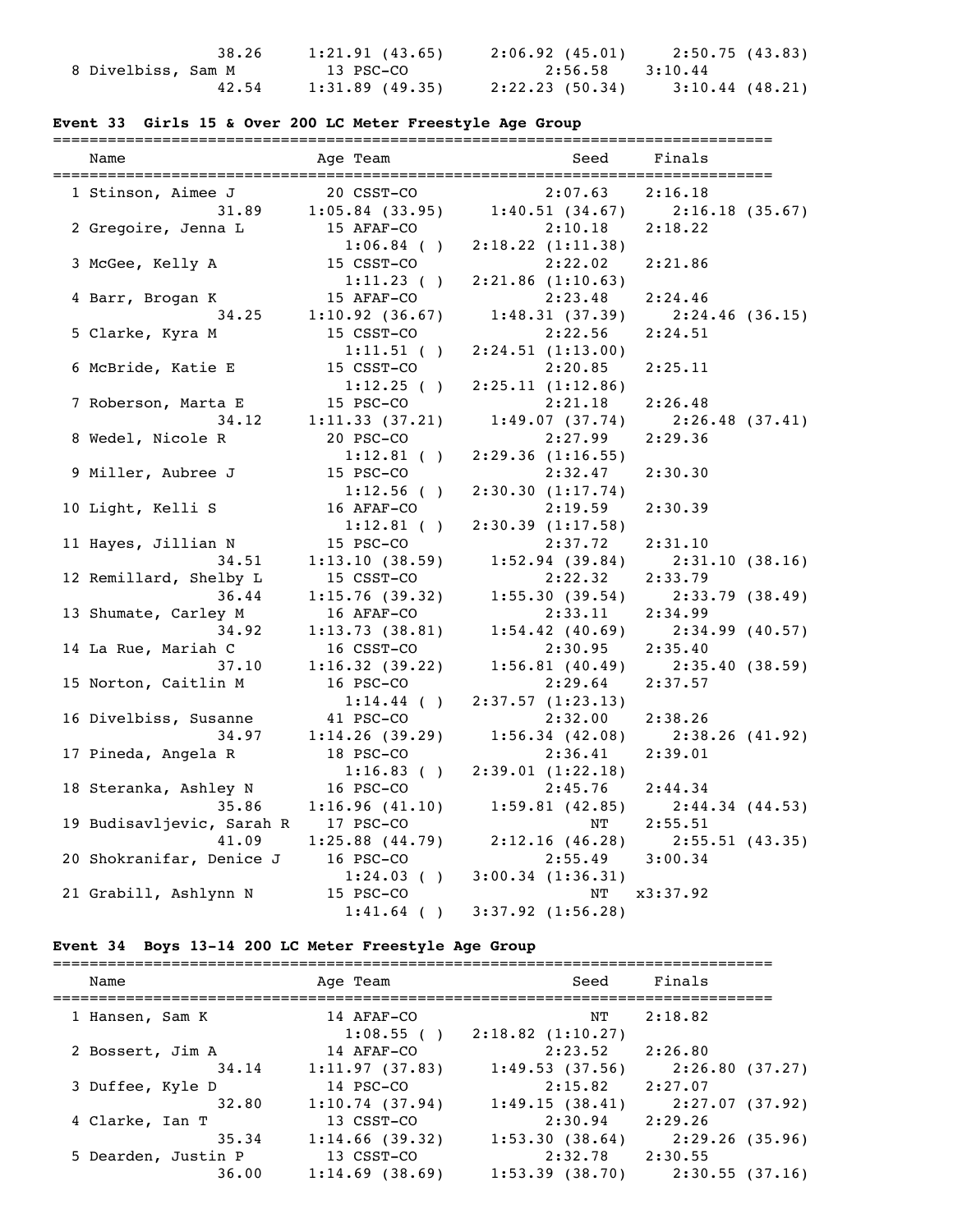| 6 Preedy, Justin A        | 14 PSC-CO      | 2:40.92          | 2:35.13           |
|---------------------------|----------------|------------------|-------------------|
| 35.01                     | 1:14.91(39.90) | 1:56.14(41.23)   | 2:35.13 (38.99)   |
| 7 Holmes, Justin P        | 14 CSST-CO     | 2:37.23          | 2:38.05           |
|                           | 1:18.09()      | 2:38.05(1:19.96) |                   |
| 8 Barnett, Roy A          | 14 AFAF-CO     | 3:05.86          | 2:45.16           |
|                           | 1:19.07()      | 2:45.16(1:26.09) |                   |
| 9 Gallardo, Isaac I       | 13 PSC-CO      | 3:15.34          | 2:58.77           |
|                           | $1:25.12$ ()   | 2:58.77(1:33.65) |                   |
| 10 Budisavljevic, Simon A | 14 PSC-CO      | NT               | 3:10.95           |
|                           | $1:30.81$ ()   | 3:10.95(1:40.14) |                   |
| 11 Shaw, Jonathan D       | 13 CSST-CO     | NΤ               | 3:11.36           |
|                           | 1:25.13()      | 3:11.36(1:46.23) |                   |
| 12 DeVargas, Dex A        | 14 PSC-CO      | NT               | 3:34.81           |
| 47.18                     | 1:41.66(54.48) | 2:38.94(57.28)   | $3:34.81$ (55.87) |

===============================================================================

### **Event 34 Boys 15 & Over 200 LC Meter Freestyle Age Group**

| Name                            | Age Team      | Seed Finals                                                                       |         |
|---------------------------------|---------------|-----------------------------------------------------------------------------------|---------|
| 1 Bennett, Brian J              | 18 CSST-CO    | NT 2:15.62                                                                        |         |
|                                 |               | 13 18 CSST-CO NT 2:15.62<br>32.77 1:06.64 (33.87) 1:41.43 (34.79) 2:15.62 (34.19) |         |
| 2 Waters, Eric M                | 17 PSC-CO     | NT                                                                                | 2:18.05 |
| 31.45                           |               | $1:06.41(34.96)$ $1:42.13(35.72)$ $2:18.05(35.92)$                                |         |
| 3 Rothlis, Daniel A             | 16 CSST-CO    | $2:21.01$ $2:18.32$                                                               |         |
|                                 |               | 32.77 1:08.22 (35.45) 1:44.43 (36.21) 2:18.32 (33.89)                             |         |
| 4 Zimmerman, Robert W           |               | 16 PSC-CO 2:21.20 2:18.74                                                         |         |
|                                 |               | $1:06.46$ ( ) $2:18.74$ (1:12.28)                                                 |         |
| 5 Hansen, Ben G                 | 17 AFAF-CO    | NT                                                                                | 2:18.97 |
|                                 |               | $1:08.30$ ( ) $2:18.97$ (1:10.67)                                                 |         |
| 6 Fabrizius, Dylan M 16 CSST-CO |               | $2:26.60$ $2:19.23$                                                               |         |
| 31.53                           |               | 1:07.33 (35.80) 1:43.76 (36.43) 2:19.23 (35.47)                                   |         |
| 7 Nemick, Greg W                | 19 PSC-CO     | 2:16.81 2:23.65                                                                   |         |
| 33.53                           |               | $1:11.22$ (37.69) $1:48.76$ (37.54) $2:23.65$ (34.89)                             |         |
| 8 Hernandez, Anthony D          | 17 PSC-CO     | NT                                                                                | 2:25.38 |
| 32.87                           |               | 1:09.22 (36.35) 1:47.23 (38.01) 2:25.38 (38.15)                                   |         |
| 9 Bossert, David M              | 15 AFAF-CO    | 2:23.82 2:26.80                                                                   |         |
|                                 |               | $1:11.36$ ( ) $2:26.80$ (1:15.44)                                                 |         |
| 10 Krall, Tanner F              |               | 15 PSC-CO 2:34.78                                                                 | 2:28.63 |
|                                 |               | $1:13.16$ ( ) $2:28.63$ (1:15.47)                                                 |         |
| 11 Hansen, Zach H               | 19 AFAF-CO    | NT                                                                                | 2:36.19 |
| 34.68                           |               | 1:14.82 (40.14) 1:55.98 (41.16) 2:36.19 (40.21)                                   |         |
| 12 Burdekin, Braden T           | 16 CSST-CO    | $2:36.54$ $2:43.28$                                                               |         |
| 38.05                           |               | 1:19.84 (41.79) 2:02.36 (42.52) 2:43.28 (40.92)                                   |         |
| 13 Squires, Lee W               | 15 PCST-CO    | $3:08.27$ $2:52.10$                                                               |         |
| 38.00                           |               | $1:21.53$ (43.53) $2:07.42$ (45.89) $2:52.10$ (44.68)                             |         |
| 14 Coxen, Chase J               | 16 Unattached | NT                                                                                | 2:56.91 |
|                                 | 2:56.92(      | $2:56.91$ ()                                                                      |         |
| 15 Asch, Andrew                 |               | 15 PSC-CO<br>12.00 1:31.85 (49.85) 2:25.75 (53.90) 3:15.16 (49.41)                |         |
| 42.00                           |               |                                                                                   |         |

# **Event 35 Girls 12 & Under 200 LC Meter Freestyle Relay Age Group**

| Team                                                                               | Seed                                                                                        | Finals              |
|------------------------------------------------------------------------------------|---------------------------------------------------------------------------------------------|---------------------|
| 1 Pueblo Swim Club-CO 'A'<br>1) Norton, Erica A 12<br>3) Krage, Abby L 12          | 2) Alberici, Kaila B 12<br>4) Saiz, Mary A 12                                               | $2:13.25$ $2:14.47$ |
|                                                                                    | 29.74 1:08.12 (38.38) 1:41.10 (32.98) 2:14.47 (33.37)                                       |                     |
| 2 Colorado Springs Swim Team-CO 'A'<br>1) Fuchs, Ashley E 12                       | 2:23.29 2:24.83<br>2) James, Sarah G 12<br>3) Trinidad, Katelynd E 10 4) Hartel, Hanna R 10 |                     |
|                                                                                    | $1:08.01$ $1:09.14$ $(1.13)$ $1:58.97$ $(49.83)$                                            | 2:24.83 (25.86)     |
| 3 Pueblo Swim Club-CO 'B'<br>1) Divelbiss, Alex A 11<br>3) Shokranifar, Jenna L 10 | 2) Aldea, Aricka C 12<br>4) Roberson, Leah L 10                                             | $2:29.88$ $2:33.90$ |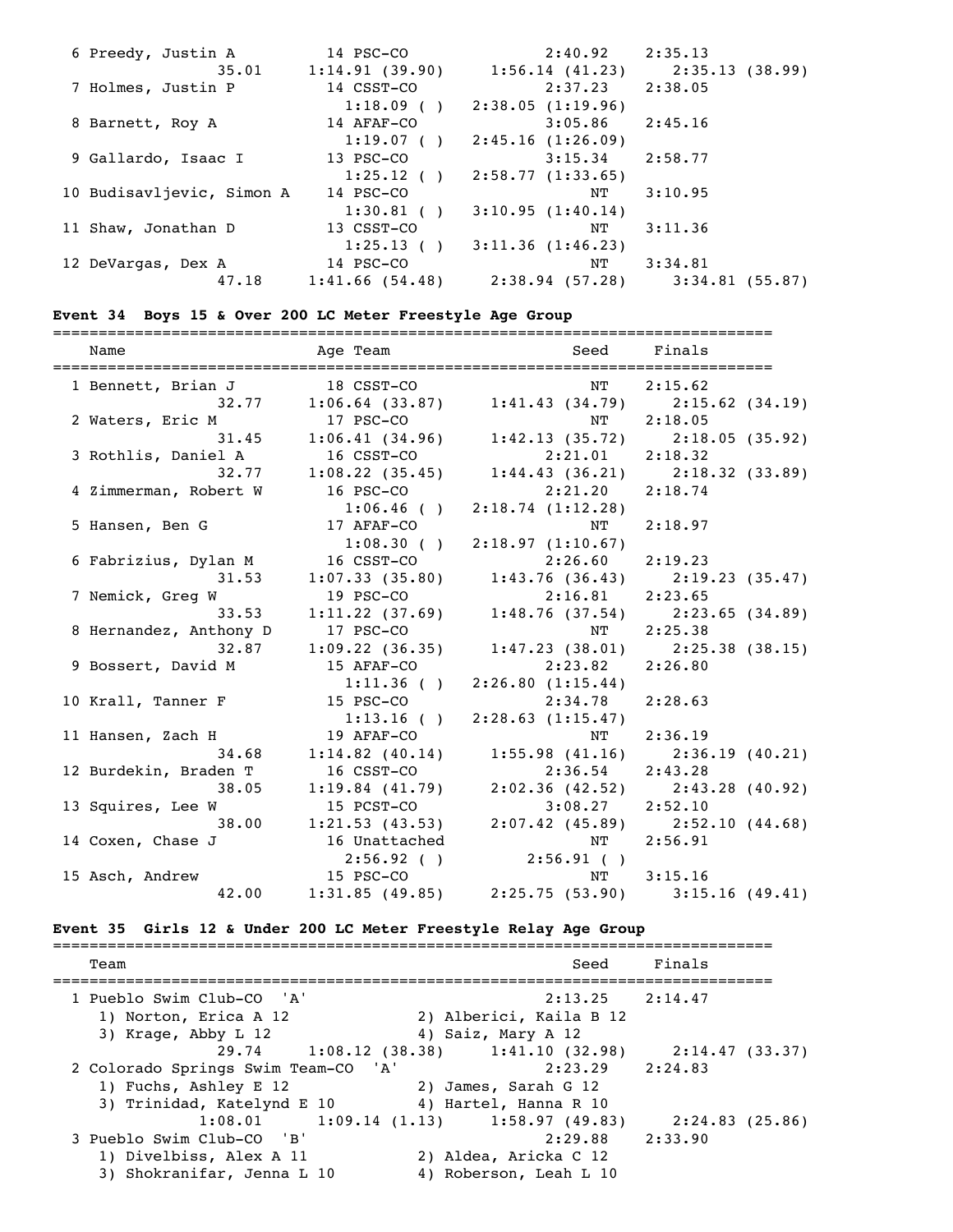1:16.91 ( ) 2:20.76 (1:03.85) 2:33.90 (13.14) 4 Pueblo Swim Club-CO 'C' NT x2:36.72 1) Anselmo, Rachel N 12 2) Waters, Lindsay M 11 3) Lang, Kristina A 12 4) Thompson, Sarah M 11 37.75 1:20.47 (42.72) 2:04.34 (43.87) 2:36.72 (32.38) 5 Pueblo County Swim Team-CO 'A' 2:46.31 2:47.27 1) Norton, Jolene M 10 2) Bowman, Caeleigh R 10 3) Johnson, Brenna L 9 4) Johnson, Taybor R 11 34.67 1:21.05 (46.38) 2:01.88 (40.83) 2:47.27 (45.39)

#### **Event 36 Boys 12 & Under 200 LC Meter Freestyle Relay Age Group**

=============================================================================== Team Seed Finals =============================================================================== 1 Pueblo Swim Club-CO 'A' 2:19.46 2:27.42 1) Rastrelli, Paul E 12 2) Wilkerson, Derick A 12 3) DeRose, Bruno B 9 4) Krage, Garrett S 12  $1:08.45$  1:11.56 (3.11) 2:16.86 (1:05.30) 2:27.42 (10.56) 2 Pueblo County Swim Team-CO 'A' NT 4:20.85 1) Branch, Cedric W 9 2) Fresquez, Nicolas R 11 3) Bowman, Kaeden M 5 4) Oberndorfer, Ian R 11  $1:43.82$  ( )  $4:20.85$  (2:37.03) -- Colorado Springs Swim Team-CO 'A' 2:11.21 X2:53.31 1) Mays, Brennan L 11 2) Hamilton, Tucker A 12 3) Shaw, Benjamin L 11 4) Trinidad, Keaton T 8 25.97 1:21.39 (55.42) 1:57.80 (36.41) 2:53.31 (55.51)

#### **Event 37 Girls 10 & Under 200 LC Meter IM Age Group**

| Name                | Age Team          | Seed                  | Finals              |
|---------------------|-------------------|-----------------------|---------------------|
| 1 Norton, Jolene M  | 10 PCST-CO        | 3:13.63               | 3:10.03             |
| 41.31               | $1:30.34$ (49.03) | 2:30.30(59.96)        | 3:10.03(39.73)      |
| 2 Roberson, Leah L  | 10 PSC-CO         | 3:28.55               | 3:11.99             |
| 48.30               | 1:40.53(52.23)    | 2:31.74(51.21)        | 3:11.99(40.25)      |
| 3 Coxen, Miranda A  | 9 Unattached      | NΤ                    | 3:44.62             |
| 58.26               | $1:52.68$ (54.42) | $3:02.22$ $(1:09.54)$ | $3:44.62$ $(42.40)$ |
| 4 Maloney, Bailey E | 10 AFAF-CO        | 4:01.99               | 4:02.11             |
| 1:01.15             | 2:00.34(59.19)    | $3:07.08$ $(1:06.74)$ | 4:02.11(55.03)      |
| 5 Johnson, Brenna L | 9 PCST-CO         | NΤ                    | 4:22.36             |
|                     | 2:09.42           | $4:22.36$ $(2:12.94)$ |                     |

#### **Event 37 Girls 11-12 200 LC Meter IM Age Group**

| Name<br>------------------------------------- | Age Team                                                | ================================= | Seed Finals |
|-----------------------------------------------|---------------------------------------------------------|-----------------------------------|-------------|
| 1 Saiz, Mary A                                | $12$ PSC-CO                                             | $2:51.20$ $2:50.58$               |             |
|                                               | 37.34 1:17.61 (40.27) 2:10.58 (52.97) 2:50.58 (40.00)   |                                   |             |
| 2 Norton, Erica A                             | 12 PSC-CO                                               | $3:09.14$ 2:53.25                 |             |
|                                               |                                                         | $1:19.99$ ( ) $2:53.25$ (1:33.26) |             |
| 3 Snyder, Carli R 12 AFAF-CO                  |                                                         | $3:00.20$ $3:00.94$               |             |
|                                               | $36.50$ 1:23.59 (47.09) 2:19.06 (55.47) 3:00.94 (41.88) |                                   |             |
| 4 Divelbiss, Alex A                           | 11 PSC-CO                                               | $3:07.41$ $3:05.29$               |             |
|                                               |                                                         | $1:30.68$ ( ) $3:05.29$ (1:34.61) |             |
| 5 Thompson, Sarah M                           | 11 PSC-CO                                               | $3:09.69$ $3:07.05$               |             |
| 38.57                                         | $1:25.17$ (46.60) $2:24.53$ (59.36) $3:07.05$ (42.52)   |                                   |             |
| 6 Krage, Abby L                               | $12$ PSC-CO                                             | $3:11.47$ $3:09.62$               |             |
|                                               | $41.51$ 1:28.32 (46.81) 2:27.11 (58.79) 3:09.62 (42.51) |                                   |             |
| 7 Aldea, Aricka C                             | 12 PSC-CO                                               | $3:35.56$ $3:18.87$               |             |
|                                               |                                                         | $1:37.85$ ( ) $3:18.87$ (1:41.02) |             |
| 8 Black, Heather H                            | 12 AFAF-CO                                              | $3:32.67$ $3:43.54$               |             |
|                                               |                                                         | $1:46.91$ ( ) $3:43.54$ (1:56.63) |             |
| -- Waters, Lindsay M                          | 11 PSC-CO                                               | NΤ                                | DO          |
|                                               | 56.08 1:50.58 (54.50) 2:58.71 (1:08.13)                 |                                   | DQ (45.70)  |
| -- Squires, Maggie R                          | 12 PCST-CO                                              | 5:39.11                           | DO          |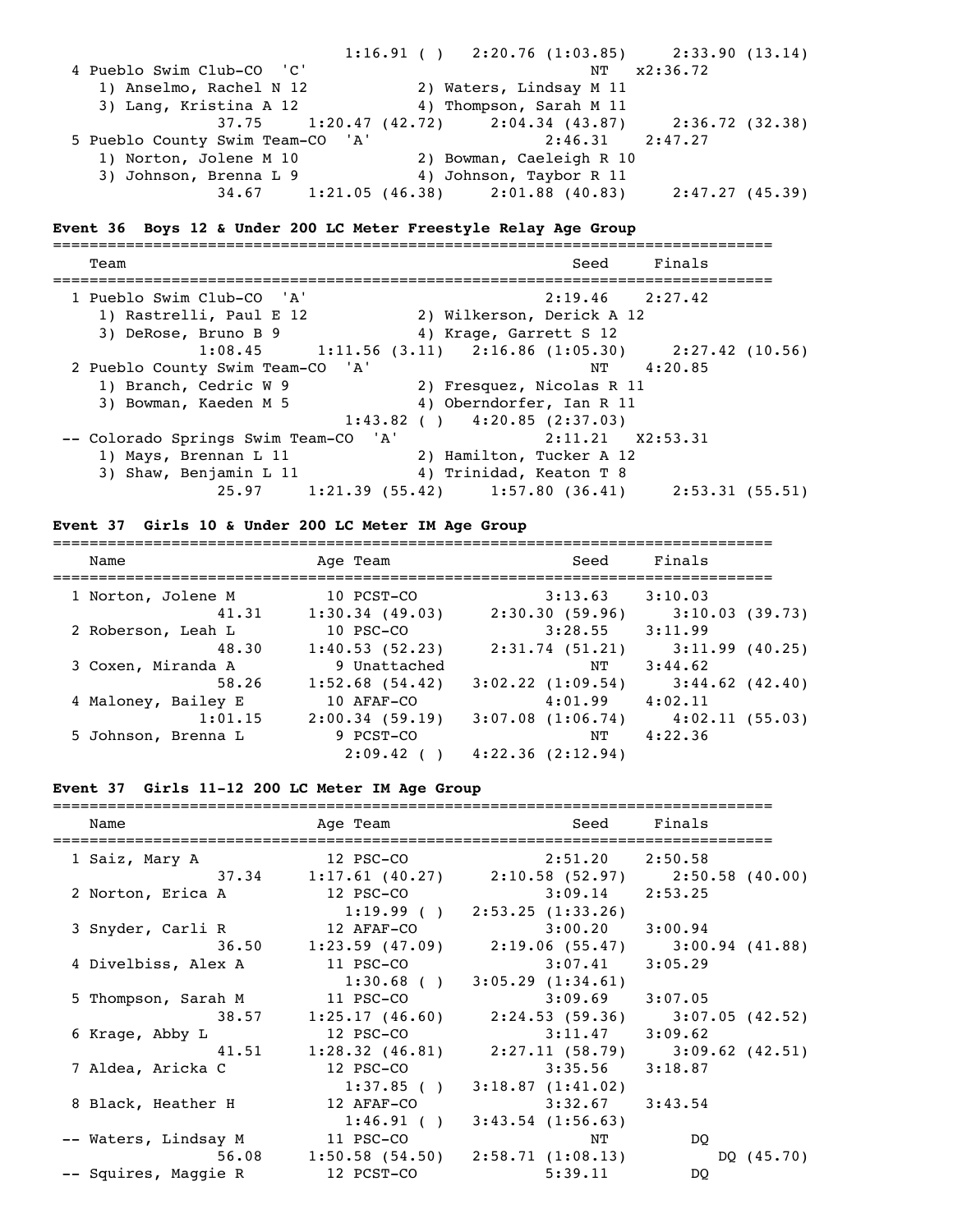#### **Event 38 Boys 10 & Under 200 LC Meter IM Age Group**

| Name                 | Age Team       | Seed                  | Finals            |
|----------------------|----------------|-----------------------|-------------------|
| 1 Bossert, Stephen J | 10 AFAF-CO     | 3:23.27               | 3:28.74           |
| 43.00                | 1:35.59(52.59) | 2:42.51(1:06.92)      | 3:28.74(46.23)    |
| 2 Dean, Jared J      | 10 AFAF-CO     | 3:41.16               | 3:38.62           |
| 54.76                | 1:50.13(55.37) | 2:50.76(1:00.63)      | $3:38.62$ (47.86) |
| 3 DeRose, Bruno B    | 9 PSC-CO       | 3:46.13               | 3:58.78           |
| 52.56                | 1:49.89(57.33) | $3:05.16$ $(1:15.27)$ | 3:58.78(53.62)    |
| 4 Black, Kevin K     | 9 AFAF-CO      | 4:13.02               | 4:19.52           |
|                      | $2:08.33$ (    | 4:19.52(2:11.19)      |                   |

#### **Event 38 Boys 11-12 200 LC Meter IM Age Group**

=============================================================================== Name Age Team Seed Finals =============================================================================== 1 Krage, Garrett S 12 PSC-CO 2:58.09 2:51.53 37.93 1:22.93 (45.00) 2:14.92 (51.99) 2:51.53 (36.61) 2 Rastrelli, Paul E 12 PSC-CO 3:16.56 3:05.07  $1:28.27$  ( )  $3:05.07$  (1:36.80) 3 Mays, Brennan L 11 CSST-CO 3:02.28 3:06.90

| з mays, вrennan ш     | II CSST-CO       | 3:02.28               | 3:06.90        |
|-----------------------|------------------|-----------------------|----------------|
| 40.94                 | 1:30.03(49.09)   | 2:25.69(55.66)        | 3:06.90(41.21) |
| 4 Wilkerson, Derick A | 12 PSC-CO        | 3:23.19               | 3:17.62        |
|                       | 1:34.36()        | $3:17.62$ $(1:43.26)$ |                |
| 5 Hamilton, Tucker A  | 12 CSST-CO       | 3:27.58               | 3:26.27        |
| 47.26                 | 1:42.87(55.61)   | 2:39.90(57.03)        | 3:26.27(46.37) |
| 6 Greer, Preston T    | 11 V-7-CO        | NΤ                    | 4:05.79        |
| 1:00.24               | 2:01.97(1:01.73) | 3:12.30(1:10.33)      | 4:05.79(53.49) |
| 7 Drinnon, Tyler D    | 11 V-7-CO        | NΤ                    | 4:13.50        |
|                       | $2:08.54$ ()     | 4:13.50(2:04.96)      |                |
|                       |                  |                       |                |

#### **Event 39 Girls 10 & Under 50 LC Meter Breaststroke Age Group**

| Name                   | Age Team       | Seed    | Finals  |
|------------------------|----------------|---------|---------|
| 1 Roberson, Leah L     | $10$ PSC $-CO$ | 42.70   | 44.56   |
| 2 Trinidad, Katelynd E | 10 CSST-CO     | 47.19   | 47.71   |
| 3 Norton, Jolene M     | 10 PCST-CO     | 46.67   | 49.31   |
| 4 Martin, Tara K       | 10 AFAF-CO     | 52.25   | 52.26   |
| 5 Hartel, Hanna R      | 10 CSST-CO     | 58.15   | 52.39   |
| 6 Shokranifar, Jenna L | $10$ PSC $-CO$ | 53.11   | 54.51   |
| 7 Dearden, Megan C     | 9 CSST-CO      | 55.39   | 56.90   |
| 8 Bowman, Caeleigh R   | 10 PCST-CO     | 58.22   | 58.07   |
| 9 Hartel, Sara R       | 8 CSST-CO      | 59.51   | 59.40   |
| 10 Johnson, Brenna L   | 9 PCST-CO      | 1:02.25 | 1:03.66 |
| -- Coxen, Miranda A    | 9 Unattached   | 55.41   | DO.     |
| -- Fuchs, Hannah N     | 7 CSST-CO      | 1:27.65 | DO      |

#### **Event 39 Girls 11-12 50 LC Meter Breaststroke Age Group**

| Name                    | Age Team    | Seed  | Finals |
|-------------------------|-------------|-------|--------|
| 1 Fuchs, Ashley E       | 12 CSST-CO  | 42.75 | 41.25  |
| 2 McCulloch, Danielle M | 12 AFAF-CO  | 45.67 | 45.43  |
| 3 James, Sarah G        | 12 CSST-CO  | 49.05 | 45.83  |
| 4 Thompson, Sarah M     | $11$ PSC-CO | 52.45 | 46.39  |
| 5 Snyder, Carli R       | 12 AFAF-CO  | 47.32 | 46.50  |
| 6 Divelbiss, Alex A     | $11$ PSC-CO | 48.68 | 47.19  |
| 7 Alberici, Kaila B     | 12 PSC-CO   | 47.78 | 47.48  |
| 8 Anselmo, Rachel N     | 12 PSC-CO   | 49.90 | 48.12  |
| 9 Lang, Kristina A      | 12 PSC-CO   | NТ    | 51.23  |
| 10 Johnson, Taybor R    | 11 PCST-CO  | 51.47 | 51.74  |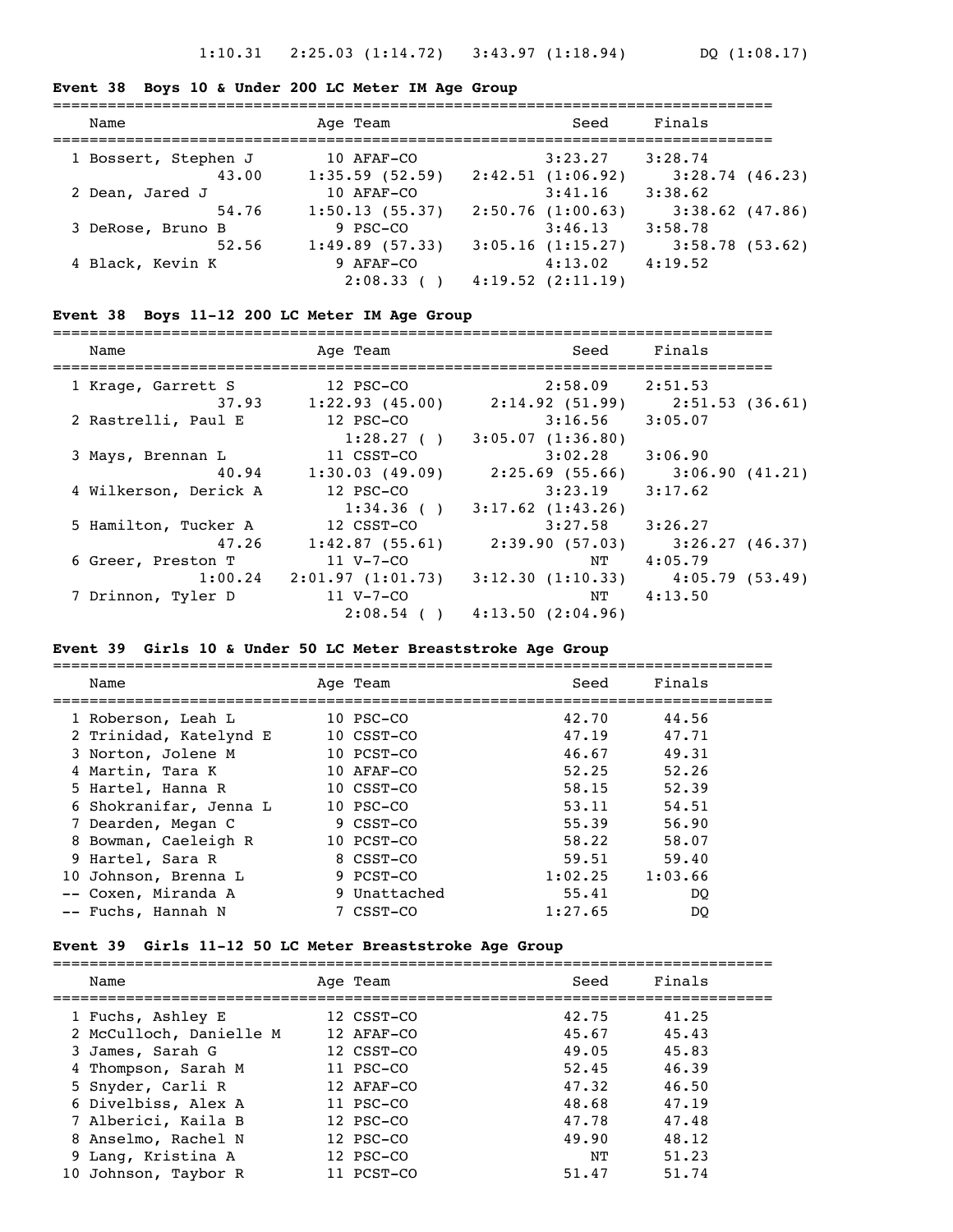| 11 Budisavljevic, Amelia L | 12 PSC-CO  | NΤ      | 52.11   |
|----------------------------|------------|---------|---------|
| 12 Black, Heather H        | 12 AFAF-CO | 56.14   | 56.40   |
| 13 Waters, Lindsay M       | 11 PSC-CO  | 57.82   | 56.47   |
| 14 Squires, Maggie R       | 12 PCST-CO | 1:13.33 | 1:05.07 |

#### **Event 40 Boys 10 & Under 50 LC Meter Breaststroke Age Group**

| Name                 | Age Team     | Seed    | Finals  |  |
|----------------------|--------------|---------|---------|--|
| 1 Hansen, Chris K    | $10$ AFAF-CO | NТ      | 54.49   |  |
| 2 Trinidad, Keaton T | 8 CSST-CO    | 1:06.87 | 1:04.65 |  |
| -- Branch, Cedric W  | 9 PCST-CO    | 1:11.27 | DO      |  |

### **Event 40 Boys 11-12 50 LC Meter Breaststroke Age Group**

=============================================================================== Name Age Team Seed Finals =============================================================================== 1 Wilkerson, Derick A 12 PSC-CO 47.40 43.70 2 Hamilton, Tucker A 12 CSST-CO 49.51 47.70<br>
3 Hansen, Alex K 12 AFAF-CO NT 47.99<br>
4 Gonzales, Shawn C 11 PSC-CO 1:02.33 55.37 3 Hansen, Alex K 12 AFAF-CO NT 47.99 4 Gonzales, Shawn C 11 PSC-CO 1:02.33 55.37 5 Drinnon, Tyler D 11 V-7-CO NT 1:00.89 6 Oberndorfer, Ian R 11 PCST-CO 1:01.12 1:03.21 7 Green, Preston T 31 V-7-CO NT 1:00.89<br>
7 Green, Preston T 31 V-7-CO 1:01.12 1:03.21<br>
7 Green, Preston T 31 V-7-CO NT 1:04.58

#### **Event 41 Girls 10 & Under 200 LC Meter Breaststroke Age Group**

| Name                |         | Age Team                          | Seed                         | Finals                      |
|---------------------|---------|-----------------------------------|------------------------------|-----------------------------|
| 1 Maloney, Bailey E | 1:01.25 | 10 AFAF-CO<br>$2:09.52$ (1:08.27) | 4:24.66<br>3:18.01 (1:08.49) | 4:22.70<br>4:22.70(1:04.69) |

#### **Event 41 Girls 11-12 200 LC Meter Breaststroke Age Group**

| Name                | Age Team         | Seed             | Finals           |
|---------------------|------------------|------------------|------------------|
| 1 Fuchs, Ashley E   | 12 CSST-CO       | 3:12.89          | 3:13.65          |
| 44.68               | 1:34.07(49.39)   | 2:23.35(49.28)   | 3:13.65(50.30)   |
| 2 Norton, Erica A   | 12 PSC-CO        | 3:40.01          | 3:22.11          |
|                     | 1:39.02()        | 3:22.11(1:43.09) |                  |
| 3 Saiz, Mary A      | 12 PSC-CO        | 3:26.96          | 3:23.01          |
| 46.71               | 1:37.37(50.66)   | 2:29.97(52.60)   | 3:23.01(53.04)   |
| 4 Anselmo, Rachel N | 12 PSC-CO        | 3:50.82          | 3:47.71          |
|                     | 1:48.63()        | 3:47.71(1:59.08) |                  |
| 5 Johnson, Taybor R | 11 PCST-CO       | NΤ               | 4:00.35          |
| 55.80               | 1:57.23(1:01.43) | 2:59.56(1:02.33) | 4:00.35(1:00.79) |

#### **Event 42 Boys 10 & Under 200 LC Meter Breaststroke Age Group**

| Name                      | Age Team                      | Seed                        | Finals                      |
|---------------------------|-------------------------------|-----------------------------|-----------------------------|
| 1 Dean, Jared J           | 10 AFAF-CO                    | 4:11.11                     | 4:05.27                     |
| 56.02<br>2 Black, Kevin K | 1:59.20(1:03.18)<br>9 AFAF-CO | 3:02.97(1:03.77)<br>4:29.96 | 4:05.27(1:02.30)<br>4:39.24 |
|                           | 2:16.36()                     | 4:39.24(2:22.88)            |                             |

#### **Event 42 Boys 11-12 200 LC Meter Breaststroke Age Group**

| Name                  |       | Age Team       | Seed           | Finals         |  |
|-----------------------|-------|----------------|----------------|----------------|--|
| 1 Rastrelli, Paul E   |       | 12 PSC-CO      | 3:31.05        | 3:16.98        |  |
|                       | 43.39 | 1:33.22(49.83) | 2:25.74(52.52) | 3:16.98(51.24) |  |
| 2 Krage, Garrett S    |       | 12 PSC-CO      | NΤ             | 3:24.33        |  |
|                       | 48.03 | 1:40.30(52.27) | 2:33.14(52.84) | 3:24.33(51.19) |  |
| 3 Wilkerson, Derick A |       | 12 PSC-CO      | NΤ             | 3:41.23        |  |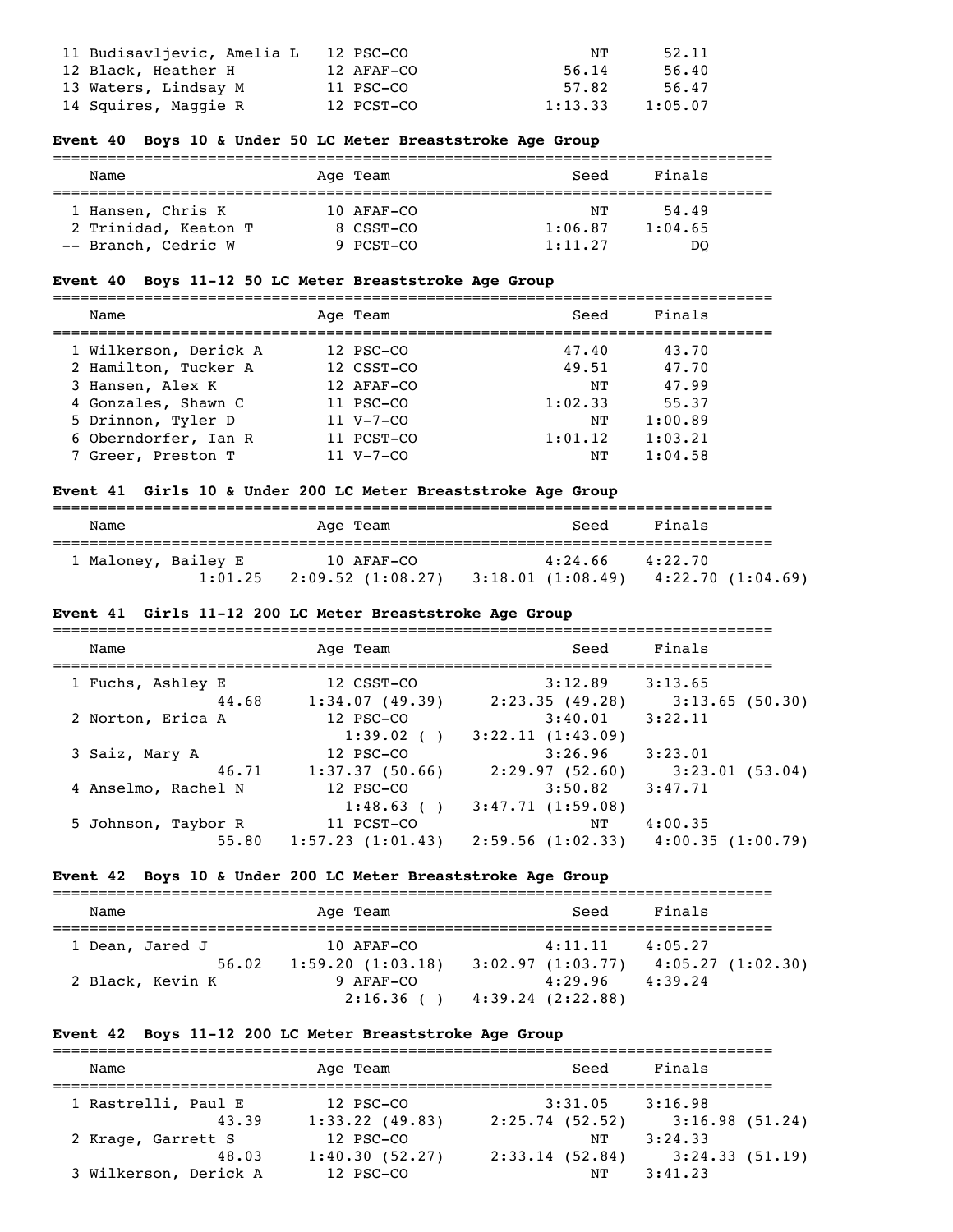# 1:47.55 ( ) 3:41.23 (1:53.68)

### **Event 43 Girls 10 & Under 100 LC Meter Backstroke Age Group**

| Name                   | Age Team         | Seed    | Finals  |  |
|------------------------|------------------|---------|---------|--|
| 1 Roberson, Leah L     | $10$ PSC $-CO$   | 1:35.51 | 1:35.37 |  |
| 2 Shokranifar, Jenna L | $10$ PSC $-CO$   | 1:35.00 | 1:37.29 |  |
| 47.68                  | 1:37.29(49.61)   |         |         |  |
| 3 Coxen, Miranda A     | 9 Unattached     | 1:36.13 | 1:37.84 |  |
| 4 Dearden, Megan C     | 9 CSST-CO        | 1:44.27 | 1:44.32 |  |
| 52.40                  | 1:44.32(51.92)   |         |         |  |
| 5 Johnson, Brenna L    | 9 PCST-CO        | 2:16.42 | 2:05.77 |  |
| 1:00.85                | 2:05.77(1:04.92) |         |         |  |
| -- Bowman, Caeleigh R  | 10 PCST-CO       | NΤ      | DO      |  |
| 50.61                  | DO (57.12)       |         |         |  |
|                        |                  |         |         |  |

# **Event 43 Girls 11-12 100 LC Meter Backstroke Age Group**

| Age Team       | Seed                                                                                                                                                                                                                                               | Finals  |                                                                                 |
|----------------|----------------------------------------------------------------------------------------------------------------------------------------------------------------------------------------------------------------------------------------------------|---------|---------------------------------------------------------------------------------|
| 12 PSC-CO      |                                                                                                                                                                                                                                                    | 1:15.74 |                                                                                 |
| 12 CSST-CO     |                                                                                                                                                                                                                                                    | 1:21.18 |                                                                                 |
|                |                                                                                                                                                                                                                                                    |         |                                                                                 |
| 12 CSST-CO     |                                                                                                                                                                                                                                                    | 1:22.79 |                                                                                 |
|                |                                                                                                                                                                                                                                                    |         |                                                                                 |
| 12 PSC-CO      |                                                                                                                                                                                                                                                    | 1:23.35 |                                                                                 |
| 11 PSC-CO      | 1:25.94                                                                                                                                                                                                                                            | 1:25.83 |                                                                                 |
| 1:25.83(44.45) |                                                                                                                                                                                                                                                    |         |                                                                                 |
| 12 PSC-CO      | 1:32.21                                                                                                                                                                                                                                            | 1:29.53 |                                                                                 |
| 1:29.53(47.09) |                                                                                                                                                                                                                                                    |         |                                                                                 |
| 11 PSC-CO      |                                                                                                                                                                                                                                                    | 1:31.81 |                                                                                 |
|                |                                                                                                                                                                                                                                                    |         |                                                                                 |
| 12 PSC-CO      |                                                                                                                                                                                                                                                    | 1:33.69 |                                                                                 |
|                |                                                                                                                                                                                                                                                    |         |                                                                                 |
| 12 PSC-CO      |                                                                                                                                                                                                                                                    | 1:46.53 |                                                                                 |
|                |                                                                                                                                                                                                                                                    | 1:47.53 |                                                                                 |
| 1:47.53(56.70) |                                                                                                                                                                                                                                                    |         |                                                                                 |
|                | ΝT                                                                                                                                                                                                                                                 | 2:21.43 |                                                                                 |
|                |                                                                                                                                                                                                                                                    |         |                                                                                 |
| 12 PCST-CO     | 2:32.92                                                                                                                                                                                                                                            | DQ      |                                                                                 |
|                | 39.36 1:21.18 (41.82)<br>$41.12$ $1:22.79$ $(41.67)$<br>41.38<br>42.44<br>$44.55$ 1:31.81 (47.26)<br>$46.29$ 1:33.69 (47.40)<br>10 Waters, Lindsay M 11 PSC-CO<br>50.83<br>11 Budisavljevic, Amelia L 12 PSC-CO<br>$1:10.82$ $2:21.43$ $(1:10.61)$ |         | 1:21.47<br>1:21.45<br>1:19.85<br>1:24.92<br>1:29.73<br>1:38.83<br>NT<br>1:49.44 |

# **Event 44 Boys 10 & Under 100 LC Meter Backstroke Age Group**

| Name                          | Age Team                     | Seed    | Finals  |  |
|-------------------------------|------------------------------|---------|---------|--|
| 1 Bossert, Stephen J<br>46.42 | 10 AFAF-CO<br>1:37.80(51.38) | 1:35.26 | 1:37.80 |  |
| 2 DeRose, Bruno B             | 9 PSC-CO                     | 1:40.60 | 1:43.06 |  |
| 3 Hansen, Chris K<br>56.14    | 10 AFAF-CO<br>1:51.18(55.04) | NΤ      | 1:51.18 |  |
| 4 Trinidad, Keaton T          | 8 CSST-CO                    | NΤ      | 2:07.92 |  |
| 5 Branch, Cedric W            | 9 PCST-CO                    | NΤ      | 2:09.10 |  |

# **Event 44 Boys 11-12 100 LC Meter Backstroke Age Group**

| Age Team                                          | Seed          | Finals             |  |
|---------------------------------------------------|---------------|--------------------|--|
| 11 CSST-CO<br>1:30.99(46.75)                      | 1:28.53       | 1:30.99            |  |
| 12 AFAF-CO<br>1:32.10(47.20)                      | NТ            | 1:32.10            |  |
| 12 PSC-CO<br>$11 V - 7 - CO$<br>$1:47.86$ (35.53) | 1:35.50<br>NΤ | 1:32.19<br>1:47.86 |  |
|                                                   |               |                    |  |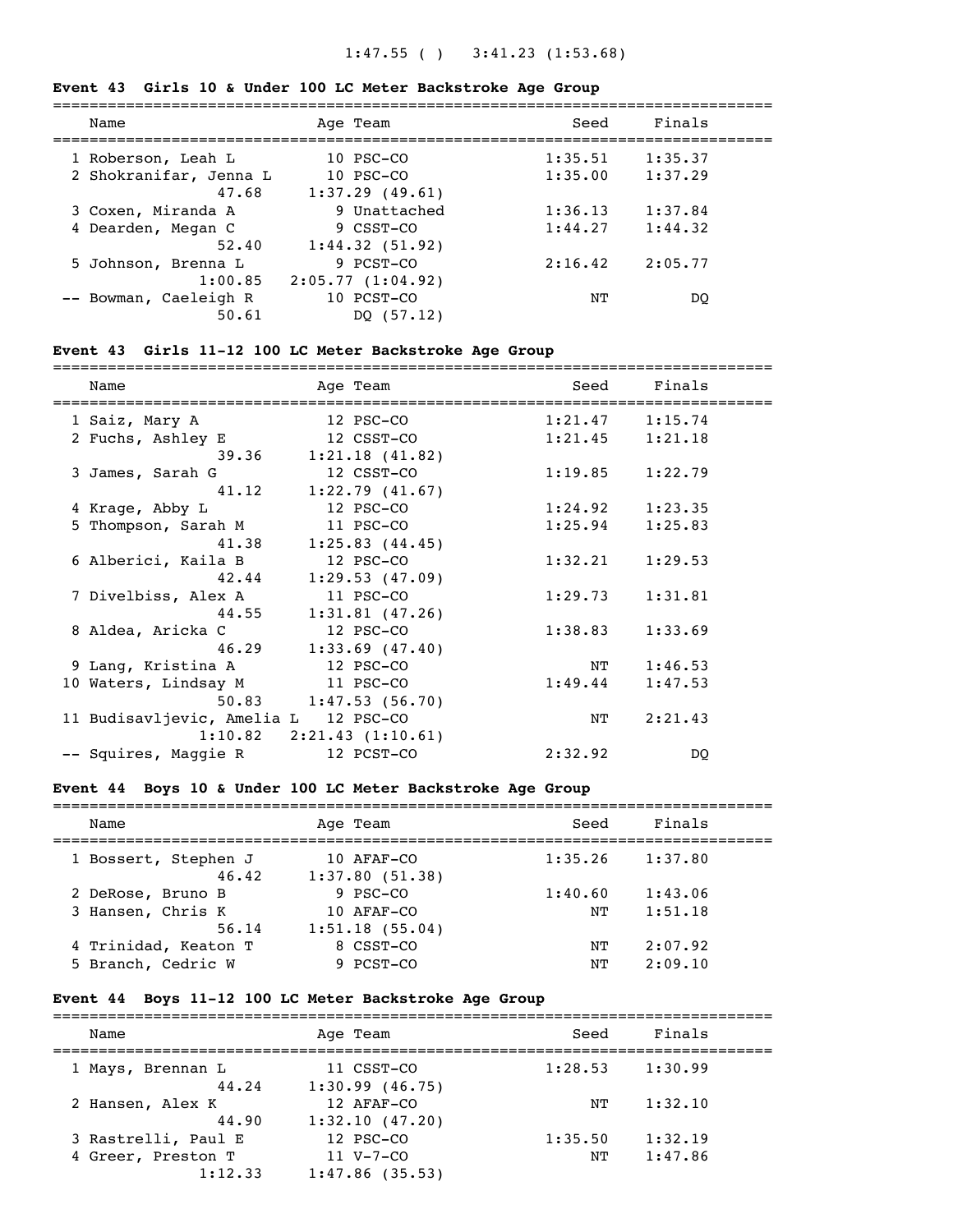| 5 Oberndorfer, Ian R | 11 PCST-CO                       | NT      | 2:09.81 |
|----------------------|----------------------------------|---------|---------|
|                      | $1:03.10$ $2:09.81$ $(1:06.71)$  |         |         |
|                      | 6 Fresquez, Nicolas R 11 PCST-CO | NT      | 2:51.46 |
|                      | $1:18.37$ $2:51.46$ $(1:33.09)$  |         |         |
| -- Gonzales, Shawn C | 11 PSC-CO                        | 1:54.58 | DO      |

### **Event 45 Girls 10 & Under 50 LC Meter Butterfly Age Group**

| Name                   | Age Team     | Seed  | Finals  |
|------------------------|--------------|-------|---------|
| 1 Martin, Tara K       | 10 AFAF-CO   | 37.44 | 37.33   |
| 2 Norton, Jolene M     | 10 PCST-CO   | 38.20 | 38.14   |
| 3 Hartel, Hanna R      | 10 CSST-CO   | 43.53 | 42.26   |
| 4 Trinidad, Katelynd E | 10 CSST-CO   | 47.84 | 44.53   |
| 5 Dearden, Megan C     | 9 CSST-CO    | 58.16 | 54.37   |
| 6 Bowman, Caeleigh R   | 10 PCST-CO   | 52.21 | 55.44   |
| 7 Hartel, Sara R       | 8 CSST-CO    | 52.98 | 55.89   |
| 8 Maloney, Bailey E    | 10 AFAF-CO   | 54.69 | 59.04   |
| 9 Coxen, Miranda A     | 9 Unattached | 51.67 | 1:02.07 |
| -- Fuchs, Hannah N     | 7 CSST-CO    | NΤ    | DO      |

#### **Event 45 Girls 11-12 50 LC Meter Butterfly Age Group**

===============================================================================

| Name                       | Age Team   | Seed  | Finals  |
|----------------------------|------------|-------|---------|
| 1 James, Sarah G           | 12 CSST-CO | 36.34 | 36.46   |
| 2 Fuchs, Ashley E          | 12 CSST-CO | 36.35 | 36.93   |
| 3 Krage, Abby L            | 12 PSC-CO  | 40.09 | 37.33   |
| 4 Divelbiss, Alex A        | 11 PSC-CO  | 37.65 | 37.70   |
| 5 Alberici, Kaila B        | 12 PSC-CO  | 38.98 | 39.63   |
| 6 Aldea, Aricka C          | 12 PSC-CO  | 49.45 | 42.02   |
| 7 McCulloch, Danielle M    | 12 AFAF-CO | 42.77 | 42.16   |
| 8 Anselmo, Rachel N        | 12 PSC-CO  | 51.02 | 42.41   |
| 9 Johnson, Taybor R        | 11 PCST-CO | 40.26 | 48.40   |
| 10 Black, Heather H        | 12 AFAF-CO | 44.66 | 50.64   |
| 11 Lang, Kristina A        | 12 PSC-CO  | NΤ    | 51.02   |
| 12 Budisavljevic, Amelia L | 12 PSC-CO  | NΤ    | 1:01.06 |

### **Event 46 Boys 10 & Under 50 LC Meter Butterfly Age Group**

| Name                 |  | Age Team   | Seed  | Finals  |  |  |
|----------------------|--|------------|-------|---------|--|--|
|                      |  |            |       |         |  |  |
| 1 Bossert, Stephen J |  | 10 AFAF-CO | 41.46 | 42.24   |  |  |
| 2 DeRose, Bruno B    |  | 9 PSC-CO   | 44.47 | 48.72   |  |  |
| 3 Branch, Cedric W   |  | 9 PCST-CO  | NͲ    | 58.74   |  |  |
| 4 Trinidad, Keaton T |  | 8 CSST-CO  | NͲ    | 1:09.58 |  |  |

### **Event 46 Boys 11-12 50 LC Meter Butterfly Age Group**

| Name                  | Age Team        | Seed    | Finals |
|-----------------------|-----------------|---------|--------|
| 1 Krage, Garrett S    | 12 PSC-CO       | 34.55   | 34.00  |
| 2 Mays, Brennan L     | 11 CSST-CO      | 39.22   | 38.91  |
| 3 Wilkerson, Derick A | 12 PSC-CO       | 42.17   | 41.52  |
| 4 Hansen, Alex K      | 12 AFAF-CO      | NͲ      | 42.54  |
| 5 Hamilton, Tucker A  | 12 CSST-CO      | 45.24   | 44.80  |
| 6 Drinnon, Tyler D    | $11 V - 7 - CO$ | NͲ      | 59.54  |
| -- Oberndorfer, Ian R | 11 PCST-CO      | 1:08.12 | DO     |

### **Event 47 Girls 10 & Under 200 LC Meter Butterfly Age Group**

=============================================================================== Name and Age Team and Seed Finals =============================================================================== 1 Shokranifar, Jenna L 10 PSC-CO

| $1:47.13$ ( ) $3:48.83$ (2:01.70) |  |  |
|-----------------------------------|--|--|
|-----------------------------------|--|--|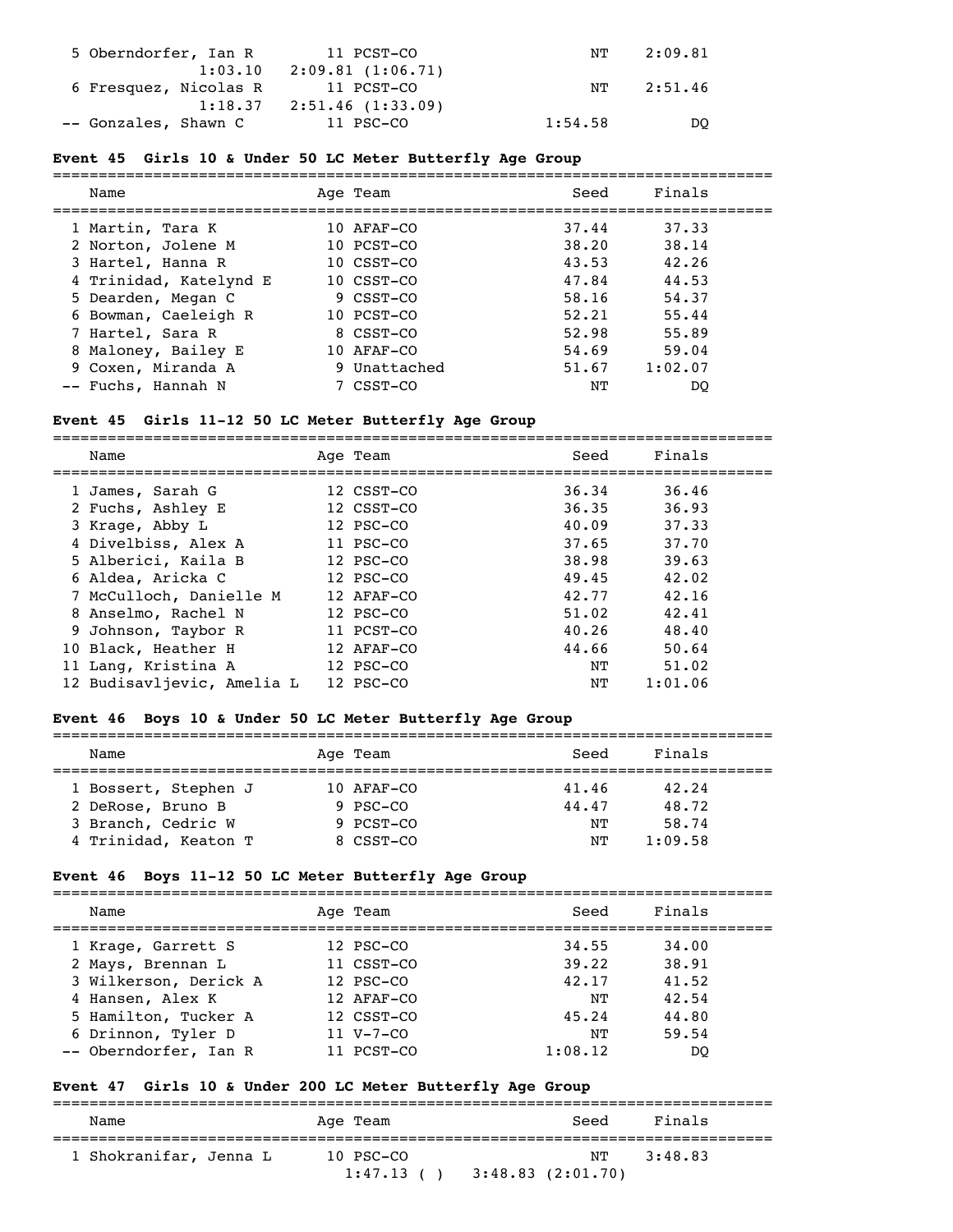#### **Event 47 Girls 11-12 200 LC Meter Butterfly Age Group**

| Name              |       | Age Team       | Seed           | Finals         |  |
|-------------------|-------|----------------|----------------|----------------|--|
|                   |       | 12 PSC-CO      |                | 2:59.56        |  |
| 1 Norton, Erica A |       |                | 3:08.63        |                |  |
|                   | 37.70 | 1:23.79(46.09) | 2:11.13(47.34) | 2:59.56(48.43) |  |
| 2 Snyder, Carli R |       | 12 AFAF-CO     | 3:12.52        | 3:08.39        |  |
|                   | 40.29 | 1:29.01(48.72) | 2:18.94(49.93) | 3:08.39(49.45) |  |

#### **Event 49 Girls 10 & Under 100 LC Meter Freestyle Age Group**

=============================================================================== Name **Age Team** Age Team Seed Finals =============================================================================== 1 Norton, Jolene M 10 PCST-CO 1:15.43 1:15.96 2 Martin, Tara K 10 AFAF-CO 1:17.68 1:18.30 57.68 1:18.30 (20.62) 3 Roberson, Leah L 10 PSC-CO 1:20.20 1:21.87  $38.60$   $1:21.87$  (43.27) 4 Trinidad, Katelynd E 10 CSST-CO 1:28.36 1:26.64 40.96 1:26.64 (45.68) 5 Shokranifar, Jenna L 10 PSC-CO 1:22.52 1:33.29 6 Maloney, Bailey E 10 AFAF-CO 1:40.48 1:38.59  $1:01.33$   $1:38.59$  (37.26) 7 Dearden, Megan C 9 CSST-CO 1:39.88 1:39.60 48.40 1:39.60 (51.20) 8 Bowman, Caeleigh R 10 PCST-CO 1:43.01 1:45.23 49.18 1:45.23 (56.05) 9 Johnson, Brenna L 9 PCST-CO 1:54.68 1:51.25

#### **Event 49 Girls 11-12 100 LC Meter Freestyle Age Group**

| Name                                 | Age Team                  | Seed                | Finals  |
|--------------------------------------|---------------------------|---------------------|---------|
| ============================         |                           |                     |         |
| 1 Saiz, Mary A                       | $12$ PSC-CO               | 1:09.56             | 1:08.57 |
|                                      | $32.77$ 1:08.57 (35.80)   |                     |         |
| 2 Krage, Abby L                      | 12 PSC-CO                 | $1:15.98$ $1:12.87$ |         |
| 3 Norton, Erica A                    | 12 PSC-CO                 | $1:21.70$ $1:12.92$ |         |
| 4 Alberici, Kaila B                  | 12 PSC-CO                 | $1:16.86$ $1:15.77$ |         |
|                                      | $35.52$ 1:15.77 (40.25)   |                     |         |
| 5 James, Sarah G                     | 12 CSST-CO                | $1:15.11$ $1:19.02$ |         |
|                                      | $37.59$ 1:19.02 (41.43)   |                     |         |
| 6 Thompson, Sarah M                  | 11 PSC-CO                 | $1:30.29$ $1:19.78$ |         |
| 7 McCulloch, Danielle M              | 12 AFAF-CO                | 1:25.16             | 1:22.28 |
| 38.63                                | $1:22.28$ (43.65)         |                     |         |
| 8 Black, Heather H                   | 12 AFAF-CO                | $1:19.77$ $1:22.47$ |         |
|                                      | $39.15$ $1:22.47$ (43.32) |                     |         |
| 9 Aldea, Aricka C                    | 12 PSC-CO                 | 1:28.97             | 1:23.76 |
|                                      | 39.28 1:23.76 (44.48)     |                     |         |
| 10 Anselmo, Rachel N                 | 12 PSC-CO                 | 1:27.00             | 1:27.16 |
| 40.94                                | 1:27.16(46.22)            |                     |         |
| 11 Lang, Kristina A                  | 12 PSC-CO                 | ΝT                  | 1:33.49 |
| 44.43                                | 1:33.49(49.06)            |                     |         |
| 12 Johnson, Taybor R                 | 11 PCST-CO                | $1:30.29$ $1:35.00$ |         |
| 13 Waters, Lindsay M                 | 11 PSC-CO                 | 1:36.93             | 1:35.01 |
|                                      | 45.34 1:35.01 (49.67)     |                     |         |
| 14 Budisavljevic, Amelia L 12 PSC-CO |                           | ΝT                  | 1:42.84 |
|                                      | 48.87 1:42.84 (53.97)     |                     |         |
| 15 Squires, Maggie R                 | 12 PCST-CO                | 2:03.10             | 1:53.37 |

#### **Event 50 Boys 10 & Under 100 LC Meter Freestyle Age Group**

| Name                 |  | Age Team   | Seed    | Finals  |
|----------------------|--|------------|---------|---------|
| 1 Bossert, Stephen J |  | 10 AFAF-CO | 1:19.67 | 1:22.39 |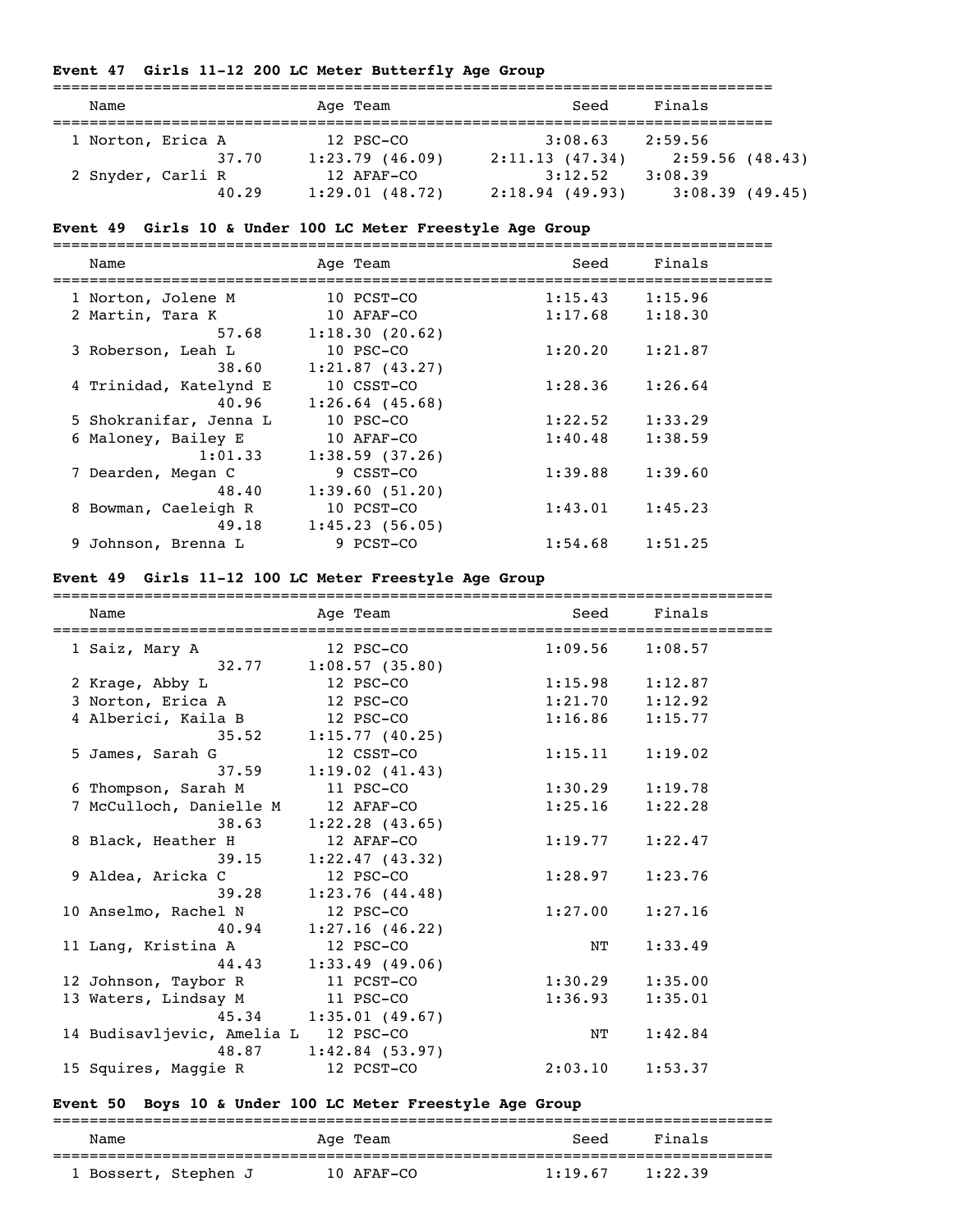| 2 Dean, Jared J      | 10 AFAF-CO        | 1:26.97 | 1:30.04 |
|----------------------|-------------------|---------|---------|
| 42.14                | $1:30.04$ (47.90) |         |         |
| 3 Hansen, Chris K    | 10 AFAF-CO        | NΤ      | 1:30.18 |
| 4 DeRose, Bruno B    | 9 PSC-CO          | 1:34.76 | 1:32.33 |
| 43.47                | 1:32.33(48.86)    |         |         |
| 5 Branch, Cedric W   | 9 PCST-CO         | 1:45.82 | 1:47.53 |
| 46.36                | 1:47.53(1:01.17)  |         |         |
| 6 Black, Kevin K     | 9 AFAF-CO         | 1:48.67 | 1:50.15 |
| 7 Trinidad, Keaton T | 8 CSST-CO         | 2:11.57 | 2:10.77 |
| 51.77                | 2:10.77(1:19.00)  |         |         |

#### **Event 50 Boys 11-12 100 LC Meter Freestyle Age Group**

===============================================================================

| Name                  | Age Team         | Seed    | Finals  |  |
|-----------------------|------------------|---------|---------|--|
| 1 Krage, Garrett S    | 12 PSC-CO        | 1:10.68 | 1:11.92 |  |
| 33.90                 | 1:11.92(38.02)   |         |         |  |
| 2 Rastrelli, Paul E   | 12 PSC-CO        | 1:21.67 | 1:17.86 |  |
| 3 Mays, Brennan L     | 11 CSST-CO       | 1:17.55 | 1:18.47 |  |
| 37.07                 | 1:18.47(41.40)   |         |         |  |
| 4 Hamilton, Tucker A  | 12 CSST-CO       | 1:23.43 | 1:20.81 |  |
| 39.00                 | 1:20.81(41.81)   |         |         |  |
| 5 Gonzales, Shawn C   | 11 PSC-CO        | 1:50.01 | 1:33.25 |  |
| 6 Greer, Preston T    | $11 V - 7 - CO$  | NT      | 1:39.02 |  |
| 46.64                 | 1:39.02(52.38)   |         |         |  |
| 7 Drinnon, Tyler D    | $11 V - 7 - CO$  | NΤ      | 1:39.31 |  |
| 47.57                 | 1:39.31(51.74)   |         |         |  |
| 8 Oberndorfer, Ian R  | 11 PCST-CO       | 2:00.83 | 1:55.92 |  |
| 55.63                 | 1:55.92(1:00.29) |         |         |  |
| 9 Fresquez, Nicolas R | 11 PCST-CO       | NΤ      | 2:07.96 |  |
|                       |                  |         |         |  |

===============================================================================

#### **Event 51 Girls 13 & Over 400 LC Meter Freestyle Relay Age Group**

Team Seed Finals =============================================================================== 1 Pueblo Swim Club-CO 'A' 4:22.71 4:30.86 1) Miller, Aubree J 15 2) Divelbiss, Susanne 41 3) Roberson, Marta E 15 4) Wedel, Katie R 17 31.63 1:06.81 (1:06.81) 1:38.48 (31.67) 2:14.82 (1:08.01) 2:47.86 (33.04) 3:23.64 (1:08.82) 3:55.84 (32.20) 4:30.86 (1:07.22) 2 Pueblo Swim Club-CO 'B' 4:33.19 4:41.49<br>1) Hayes, Jillian N 15 2) Wedel, Nicole R 20 1) Hayes, Jillian N 15 3) DeRose, Anna K 15 4) Norton, Caitlin M 16 1:07.03 (1:07.03) 2:16.77 (1:09.74) 3:28.09 (1:11.32) 4:41.49 (1:13.40) 3 Pueblo Swim Club-CO 'C' 4:51.18 x4:57.58 1) Steranka, Ashley N 16 2) Preedy, Chelsea N 13<br>3) Krage, Tori E 14 4) Pineda, Angela R 18 4) Pineda, Angela R 18 35.96 1:16.05 (1:16.05) 1:49.96 (33.91) 2:27.71 (1:11.66) 3:04.02 (36.31) 3:43.85 (1:16.14) 4:18.30 (34.45) 4:57.58 (1:13.73)<br>lo Swim Club-CO 'D' NT x5:35.50 4 Pueblo Swim Club-CO 'D' 1) Budisavljevic, Sarah R 17 2) Shokranifar, Denice J 16 3) Grabill, Ashlynn N 15 4) Divelbiss, Sam M 13 36.90 1:16.58 (1:16.58) 1:56.18 (39.60) 2:40.86 (1:24.28) 3:24.27 (43.41) 4:13.28 (1:32.42) 4:51.95 (38.67) 5:35.50 (1:22.22)

**Event 52 Boys 13 & Over 400 LC Meter Freestyle Relay Age Group**

=============================================================================== Team Seed Finals =============================================================================== 1 Pueblo Swim Club-CO 'A' 4:05.60 4:19.29 1) Wedel, Derek T 14 2) Jackson, Joe S 17 3) Duffee, Kyle D 14 4) Waters, Eric M 17 31.51 1:04.67 (1:04.67) 1:34.64 (29.97) 2:08.16 (1:03.49) 2:39.30 (31.14) 3:14.43 (1:06.27) 3:44.97 (30.54) 4:19.29 (1:04.86)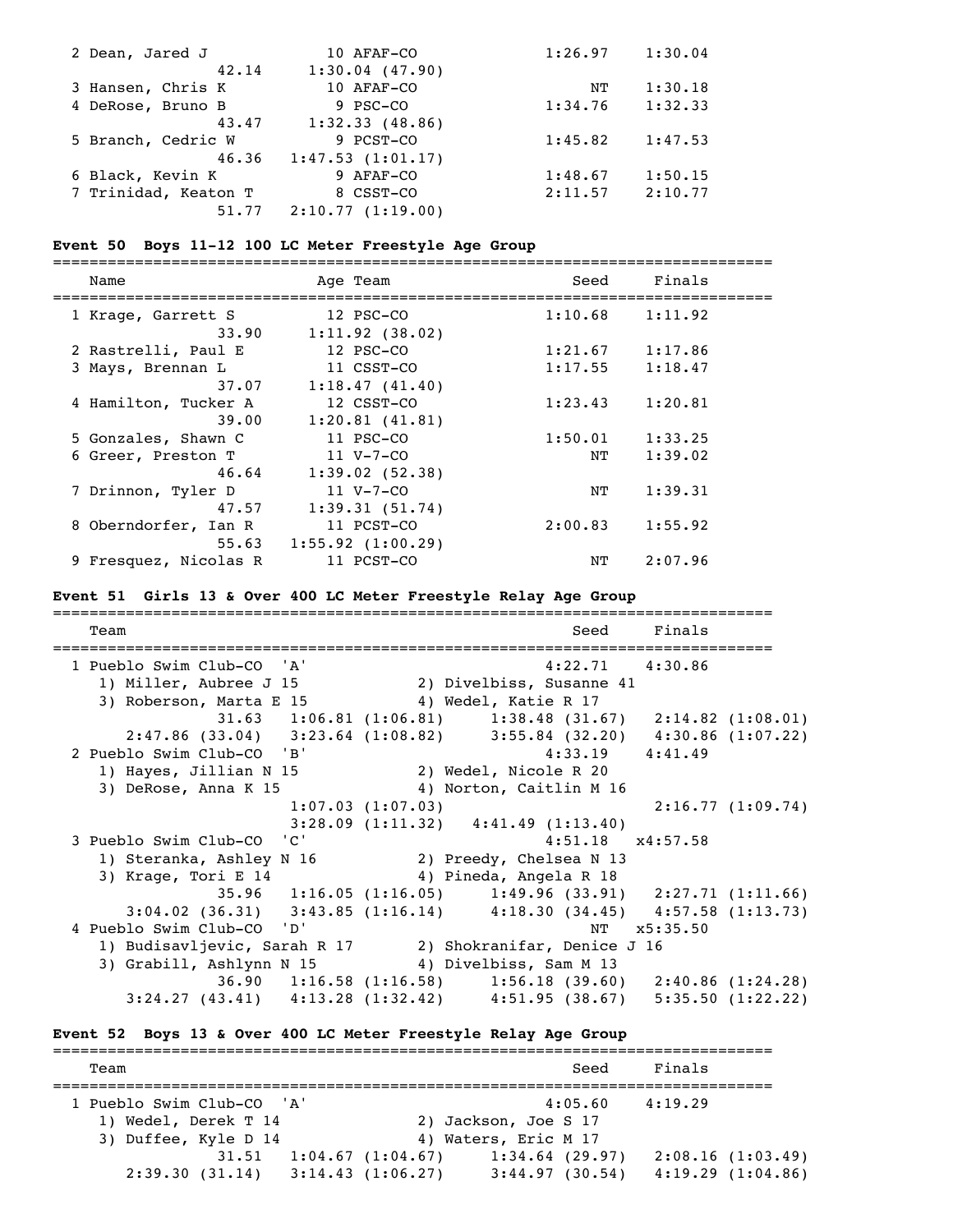| 2 Pueblo Swim Club-CO 'B'  | NΤ                                          | 4:36.33          |
|----------------------------|---------------------------------------------|------------------|
| 1) Hernandez, Anthony D 17 | 2) Preedy, Justin A 14                      |                  |
| 3) Asch, DJ J 13           | 4) Krall, Tanner F 15                       |                  |
|                            | 1:04.21(1:04.21)                            | 2:10.70(1:06.49) |
|                            | $3:28.20$ $(1:17.50)$ $4:36.33$ $(1:08.13)$ |                  |
| 3 Pueblo Swim Club-CO 'C'  | NΤ                                          | x5:36.48         |
| 1) Asch, Andrew 15         | 2) Budisavljevic, Simon A 14                |                  |
| 3) DeVargas, Dex A 14      | 4) Gallardo, Isaac I 13                     |                  |
|                            | 1:23.70(1:23.70)                            | 2:49.88(1:26.18) |
|                            | 4:19.13(1:29.25)<br>5:36.48(1:17.35)        |                  |

# **Event 53 Girls 13-14 200 LC Meter IM Age Group**

| Name |                         | Age Team   | Seed Finals                                           |            |
|------|-------------------------|------------|-------------------------------------------------------|------------|
|      | 1 Barr, Tenley N        |            | 13 AFAF-CO 2:46.98 2:42.90                            |            |
|      |                         |            | 37.26 1:21.43 (44.17) 2:06.20 (44.77) 2:42.90 (36.70) |            |
|      | 2 Mays, Jackie R        | 14 CSST-CO | $2:39.68$ $2:44.61$                                   |            |
|      |                         |            | $1:16.63$ ( ) $2:44.61$ (1:27.98)                     |            |
|      | 3 Karmondy, Elisabeth A | 14 AFAF-CO | $2:44.88$ $2:45.45$                                   |            |
|      | 38.10                   |            | $1:22.06$ (43.96) $2:07.59$ (45.53) $2:45.45$ (37.86) |            |
|      | 4 Vunovich, Aimee N     | 13 ACES-CO | $2:45.29$ $2:49.05$                                   |            |
|      |                         |            | 37.49 1:19.40 (41.91) 2:11.11 (51.71) 2:49.05 (37.94) |            |
|      | 5 Hess, Alexis L        | 13 AFAF-CO | $2:47.71$ $2:50.19$                                   |            |
|      |                         |            | 36.82 1:20.19 (43.37) 2:10.22 (50.03) 2:50.19 (39.97) |            |
|      | 6 Krage, Tori E         | 14 PSC-CO  | $2:58.81$ $2:58.97$                                   |            |
|      |                         |            | 38.77 1:27.68 (48.91) 2:19.88 (52.20) 2:58.97 (39.09) |            |
|      | 7 Dean, Emily M         | 13 AFAF-CO | $3:00.09$ $3:01.95$                                   |            |
|      |                         |            | $1:28.49$ ( ) $3:01.95$ (1:33.46)                     |            |
|      | 8 Preedy, Chelsea N     | 13 PSC-CO  | NT                                                    | 3:05.02    |
|      | 2:25.24                 |            | $3:05.03$ (39.79) 3:05.02 ()                          |            |
|      | 9 Light, Diane V        | 13 AFAF-CO | $3:14.26$ $3:09.90$                                   |            |
|      |                         |            | 42.47 1:31.27 (48.80) 2:27.97 (56.70) 3:09.90 (41.93) |            |
|      | 10 Divelbiss, Sam M     | 13 PSC-CO  | $3:24.60$ $3:16.67$                                   |            |
|      |                         |            | 43.68 1:33.59 (49.91) 2:32.54 (58.95) 3:16.67 (44.13) |            |
|      | 11 Cotter, Ashley M     | 13 PCST-CO |                                                       | NT 4:51.77 |
|      |                         |            | $2:04.79$ ( ) $4:51.77$ (2:46.98)                     |            |

# **Event 53 Girls 15 & Over 200 LC Meter IM Age Group**

| Name                                           | Age Team    |                                                       | Seed Finals |
|------------------------------------------------|-------------|-------------------------------------------------------|-------------|
| 1 Gregoire, Jenna L                            | 15 AFAF-CO  | 2:34.10 2:37.28                                       |             |
|                                                |             | 32.20 1:13.36 (41.16) 2:00.93 (47.57) 2:37.28 (36.35) |             |
| 2 Wedel, Katie R                               | 17 PSC-CO   | $2:35.85$ $2:39.35$                                   |             |
|                                                |             | 33.97 1:14.16 (40.19) 2:01.22 (47.06) 2:39.35 (38.13) |             |
| 3 Barr, Brogan K                               | 15 AFAF-CO  | $2:40.11$ $2:41.79$                                   |             |
|                                                |             | $1:18.27$ ( ) $2:41.79$ (1:23.52)                     |             |
| 4 Hayes, Jillian N 15 PSC-CO                   |             | $2:48.09$ $2:42.44$                                   |             |
|                                                |             | $1:18.07$ ( ) $2:42.44$ $(1:24.37)$                   |             |
| 5 Remillard, Shelby L                          | 15 CSST-CO  | $2:41.02$ $2:42.65$                                   |             |
|                                                |             | 34.27 1:18.77 (44.50) 2:04.97 (46.20) 2:42.65 (37.68) |             |
| 6 Roberson, Marta E                            | $15$ PSC-CO | $2:44.37$ $2:46.38$                                   |             |
|                                                |             | $1:21.19$ ( ) $2:46.38$ (1:25.19)                     |             |
| 7 Miller, Aubree J                             | 15 PSC-CO   | $2:51.42$ $2:46.49$                                   |             |
|                                                |             | 33.79 1:17.36 (43.57) 2:08.71 (51.35) 2:46.49 (37.78) |             |
| 8 Light, Kelli S                               | 16 AFAF-CO  | $2:40.59$ $2:47.38$                                   |             |
|                                                |             | $1:17.42$ ( ) $2:09.58$ (52.16) $2:47.38$ (37.80)     |             |
| 9 DeRose, Anna K                               | 15 PSC-CO   | $2:43.25$ $2:51.24$                                   |             |
|                                                |             | $1:22.83$ ( ) $2:51.24$ (1:28.41)                     |             |
| 10 Norton, Caitlin M 16 PSC-CO 2:50.65 2:52.07 |             |                                                       |             |
|                                                |             | 37.47 1:19.84 (42.37) 2:12.52 (52.68) 2:52.07 (39.55) |             |
| 11 Robertson, Janyne D                         | 17 CAN-CO   |                                                       | NT 2:52.66  |
|                                                |             | $1:19.69$ ( ) $2:52.66$ (1:32.97)                     |             |
| 12 Divelbiss, Susanne                          | 41 PSC-CO   | NT                                                    | 2:53.93     |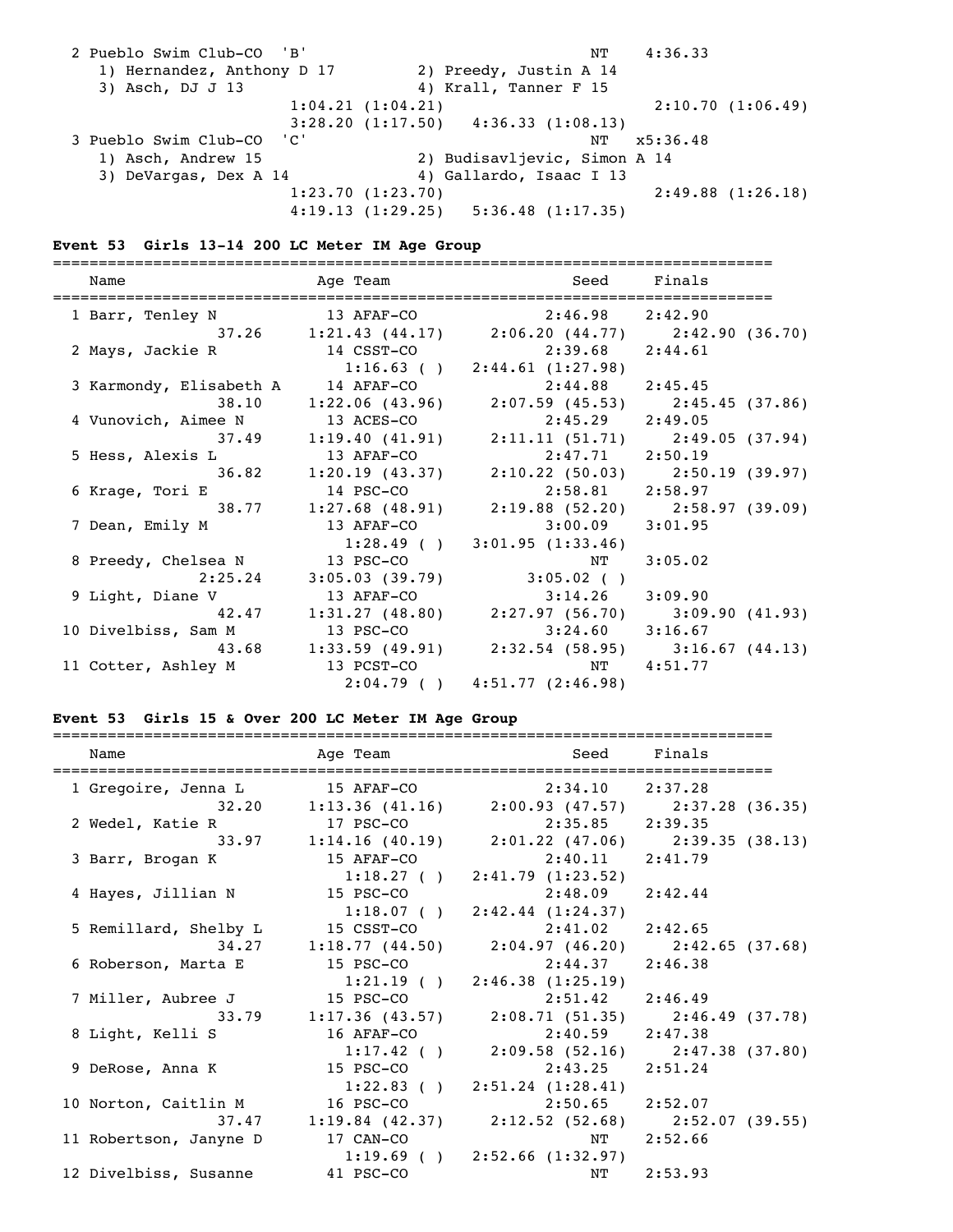|                           | 1:23.10()      | 2:53.93(1:30.83)     |                                           |
|---------------------------|----------------|----------------------|-------------------------------------------|
| 13 Shumate, Carley M      | 16 AFAF-CO     | $2:48.39$ $2:55.19$  |                                           |
| 36.83                     | 1:18.99(42.16) | 2:15.09 (56.10)      | 2:55.19(40.10)                            |
| 14 Wedel, Nicole R        | 20 PSC-CO      | $2:48.09$ $2:57.63$  |                                           |
|                           | $1:23.82$ ( )  | 2:57.63(1:33.81)     |                                           |
| 15 Steranka, Ashley N     | 16 PSC-CO      | 3:03.39              | 3:08.19                                   |
|                           | 1:29.10(       | 3:08.19(1:39.09)     |                                           |
| 16 Budisavljevic, Sarah R | 17 PSC-CO      | NT                   | 3:10.87                                   |
| 42.08                     | 1:34.42(52.34) |                      | 2:26.85 (52.43) 3:10.87 (44.02)           |
| 17 Shokranifar, Denice J  | 16 PSC-CO      | $3:24.98$ $x3:19.24$ |                                           |
|                           | 1:36.17()      | 3:19.24(1:43.07)     |                                           |
| 18 Pieratt, Kassidy M     | 17 PCST-CO     | $3:07.13$ $3:26.93$  |                                           |
| 42.24                     | 1:35.45(53.21) |                      | $2:39.69$ $(1:04.24)$ $3:26.93$ $(47.24)$ |
| 19 Grabill, Ashlynn N     | 15 PSC-CO      |                      | NT x3:35.73                               |
| 47.42                     | 1:45.60(58.18) |                      | 2:45.52 (59.92) 3:35.73 (50.21)           |
|                           |                |                      |                                           |

# **Event 53 Girls 15 & Over 200 LC Meter IM Masters Group**

| Name              |       | Age Team                    | Seed                         | Finals                    |
|-------------------|-------|-----------------------------|------------------------------|---------------------------|
| 1 Rainguet, Renee | 35.21 | 20 CMS-CO<br>1:18.21(43.00) | 2:42.46<br>$2:03.99$ (45.78) | 2:43.09<br>2:43.09(39.10) |

# **Event 54 Boys 13-14 200 LC Meter IM Age Group**

| Name                         | Age Team                       | Seed                                                     | Finals                            |
|------------------------------|--------------------------------|----------------------------------------------------------|-----------------------------------|
| 1 Duffee, Kyle D             | 14 PSC-CO                      | $2:31.90$ $2:37.89$<br>$1:19.57$ ( ) $2:37.89$ (1:18.32) |                                   |
| 2 Wedel, Derek T             | 14 PSC-CO                      | 2:33.84                                                  | 2:39.47                           |
| 33.30<br>3 Bossert, Jim A    | 1:16.60(43.30)<br>14 AFAF-CO   | $2:04.32$ (47.72)<br>2:37.25                             | 2:39.47 (35.15)<br>2:40.47        |
| 33.29                        | 1:15.25(41.96)                 | 2:03.10 (47.85)                                          | 2:40.47 (37.37)                   |
| 4 Bonack, Bryan R            | 14 AFAF-CO                     | $2:40.27$ $2:40.76$                                      |                                   |
| 5 Dearden, Justin P          | 1:14.71(<br>13 CSST-CO         | 2:40.76(1:26.05)<br>$2:49.93$ $2:48.22$                  |                                   |
| 38.07                        | 1:20.78(42.71)                 | $2:09.64$ (48.86)                                        | 2:48.22 (38.58)                   |
| 6 Preedy, Justin A           | 14 PSC-CO                      | NT                                                       | 2:55.17                           |
| 40.17<br>7 Gallardo, Isaac I | $1:27.29$ (47.12)<br>13 PSC-CO | $3:42.64$ $3:15.48$                                      | $2:18.73(51.44)$ $2:55.17(36.44)$ |
|                              |                                | $1:30.06$ ( ) $3:15.48$ (1:45.42)                        |                                   |

# **Event 54 Boys 15 & Over 200 LC Meter IM Age Group**

| Name                                        | Age Team and the state of the state of the state of the state of the state of the state of the state of the sta<br>=================================== |                                                       | Seed Finals |
|---------------------------------------------|--------------------------------------------------------------------------------------------------------------------------------------------------------|-------------------------------------------------------|-------------|
| 1 Dean, Logan S                             |                                                                                                                                                        | 15 AFAF-CO 2:24.11 2:24.88                            |             |
|                                             |                                                                                                                                                        | 32.13 1:08.96 (36.83) 1:50.79 (41.83) 2:24.88 (34.09) |             |
| 2 Hansen, Zach H                            | 19 AFAF-CO                                                                                                                                             | NT 2:32.04                                            |             |
|                                             |                                                                                                                                                        | $1:16.98$ ( ) $2:32.04$ (1:15.06)                     |             |
| 3 Krall, Tanner F 15 PSC-CO 2:37.24 2:32.95 |                                                                                                                                                        |                                                       |             |
|                                             | 34.06 1:14.07 (40.01) 2:32.95 (1:18.88)                                                                                                                |                                                       |             |
| 4 Rothlis, Daniel A                         | 16 CSST-CO                                                                                                                                             | $2:37.27$ $2:33.38$                                   |             |
|                                             |                                                                                                                                                        | 32.99 1:12.10 (39.11) 1:58.74 (46.64) 2:33.38 (34.64) |             |
| 5 Waters, Eric M                            |                                                                                                                                                        | 17 PSC-CO 2:44.97 2:38.82                             |             |
|                                             |                                                                                                                                                        | $1:13.33$ ( ) $2:04.50$ (51.17) $2:38.82$ (34.32)     |             |
| 6 Fabrizius, Dylan M                        |                                                                                                                                                        | 16 CSST-CO 2:44.26 2:39.70                            |             |
|                                             |                                                                                                                                                        | 32.47 1:12.45 (39.98) 2:03.56 (51.11) 2:39.70 (36.14) |             |
| 7 Bossert, David M                          | 15 AFAF-CO                                                                                                                                             | $2:40.88$ $2:40.60$                                   |             |
|                                             |                                                                                                                                                        | $1:17.20$ ( ) $2:40.60$ (1:23.40)                     |             |
| 8 Squires, Lee W                            | 15 PCST-CO                                                                                                                                             | $3:35.70$ $3:03.28$                                   |             |
|                                             |                                                                                                                                                        | $1:27.77$ ( ) $3:03.28$ (1:35.51)                     |             |
| -- Hernandez, Anthony D 17 PSC-CO           |                                                                                                                                                        | NT                                                    | DO          |
|                                             |                                                                                                                                                        | $33.61$ 1:14.46 (40.85) 2:09.85 (55.39)               | DQ (35.72)  |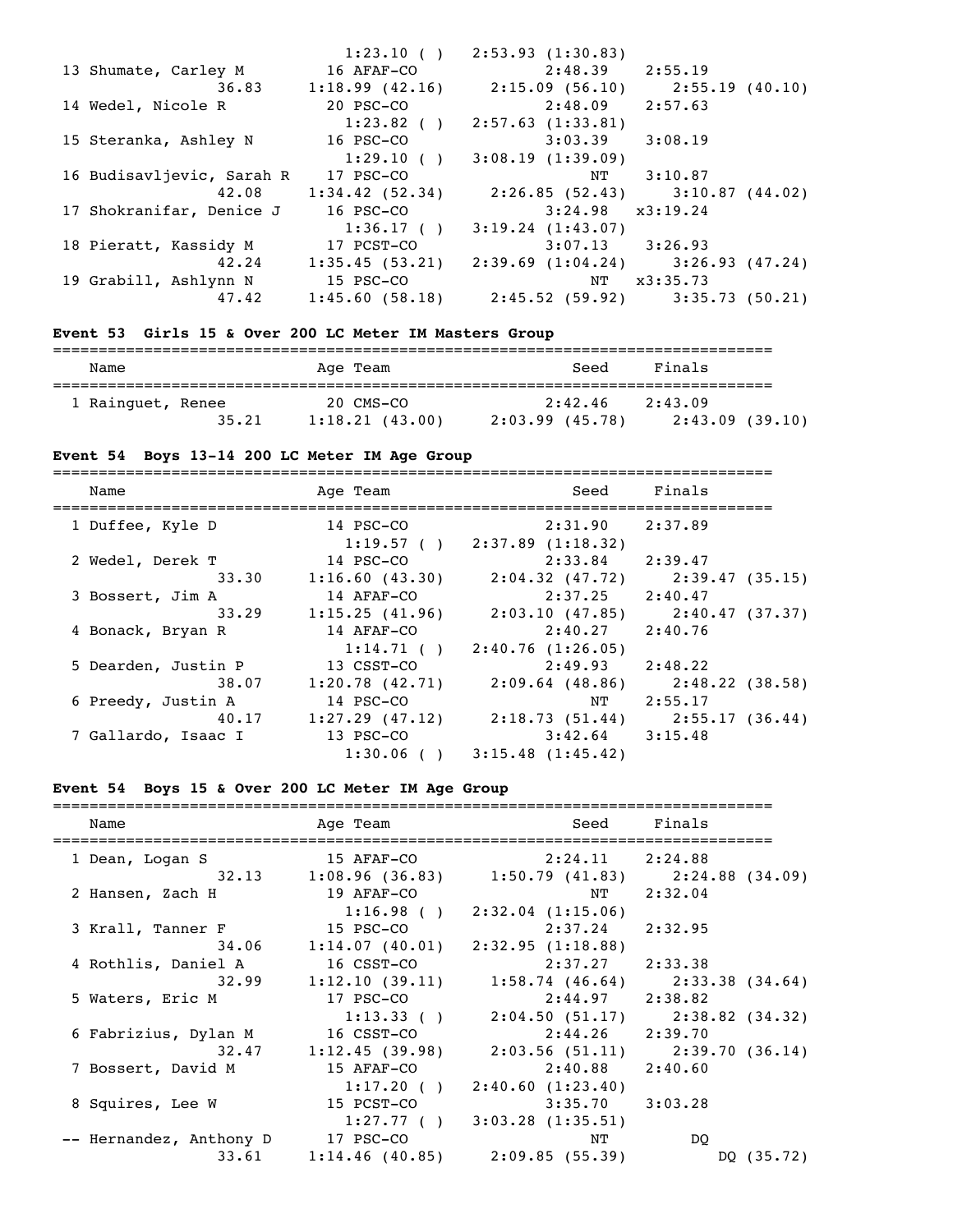#### **Event 55 Girls 13-14 50 LC Meter Breaststroke Age Group**

| Name                     | Age Team   | Seed  | Finals |  |
|--------------------------|------------|-------|--------|--|
| 1 Shepherd-Hall, Ariel A | 13 AFAF-CO | 44.39 | 43.85  |  |
| 2 Weiss, Jennifer M      | 14 AFAF-CO | NΤ    | 47.35  |  |
| 3 Preedy, Chelsea N      | 13 PSC-CO  | NͲ    | 47.59  |  |

#### **Event 55 Girls 15 & Over 50 LC Meter Breaststroke Age Group**

===============================================================================

| Name                     | Age Team   | Seed  | Finals |
|--------------------------|------------|-------|--------|
| 1 Remillard, Shelby L    | 15 CSST-CO | 44.44 | 40.41  |
| 2 Roberson, Marta E      | 15 PSC-CO  | NΤ    | 42.03  |
| 3 Budisavljevic, Sarah R | 17 PSC-CO  | NΤ    | 46.08  |
| 4 Grabill, Ashlynn N     | 15 PSC-CO  | NΤ    | 48.55  |

#### **Event 56 Boys 13-14 50 LC Meter Breaststroke Age Group**

===============================================================================

| Name                     | Age Team    | Seed  | Finals |
|--------------------------|-------------|-------|--------|
| 1 Budisavljevic, Simon A | 14 PSC-CO   | NТ    | 45.55  |
| 2 Asch, DJ J             | 13 PSC-CO   | NΤ    | 46.31  |
| 3 Gallardo, Isaac I      | $13$ PSC-CO | 54.32 | 49.92  |
| 4 DeVargas, Dex A        | 14 PSC-CO   | NТ    | 50.76  |
| 5 Barnett, Roy A         | 14 AFAF-CO  | NΤ    | 51.05  |
|                          |             |       |        |

#### **Event 56 Boys 15 & Over 50 LC Meter Breaststroke Age Group**

| Name                 | Age Team      | Seed  | Finals |  |
|----------------------|---------------|-------|--------|--|
|                      |               |       |        |  |
| 1 Krall, Tanner F    | 15 PSC-CO     | 37.92 | 34,16  |  |
| 2 Coxen, Chase J     | 16 Unattached | NΤ    | 39.14  |  |
| 3 Burdekin, Braden T | 16 CSST-CO    | 49.22 | 47.81  |  |
| 4 Asch, Andrew       | 15 PSC-CO     | NͲ    | 51.73  |  |

### **Event 56 Boys 15 & Over 50 LC Meter Breaststroke Masters Group**

| Name                                  | Age Team                 | Finals<br>Seed                   |  |  |  |
|---------------------------------------|--------------------------|----------------------------------|--|--|--|
| 1 Louie, Jamie<br>2 Downs, George     | 50 CMS-CO<br>68 CMS-CO   | 38.60<br>37.43<br>38.00<br>41.60 |  |  |  |
| 3 Burgess, Thom<br>4 Gimlin, Dennis R | $64$ CMS-CO<br>51 CMS-CO | 43.91<br>42.00<br>41.42<br>45.33 |  |  |  |

#### **Event 57 Girls 13-14 50 LC Meter Butterfly Age Group**

| Name                | Age Team     | Seed  | Finals |  |  |  |
|---------------------|--------------|-------|--------|--|--|--|
| 1 Vunovich, Aimee N | 13 ACES-CO   | 35.48 | J35.71 |  |  |  |
| 2 Krage, Tori E     | 14 PSC-CO    | 37.65 | J35.68 |  |  |  |
| 3 Weiss, Jennifer M | $14$ AFAF-CO | NͲ    | 42.60  |  |  |  |

#### **Event 57 Girls 15 & Over 50 LC Meter Butterfly Age Group**

| Name                  | Age Team                | Seed  | Finals |  |
|-----------------------|-------------------------|-------|--------|--|
| 1 Miller, Aubree J    | 15 PSC-CO               | 33.25 | 32.13  |  |
| 2 Divelbiss, Susanne  | 41 PSC-CO               | NͲ    | 32.47  |  |
| 3 Stinson, Aimee J    | $20 \text{ CSS}$ - $C0$ | 35.19 | 32.69  |  |
| 4 Robertson, Janyne D | 17 CAN-CO               | NͲ    | 33.54  |  |
| 5 Shumate, Carley M   | $16$ AFAF-CO            | 34.55 | 34,26  |  |
| 6 Crisp, Valerie K    | 17 CSST-CO              | 35.98 | 35.43  |  |
| 7 Steranka, Ashley N  | $16$ PSC $-$ CO         | 41.19 | 37.46  |  |
| 8 Pieratt, Kassidy M  | PCST-CO                 | 35.80 | 39.28  |  |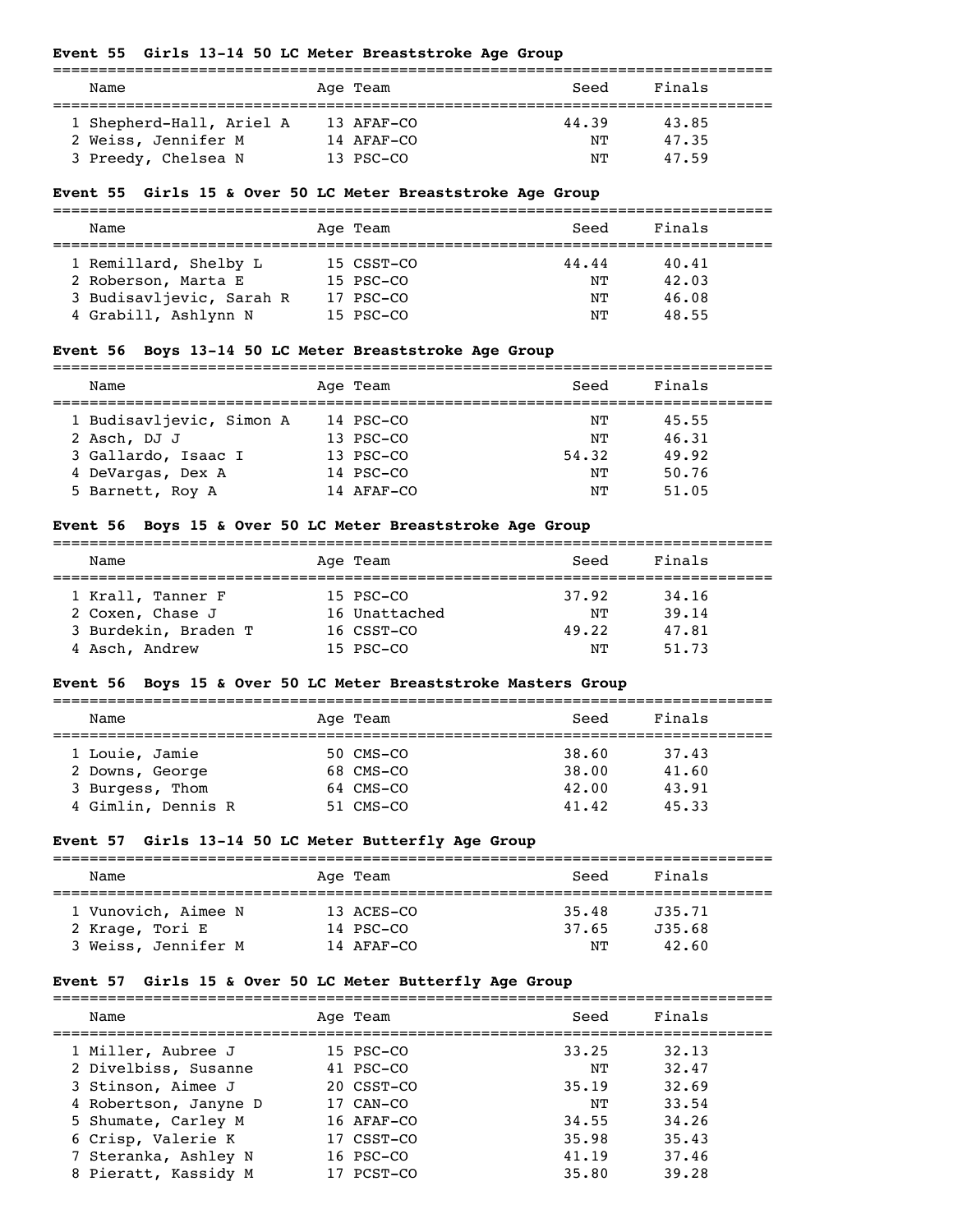| 9 Shokranifar, Denice J | 16 PSC-CO | NТ | 45.11 |
|-------------------------|-----------|----|-------|
| 10 Grabill, Ashlynn N   | 15 PSC-CO | NΤ | 46.11 |

#### **Event 58 Boys 13-14 50 LC Meter Butterfly Age Group**

| Name                     | Age Team        | Seed | Finals |
|--------------------------|-----------------|------|--------|
| 1 Bonack, Bryan R        | 14 AFAF-CO      | NТ   | 31.62  |
| 2 Duffee, Kyle D         | 14 PSC-CO       | NТ   | 32.12  |
| 3 Budisavljevic, Simon A | $14$ PSC $-$ CO | NТ   | 37.64  |
| 4 Asch, DJ J             | 13 PSC-CO       | NΤ   | 43.16  |
| 5 DeVargas, Dex A        | 14 PSC-CO       | NΤ   | 43.48  |

### **Event 58 Boys 15 & Over 50 LC Meter Butterfly Age Group**

| Name             | Age Team      | Seed | Finals |  |  |  |
|------------------|---------------|------|--------|--|--|--|
|                  |               |      |        |  |  |  |
| 1 Jackson, Joe S | 17 PSC-CO     | NТ   | 29.06  |  |  |  |
| 2 Coxen, Chase J | 16 Unattached | NТ   | 36.66  |  |  |  |
| 3 Asch, Andrew   | 15 PSC-CO     | NΤ   | 43.73  |  |  |  |

#### **Event 58 Boys 15 & Over 50 LC Meter Butterfly Masters Group**

| Name           |  | Age Team  | Seed  | Finals |
|----------------|--|-----------|-------|--------|
| 1 Hughes, Dave |  | 32 CMS-CO | 27.25 | 28.01  |

#### **Event 59 Girls 13-14 200 LC Meter Breaststroke Age Group**

| Name                     | Age Team    | Seed                  | Finals  |
|--------------------------|-------------|-----------------------|---------|
| 1 Karmondy, Elisabeth A  | 14 AFAF-CO  | 3:03.38               | 3:03.99 |
|                          | 1:30.07()   | $3:03.99$ $(1:33.92)$ |         |
| 2 Barr, Tenley N         | 13 AFAF-CO  | 3:03.42               | 3:06.49 |
|                          | 1:29.89()   | 3:06.49(1:36.60)      |         |
| 3 Shepherd-Hall, Ariel A | 13 AFAF-CO  | 3:08.00               | 3:17.02 |
|                          | 1:38.18()   | $3:17.02$ $(1:38.84)$ |         |
| 4 Dean, Emily M          | 13 AFAF-CO  | 3:21.02               | 3:24.43 |
|                          | 1:42.04(    | 3:24.43(1:42.39)      |         |
| 5 Divelbiss, Sam M       | $13$ PSC-CO | NТ                    | 4:03.82 |
|                          | 1:58.65     | $4:03.82$ $(2:05.17)$ |         |

#### **Event 59 Girls 15 & Over 200 LC Meter Breaststroke Age Group**

| Name                     | Age Team                 |  | Seed                             | Finals  |  |  |  |
|--------------------------|--------------------------|--|----------------------------------|---------|--|--|--|
| 1 Wedel, Katie R         | 17 PSC-CO                |  | 2:51.32                          | 2:58.71 |  |  |  |
| 2 Remillard, Shelby L    | 1:27.33()<br>15 CSST-CO  |  | 2:58.71(1:31.38)<br>3:00.43      | 3:02.46 |  |  |  |
| 3 DeRose, Anna K         | 1:27.93()<br>15 PSC-CO   |  | $3:02.46$ $(1:34.53)$<br>3:04.52 | 3:06.83 |  |  |  |
|                          | 1:29.86(                 |  | 3:06.83(1:36.97)                 |         |  |  |  |
| 4 Roberson, Marta E      | $15$ PSC-CO<br>1:31.72() |  | 3:04.35<br>3:07.75(1:36.03)      | 3:07.75 |  |  |  |
| 5 Pineda, Angela R       | 18 PSC-CO<br>1:36.02     |  | 3:16.53<br>3:17.61(1:41.59)      | 3:17.61 |  |  |  |
| 6 Budisavljevic, Sarah R | 17 PSC-CO                |  | NΤ                               | 3:29.80 |  |  |  |
|                          | 1:43.09                  |  | $3:29.80$ $(1:46.71)$            |         |  |  |  |

# **Event 59 Girls 15 & Over 200 LC Meter Breaststroke Masters Group**

| Name              | Age Team               | Seed                        | Finals  |
|-------------------|------------------------|-----------------------------|---------|
| 1 Rainquet, Renee | 20 CMS-CO<br>1:27.57() | 2:56.27<br>3:02.60(1:35.03) | 3:02.60 |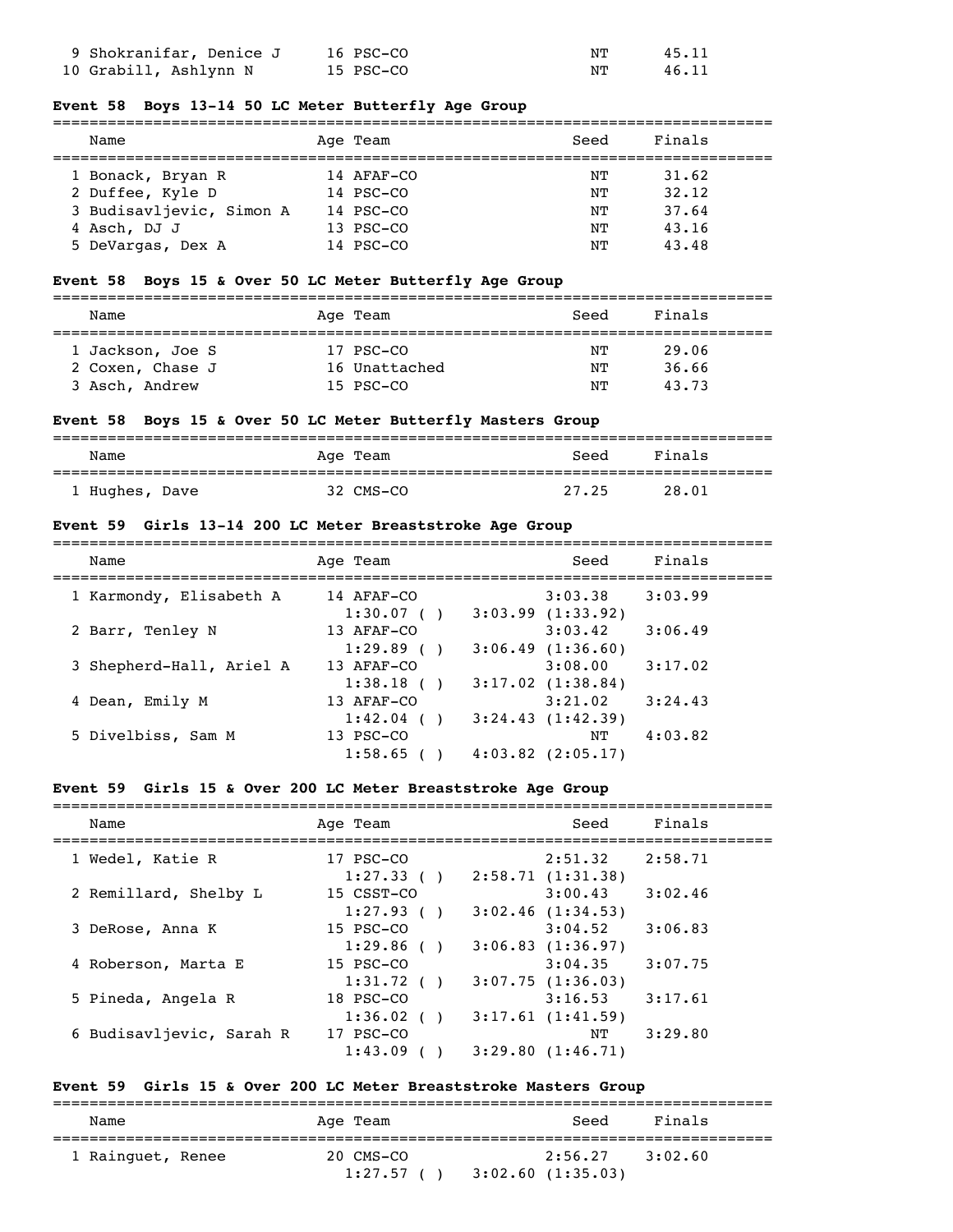# **Event 60 Boys 13-14 200 LC Meter Breaststroke Age Group**

| Name                | Age Team                | Seed                        | Finals  |
|---------------------|-------------------------|-----------------------------|---------|
| 1 Hansen, Sam K     | 14 AFAF-CO<br>1:28.29() | NΤ<br>3:01.09(1:32.80)      | 3:01.09 |
| 2 Bossert, Jim A    | 14 AFAF-CO              | 2:58.60                     | 3:03.91 |
| 3 Dearden, Justin P | 1:31.07()<br>13 CSST-CO | 3:03.91(1:32.84)<br>3:09.21 | 3:09.47 |
| 4 Preedy, Justin A  | 1:31.66(<br>14 PSC-CO   | 3:09.47(1:37.81)<br>NΤ      | 3:13.72 |
|                     | 1:33.84                 | 3:13.72(1:39.88)            |         |

### **Event 60 Boys 15 & Over 200 LC Meter Breaststroke Age Group**

| Name | Team<br>Aqe | Seed | Finals |  |  |
|------|-------------|------|--------|--|--|
| ___  |             |      |        |  |  |

| 1 Krall, Tanner F | 15 PSC-CO     |                       | 2:40.36 | 2:37.84 |
|-------------------|---------------|-----------------------|---------|---------|
|                   | 1:15.87()     | $2:37.84$ $(1:21.97)$ |         |         |
| 2 Dean, Logan S   | 15 AFAF-CO    |                       | 2:42.50 | 2:40.32 |
|                   | $1:17.85$ (   | 2:40.32(1:22.47)      |         |         |
| 3 Hansen, Zach H  | 19 AFAF-CO    |                       | NΤ      | 2:49.45 |
|                   | 1:22.45()     | 2:49.45(1:27.00)      |         |         |
| 4 Coxen, Chase J  | 16 Unattached |                       | 3:10.94 | 3:11.39 |
|                   | 1:34.97()     | 3:11.39(1:36.42)      |         |         |
| 5 Squires, Lee W  | 15 PCST-CO    |                       | 4:13.37 | 3:21.00 |
|                   | 1:36.33       | 3:21.00(1:44.67)      |         |         |

### **Event 60 Boys 15 & Over 200 LC Meter Breaststroke Masters Group**

| Name               | Age Team  |  | Seed             | Finals  |  |  |  |
|--------------------|-----------|--|------------------|---------|--|--|--|
| 1 Louie, Jamie     | 50 CMS-CO |  | 3:09.50          | 3:03.06 |  |  |  |
|                    | 1:30.08() |  | 3:03.06(1:32.98) |         |  |  |  |
| 2 Gimlin, Dennis R | 51 CMS-CO |  | 3:35.36          | 3:53.75 |  |  |  |
|                    | 1:56.12() |  | 3:53.75(1:57.63) |         |  |  |  |
| 3 Downs, George    | 68 CMS-CO |  | 3:45.00          | 3:59.77 |  |  |  |
|                    | 1:50.85   |  | 3:59.77(2:08.92) |         |  |  |  |

# **Event 61 Girls 13-14 100 LC Meter Backstroke Age Group**

| Name             |  | Age Team   | Seed    | Finals  |  |  |
|------------------|--|------------|---------|---------|--|--|
|                  |  |            |         |         |  |  |
| 1 Claude, Alex M |  | 14 AFAF-CO | 1:13.95 | 1:17.37 |  |  |
| 2 Mays, Jackie R |  | 14 CSST-CO | 1:14.08 | 1:18.04 |  |  |
| 3 Hess, Alexis L |  | 13 AFAF-CO | 1:17.87 | 1:21.72 |  |  |
| 4 Dean, Emily M  |  | 13 AFAF-CO | 1:26.10 | 1:30.70 |  |  |
| 5 Light, Diane V |  | 13 AFAF-CO | 1:28.04 | 1:31.58 |  |  |

### **Event 61 Girls 15 & Over 100 LC Meter Backstroke Age Group**

| Name                  | Age Team       | Seed    | Finals  |
|-----------------------|----------------|---------|---------|
| 1 Light, Kelli S      | 16 AFAF-CO     | NΤ      | 1:14.01 |
| 2 Stinson, Aimee J    | 20 CSST-CO     | 1:09.95 | 1:14.87 |
| 3 Gregoire, Jenna L   | 15 AFAF-CO     | 1:10.53 | 1:15.93 |
| 4 Robertson, Janyne D | 17 CAN-CO      | NΤ      | 1:19.15 |
| 5 Shumate, Carley M   | 16 AFAF-CO     | 1:15.53 | 1:19.28 |
| 6 Hayes, Jillian N    | 15 PSC-CO      | 1:19.76 | 1:19.54 |
| 7 Barr, Brogan K      | 15 AFAF-CO     | 1:15.63 | 1:19.75 |
| 8 Wedel, Nicole R     | $20$ PSC $-CO$ | 1:15.81 | 1:21.28 |
| 9 Crisp, Valerie K    | 17 CSST-CO     | 1:20.41 | 1:21.85 |
| 10 Miller, Aubree J   | 15 PSC-CO      | 1:21.39 | 1:22.36 |
| 11 McBride, Katie E   | 15 CSST-CO     | 1:25.17 | 1:23.25 |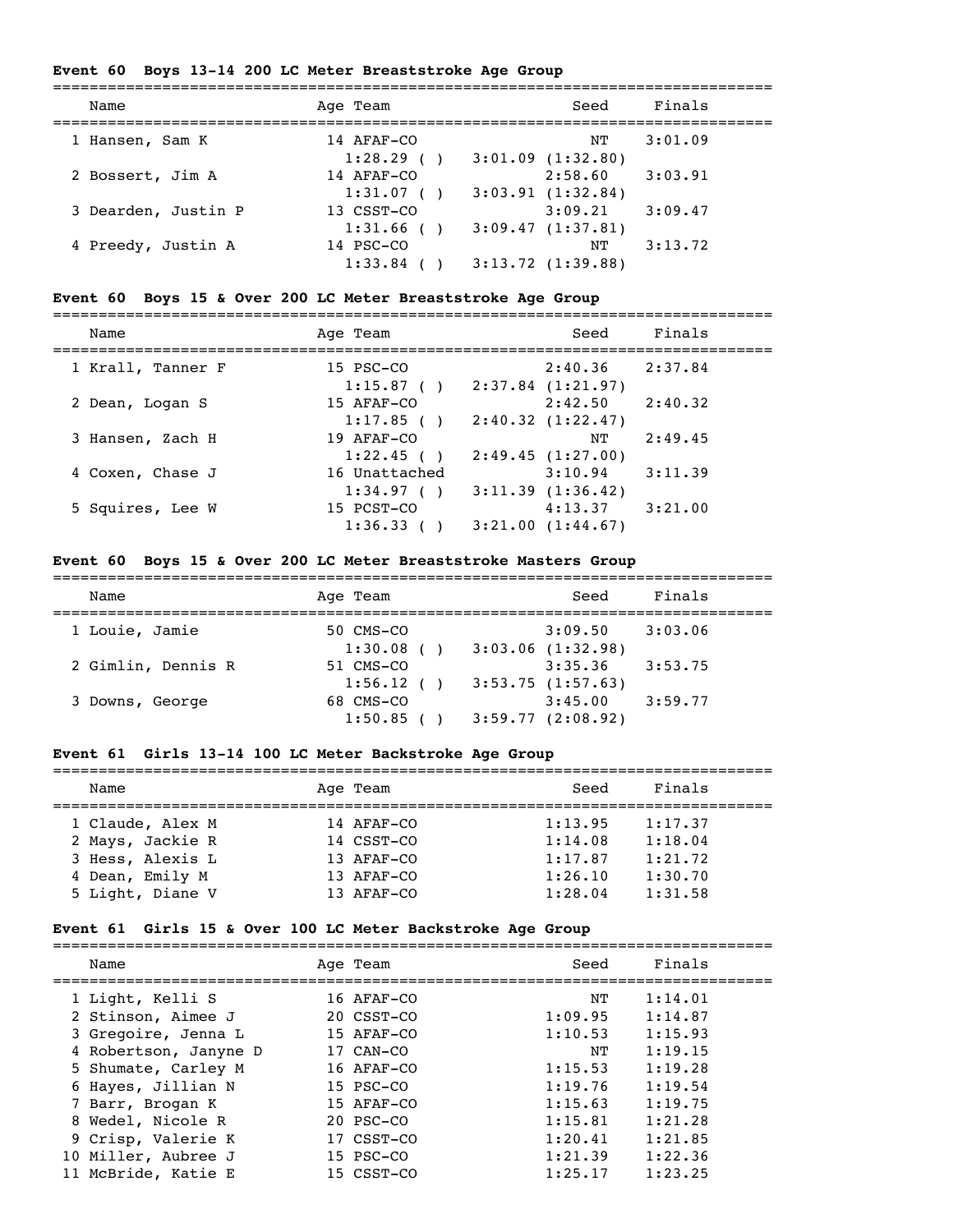| 12 Divelbiss, Susanne | 41 PSC-CO  | 1:25.00 | 1:24.59 |
|-----------------------|------------|---------|---------|
| 13 Norton, Caitlin M  | 16 PSC-CO  | 1:23.92 | 1:24.83 |
| 14 Pineda, Angela R   | 18 PSC-CO  | 1:25.19 | 1:32.78 |
| 15 Pieratt, Kassidy M | 17 PCST-CO | 1:35.76 | 1:37.24 |

#### **Event 61 Girls 15 & Over 100 LC Meter Backstroke Masters Group**

| Name            | Age Team  | Seed    | Finals  |  |
|-----------------|-----------|---------|---------|--|
| 1 Shethar, Anna | 21 CMS-CO | 2:22.92 | 2:54.35 |  |

#### **Event 62 Boys 13-14 100 LC Meter Backstroke Age Group**

#### ===============================================================================

| Name                     | Age Team   | Seed    | Finals  |
|--------------------------|------------|---------|---------|
| 1 Bonack, Bryan R        | 14 AFAF-CO | 1:09.64 | 1:12.11 |
| 2 Dearden, Justin P      | 13 CSST-CO | 1:17.96 | 1:17.87 |
| 3 Gallardo, Isaac I      | 13 PSC-CO  | 1:38.49 | 1:26.69 |
| 4 Preedy, Justin A       | 14 PSC-CO  | NΤ      | 1:27.21 |
| 5 Barnett, Roy A         | 14 AFAF-CO | 1:27.67 | 1:33.20 |
| 6 Asch, DJ J             | 13 PSC-CO  | NΤ      | 1:35.31 |
| 7 Budisavljevic, Simon A | 14 PSC-CO  | NΤ      | 1:36.59 |
| 8 DeVargas, Dex A        | 14 PSC-CO  | NΤ      | 1:52.00 |

#### **Event 62 Boys 15 & Over 100 LC Meter Backstroke Age Group**

| Name                   | Age Team      | Seed    | Finals  |
|------------------------|---------------|---------|---------|
| 1 Rothlis, Daniel A    | 16 CSST-CO    | 1:10.43 | 1:10.77 |
| 2 Waters, Eric M       | 17 PSC-CO     | 1:12.66 | 1:13.89 |
| 3 Krall, Tanner F      | 15 PSC-CO     | 1:16.52 | 1:16.05 |
| 4 Hernandez, Anthony D | 17 PSC-CO     | NΤ      | 1:16.62 |
| 5 Fabrizius, Dylan M   | 16 CSST-CO    | 1:16.22 | 1:17.17 |
| 6 Bossert, David M     | 15 AFAF-CO    | 1:19.60 | 1:20.61 |
| 7 Jackson, Joe S       | 17 PSC-CO     | NΤ      | 1:22.23 |
| 8 Coxen, Chase J       | 16 Unattached | 1:27.69 | 1:24.37 |
| 9 Squires, Lee W       | 15 PCST-CO    | 1:36.40 | 1:27.61 |
| 10 Burdekin, Braden T  | 16 CSST-CO    | 1:28.00 | 1:33.56 |
| 11 Asch, Andrew        | $15$ PSC-CO   | NΤ      | 1:42.03 |
|                        |               |         |         |

#### **Event 63 Girls 13-14 200 LC Meter Butterfly Age Group**

| Name                | Age Team    |  | Seed             | Finals  |  |  |  |
|---------------------|-------------|--|------------------|---------|--|--|--|
| 1 Vunovich, Aimee N | 13 ACES-CO  |  | 2:53.33          | 2:58.03 |  |  |  |
|                     | $1:23.99$ ( |  | 2:58.03(1:34.04) |         |  |  |  |
| 2 Krage, Tori E     | 14 PSC-CO   |  | 3:01.11          | 3:00.75 |  |  |  |
|                     | 1:22.39     |  | 3:00.75(1:38.36) |         |  |  |  |

#### **Event 63 Girls 15 & Over 200 LC Meter Butterfly Age Group**

| Name                 | Age Team                                       | Seed                             | Finals  |
|----------------------|------------------------------------------------|----------------------------------|---------|
| 1 Hayes, Jillian N   | 15 PSC-CO<br>1:13.40(                          | 2:40.42<br>$2:37.59$ $(1:24.19)$ | 2:37.59 |
| 2 Wedel, Katie R     | 17 PSC-CO<br>1:16.11()                         | 2:39.08<br>2:44.60(1:28.49)      | 2:44.60 |
| 3 DeRose, Anna K     | 15 PSC-CO<br>1:21.73()                         | 2:48.96<br>2:53.93(1:32.20)      | 2:53.93 |
| 4 Norton, Caitlin M  | $16$ PSC-CO<br>1:20.75()                       | 2:49.63<br>2:56.67(1:35.92)      | 2:56.67 |
| 5 Pineda, Angela R   | 18 PSC-CO<br>1:24.60<br>$\left( \quad \right)$ | NΤ<br>3:06.73(1:42.13)           | 3:06.73 |
| 6 Steranka, Ashley N | 16 PSC-CO<br>1:32.70                           | 3:08.76<br>3:30.95(1:58.25)      | 3:30.95 |
|                      |                                                |                                  |         |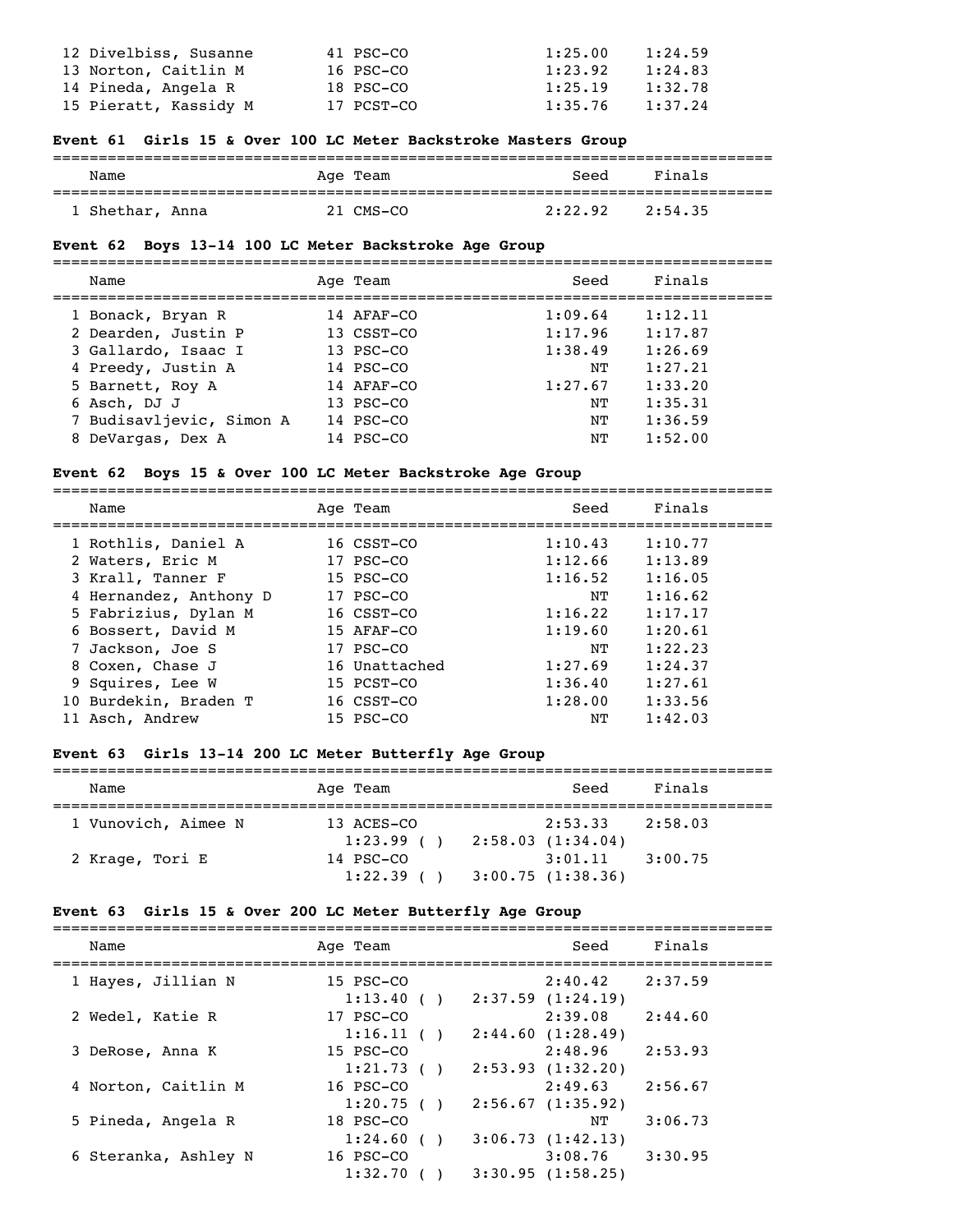7 Shokranifar, Denice J 16 PSC-CO 3:38.91 3:46.31  $1:41.22$  ( )  $3:46.31$  (2:05.09)

#### **Event 64 Boys 13-14 200 LC Meter Butterfly Age Group**

| Name             | Age Team             | Seed                        | Finals  |
|------------------|----------------------|-----------------------------|---------|
| 1 Wedel, Derek T | 14 PSC-CO<br>1:10.49 | 2:28.46<br>2:30.53(1:20.04) | 2:30.53 |

#### **Event 64 Boys 15 & Over 200 LC Meter Butterfly Age Group**

| Name                 | Age Team                  | Seed                        | Finals  |
|----------------------|---------------------------|-----------------------------|---------|
| 1 Fabrizius, Dylan M | 16 CSST-CO<br>$1:10.54$ ( | 2:46.89<br>2:39.01(1:28.47) | 2:39.01 |

### **Event 65 Girls 13-14 100 LC Meter Freestyle Age Group**

| Name                     | Age Team   | Seed    | Finals  |
|--------------------------|------------|---------|---------|
| 1 Mays, Jackie R         | 14 CSST-CO | 1:03.85 | 1:07.04 |
| 2 Claude, Alex M         | 14 AFAF-CO | 1:08.88 | 1:09.63 |
| 3 Preedy, Chelsea N      | 13 PSC-CO  | NΤ      | 1:10.36 |
| 4 Shepherd-Hall, Ariel A | 13 AFAF-CO | 1:11.40 | 1:11.49 |
| 5 Light, Diane V         | 13 AFAF-CO | 1:18.83 | 1:14.87 |
| 6 Weiss, Jennifer M      | 14 AFAF-CO | 1:19.07 | 1:18.30 |
| 7 Divelbiss, Sam M       | 13 PSC-CO  | 1:16.26 | 1:21.13 |
|                          |            |         |         |

#### **Event 65 Girls 15 & Over 100 LC Meter Freestyle Age Group**

| Name                      | Age Team   | Seed    | Finals  |
|---------------------------|------------|---------|---------|
| 1 Gregoire, Jenna L       | 15 AFAF-CO | 1:00.44 | 1:02.69 |
| 2 Stinson, Aimee J        | 20 CSST-CO | 1:00.05 | 1:02.95 |
| 3 Miller, Aubree J        | 15 PSC-CO  | 1:08.17 | 1:08.07 |
| 4 Divelbiss, Susanne      | 41 PSC-CO  | 1:06.74 | 1:08.89 |
| 5 Robertson, Janyne D     | 17 CAN-CO  | ΝT      | 1:09.21 |
| 6 Light, Kelli S          | 16 AFAF-CO | 1:04.58 | 1:09.30 |
| 7 Roberson, Marta E       | 15 PSC-CO  | 1:06.91 | 1:09.51 |
| 8 McBride, Katie E        | 15 CSST-CO | 1:06.71 | 1:09.71 |
| 9 Wedel, Nicole R         | 20 PSC-CO  | 1:07.25 | 1:09.97 |
| 10 Shumate, Carley M      | 16 AFAF-CO | 1:09.40 | 1:10.68 |
| 11 Pineda, Angela R       | 18 PSC-CO  | 1:09.61 | 1:11.24 |
| 12 Crisp, Valerie K       | 17 CSST-CO | 1:13.56 | 1:13.30 |
| 13 Steranka, Ashley N     | 16 PSC-CO  | 1:14.82 | 1:16.73 |
| 14 Budisavljevic, Sarah R | 17 PSC-CO  | ΝT      | 1:17.51 |
| 15 Pieratt, Kassidy M     | 17 PCST-CO | ΝT      | 1:25.41 |
| 16 Grabill, Ashlynn N     | 15 PSC-CO  | NΤ      | 1:35.27 |

#### **Event 65 Girls 15 & Over 100 LC Meter Freestyle Masters Group**

| Name              | Age Team  | Seed    | Finals  |  |
|-------------------|-----------|---------|---------|--|
| 1 Rainquet, Renee | 20 CMS-CO | 1:07.08 | 1:09.36 |  |
| 2 Shethar, Anna   | 21 CMS-CO | 2:14.67 | 2:07.35 |  |

### **Event 66 Boys 13-14 100 LC Meter Freestyle Age Group**

| Name              | Age Team   | Seed    | Finals  |
|-------------------|------------|---------|---------|
| 1 Hansen, Sam K   | 14 AFAF-CO | NТ      | 1:04.80 |
| 2 Wedel, Derek T  | 14 PSC-CO  | 1:03.65 | 1:07.29 |
| 3 Bonack, Bryan R | 14 AFAF-CO | 1:06.83 | 1:07.80 |
| 4 Duffee, Kyle D  | 14 PSC-CO  | 1:03.19 | 1:08.45 |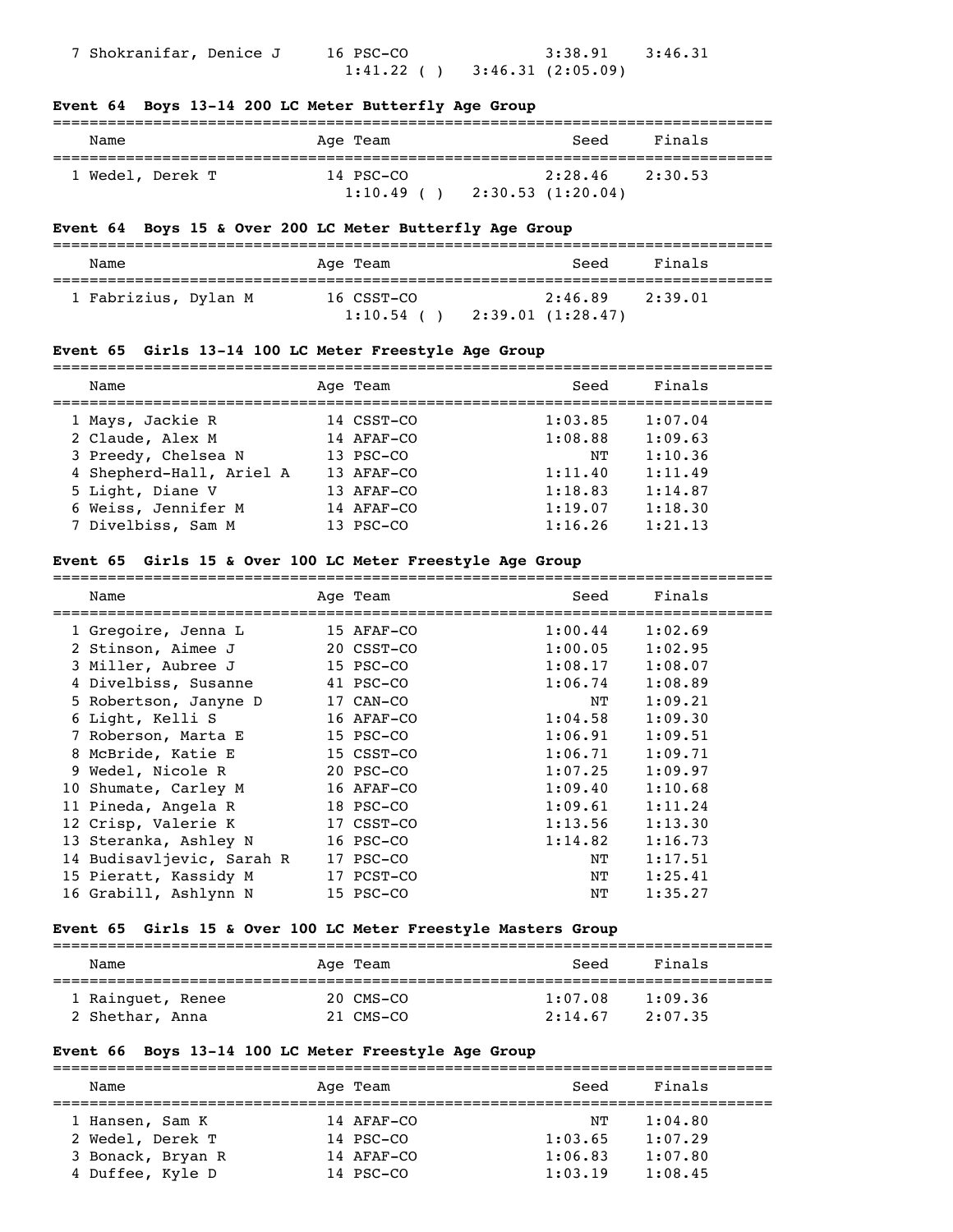| 5 Preedy, Justin A        | 14 PSC-CO  | NΤ      | 1:10.59 |
|---------------------------|------------|---------|---------|
| 6 Dearden, Justin P       | 13 CSST-CO | 1:11.98 | 1:10.73 |
| 7 Barnett, Roy A          | 14 AFAF-CO | 1:15.15 | 1:14.97 |
| 8 Gallardo, Isaac I       | 13 PSC-CO  | 1:25.93 | 1:19.50 |
| 9 Asch, DJ J              | 13 PSC-CO  | NΤ      | 1:20.82 |
| 10 Budisavljevic, Simon A | 14 PSC-CO  | NT      | 1:23.00 |
| 11 DeVargas, Dex A        | 14 PSC-CO  | NT      | 1:31.92 |

#### **Event 66 Boys 15 & Over 100 LC Meter Freestyle Age Group**

=============================================================================== Seed Finals

| Name                   | Age ream   | seea    | rınaıs  |
|------------------------|------------|---------|---------|
| 1 Dean, Logan S        | 15 AFAF-CO | 1:00.22 | 1:01.57 |
| 2 Waters, Eric M       | 17 PSC-CO  | 1:01.54 | 1:03.15 |
| 3 Fabrizius, Dylan M   | 16 CSST-CO | 1:08.48 | 1:03.65 |
| 4 Hansen, Zach H       | 19 AFAF-CO | NΤ      | 1:04.30 |
| 5 Hernandez, Anthony D | 17 PSC-CO  | NΤ      | 1:06.25 |
| 6 Burdekin, Braden T   | 16 CSST-CO | 1:11.39 | 1:11.12 |
| 7 Squires, Lee W       | 15 PCST-CO | 1:26.50 | 1:16.31 |
| 8 Asch, Andrew         | 15 PSC-CO  | NΤ      | 1:21.95 |

# **Event 66 Boys 15 & Over 100 LC Meter Freestyle Masters Group**

| Name                                                      | Age Team                            | Seed                          | Finals                        |  |  |
|-----------------------------------------------------------|-------------------------------------|-------------------------------|-------------------------------|--|--|
| 1 Hughes, Dave<br>2 Townsend, Cecil<br>3 Gimlin, Dennis R | 32 CMS-CO<br>59 CMS-CO<br>51 CMS-CO | 1:01.10<br>1:13.80<br>1:18.84 | 1:01.89<br>1:13.95<br>1:23.83 |  |  |

### **Event 67 Girls 13 & Over 800 LC Meter Freestyle Age Group**

| Name                       | ==============<br>Age Team |                                    | Seed Finals  |  |
|----------------------------|----------------------------|------------------------------------|--------------|--|
| 1 Wedel, Katie R 17 PSC-CO |                            | $10:04.58$ $10:24.14$              |              |  |
|                            | 1:12.92( )                 |                                    | $2:28.88$ () |  |
|                            | $3:46.68$ ()               |                                    | $5:06.66$ () |  |
|                            | $6:26.51$ ()               |                                    | 7:47.26( )   |  |
|                            |                            | $9:07.52$ ( ) $10:24.14$ (1:16.62) |              |  |
| 2 Karmondy, Elisabeth A    | 14 AFAF-CO                 | $10:35.82$ $10:25.37$              |              |  |
|                            | 1:14.98( )                 |                                    | $2:35.09$ () |  |
|                            | 3:55.40(                   |                                    | $5:15.69$ () |  |
|                            | 6:34.31( )                 |                                    | $7:53.16$ () |  |
|                            |                            | $9:10.88$ ( ) $10:25.37$ (1:14.49) |              |  |
| 3 Barr, Brogan K           | 15 AFAF-CO                 | $10:21.50$ $10:32.91$              |              |  |
|                            | 1:13.70(                   |                                    | $2:32.51$ () |  |
|                            | $3:52.88$ ()               |                                    | 5:13.46(     |  |
|                            | $6:33.81$ ()               |                                    | 7:53.91( )   |  |
|                            | 9:13.52()                  | 10:32.91(1:19.39)                  |              |  |
| 4 Claude, Alex M           | 14 AFAF-CO                 |                                    | NT 10:41.57  |  |
|                            | 1:16.80(                   |                                    | 2:38.97( )   |  |
|                            | $4:00.76$ ()               |                                    | 5:22.25( )   |  |
|                            | 6:43.32()                  |                                    | $8:04.51$ () |  |
|                            |                            | $9:24.50$ ( ) $10:41.57$ (1:17.07) |              |  |
| 5 Barr, Tenley N           | 13 AFAF-CO                 | $10:57.75$ $10:41.73$              |              |  |
|                            | 1:15.60(                   |                                    | $2:36.66$ () |  |
|                            | 3:59.52( )                 |                                    | $5:21.59$ () |  |
|                            | 6:43.48 ()                 |                                    | 8:04.79(     |  |
|                            |                            | $9:24.90$ ( ) $10:41.73$ (1:16.83) |              |  |
| 6 Vunovich, Aimee N        | 13 ACES-CO                 | $11:30.99$ $11:02.07$              |              |  |
|                            | 1:17.95( )                 |                                    | 2:41.46( )   |  |
|                            | $4:06.64$ ()               |                                    | 5:31.25( )   |  |
|                            | $6:54.17$ ()               |                                    | $8:18.06$ () |  |
|                            |                            | 9:40.49 ( ) 11:02.07 (1:21.58)     |              |  |
| 7 Norton, Caitlin M        | 16 PSC-CO                  | $10:41.83$ $11:02.22$              |              |  |
|                            | $1:18.64$ ( )              |                                    | $2:42.07$ () |  |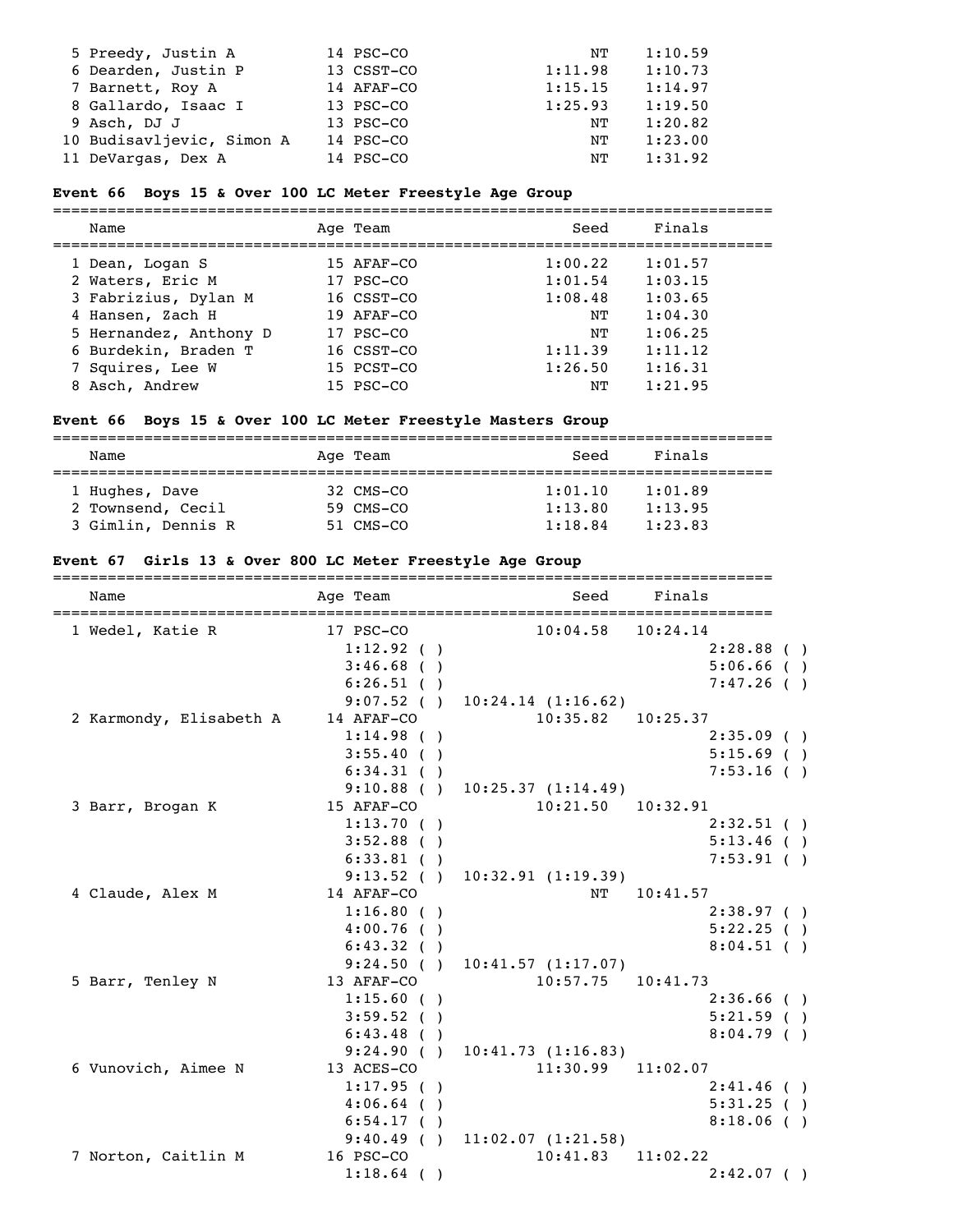|                          | $4:05.46$ ()  |                                     | $5:28.84$ () |  |
|--------------------------|---------------|-------------------------------------|--------------|--|
|                          | $6:52.69$ ()  |                                     | 8:16.00(     |  |
|                          |               | $9:39.57$ ( ) $11:02.22$ (1:22.65)  |              |  |
| 8 Hayes, Jillian N       | 15 PSC-CO     | $10:43.64$ $11:02.77$               |              |  |
|                          | 1:15.78()     |                                     | 2:39.11( )   |  |
|                          | $4:03.94$ ()  |                                     | 5:29.00( )   |  |
|                          | 6:53.70(      |                                     | $8:18.02$ () |  |
|                          | 9:42.12()     | 11:02.77(1:20.65)                   |              |  |
| 9 Wedel, Nicole R        | 20 PSC-CO     | $10:49.04$ $11:15.64$               |              |  |
|                          | $1:18.07$ ()  |                                     | $2:41.81$ () |  |
|                          | 4:06.34()     |                                     | 5:31.36()    |  |
|                          | $6:56.85$ ()  |                                     | $8:23.31$ () |  |
|                          |               | $9:50.29$ ( ) $11:15.64$ (1:25.35)  |              |  |
| 10 DeRose, Anna K        | 15 PSC-CO     | $11:02.93$ $11:15.70$               |              |  |
|                          | $1:18.06$ ()  |                                     | 2:42.60( )   |  |
|                          | 4:09.16(      |                                     | 5:37.47( )   |  |
|                          | 7:03.38()     |                                     | $8:27.74$ () |  |
|                          |               | $9:52.16$ ( ) $11:15.70$ (1:23.54)  |              |  |
| 11 Hess, Alexis L        | 13 AFAF-CO    |                                     | NT 11:18.88  |  |
|                          | 1:18.77( )    |                                     | $2:43.01$ () |  |
|                          | $4:08.22$ ()  |                                     | $5:35.04$ () |  |
|                          | 7:02.43( )    |                                     | $8:28.85$ () |  |
|                          | 9:54.79(      | 11:18.88(1:24.09)                   |              |  |
| 12 Preedy, Chelsea N     | 13 PSC-CO     | NT                                  | 12:03.41     |  |
|                          | $1:23.31$ ()  |                                     | $2:54.75$ () |  |
|                          | $4:27.61$ ()  |                                     | $6:01.14$ () |  |
|                          | 7:33.69(      |                                     | $9:04.52$ () |  |
|                          |               | $10:36.06$ ( ) $12:03.41$ (1:27.35) |              |  |
| 13 Krage, Tori E         | 14 PSC-CO     | 12:05.91 12:04.26                   |              |  |
|                          | $1:22.75$ ()  |                                     | $2:54.06$ () |  |
|                          | $4:26.01$ ()  |                                     | 5:57.96( )   |  |
|                          | 7:31.31()     |                                     | 9:04.53()    |  |
|                          | $10:35.15$ () | 12:04.26(1:29.11)                   |              |  |
| 14 Divelbiss, Sam M      | 13 PSC-CO     | 13:21.86 12:47.77                   |              |  |
|                          | 1:32.48( )    |                                     | $3:13.28$ () |  |
|                          | $4:54.81$ ()  |                                     | 6:33.72( )   |  |
|                          | 8:06.53()     |                                     | 9:42.10(     |  |
|                          | $11:17.18$ () | 12:47.77(1:30.59)                   |              |  |
| 15 Shokranifar, Denice J | 16 PSC-CO     | 12:43.78  13:13.33                  |              |  |
|                          | $1:26.65$ ()  |                                     | 3:04.50(     |  |
|                          | 4:44.54()     |                                     | $6:25.27$ () |  |
|                          | $8:06.67$ ()  |                                     | $9:51.43$ () |  |
|                          | 11:32.35()    | 13:13.33 (1:40.98)                  |              |  |

# **Event 68 Boys 13 & Over 800 LC Meter Freestyle Age Group**

| Name                | Age Team     | Seed                              | Finals              |  |
|---------------------|--------------|-----------------------------------|---------------------|--|
| 1 Duffee, Kyle D    | 14 PSC-CO    |                                   | $9:51.24$ $9:49.27$ |  |
|                     | 1:11.08()    |                                   | $2:27.04$ ()        |  |
|                     | 3:42.52()    |                                   | 4:57.41()           |  |
|                     | 6:12.29()    |                                   | $7:26.51$ ()        |  |
|                     |              | $8:39.43$ ( ) $9:49.27$ (1:09.84) |                     |  |
| 2 Wedel, Derek T    | 14 PSC-CO    | 9:50.38                           | 9:52.42             |  |
|                     | 1:11.49()    |                                   | 2:27.32( )          |  |
|                     | 3:42.75()    |                                   | 4:59.05( )          |  |
|                     | 6:15.78()    |                                   | 7:31.76(            |  |
|                     |              | $8:42.02$ () $9:52.42$ (1:10.40)  |                     |  |
| 3 Hansen, Sam K     | 14 AFAF-CO   | NT                                | 9:53.14             |  |
|                     | $1:09.83$ () |                                   | 2:24.07(            |  |
|                     | 3:39.66()    |                                   | 4:56.08(            |  |
|                     | 6:11.46(     |                                   | 7:27.29( )          |  |
|                     |              | $8:42.16$ ( ) $9:53.14$ (1:10.98) |                     |  |
| 4 Rothlis, Daniel A | 16 CSST-CO   | 10:02.69                          | 9:56.80             |  |
|                     | 1:11.01()    |                                   | 2:26.92( )          |  |
|                     |              |                                   |                     |  |